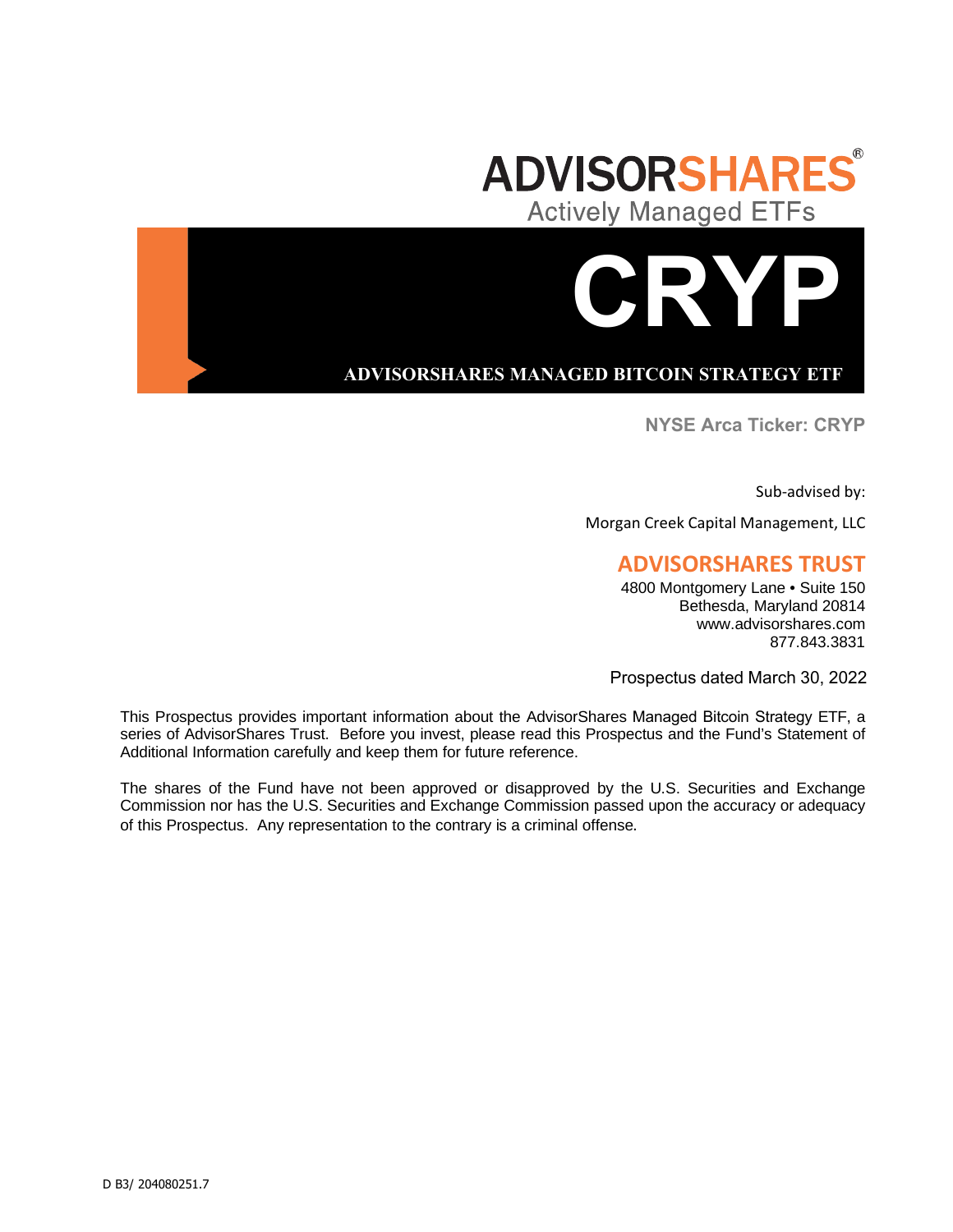# **TABLE OF CONTENTS**

| PAYMENTS TO BROKER-DEALERS AND OTHER FINANCIAL INTERMEDIARIES  9        |  |
|-------------------------------------------------------------------------|--|
|                                                                         |  |
|                                                                         |  |
| MORE INFORMATION ABOUT THE FUND'S PRINCIPAL INVESTMENT STRATEGIES 10    |  |
| MORE INFORMATION ABOUT THE PRINCIPAL RISKS OF INVESTING IN THE FUND  12 |  |
|                                                                         |  |
|                                                                         |  |
|                                                                         |  |
|                                                                         |  |
|                                                                         |  |
|                                                                         |  |
|                                                                         |  |
|                                                                         |  |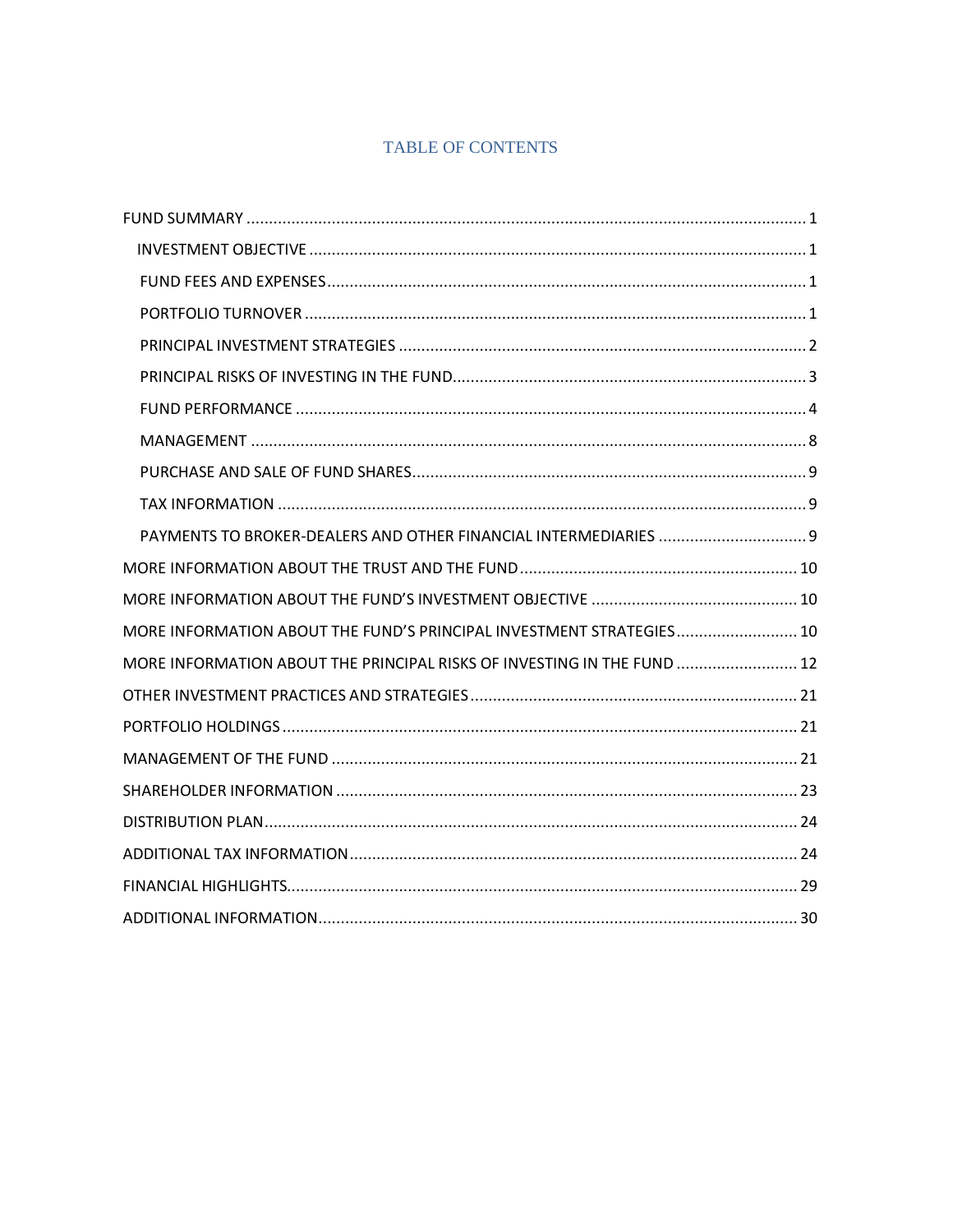# **ADVISORSHARES MANAGED BITCOIN STRATEGY ETF NYSE Arca Ticker: CRYP**

#### <span id="page-2-0"></span>**FUND SUMMARY**

# <span id="page-2-1"></span>**INVESTMENT OBJECTIVE**

The AdvisorShares Managed Bitcoin Strategy ETF (the "Fund") seeks long-term capital appreciation.

# <span id="page-2-2"></span>**FUND FEES AND EXPENSES**

This table describes the fees and expenses that you may pay if you buy, hold, and sell shares of the Fund. **You may pay other fees, such as brokerage commissions and other fees to financial intermediaries, which are not reflected in the table below.**

| <b>SHAREHOLDER FEES</b> (fees paid directly from your investment)                      | None     |
|----------------------------------------------------------------------------------------|----------|
| ANNUAL FUND OPERATING EXPENSES (expenses that you pay each year as a percentage of the |          |
| value of your investment)                                                              |          |
| <b>MANAGEMENT FEES</b>                                                                 | $0.90\%$ |
| DISTRIBUTION (12b-1) FEES                                                              | $0.00\%$ |
| OTHER EXPENSES <sup>1</sup>                                                            | 0.06%    |
| ACQUIRED FUND FEES AND EXPENSES <sup>1,2</sup>                                         | 0.65%    |
| <b>TOTAL ANNUAL OPERATING EXPENSES</b>                                                 | 1.61%    |

*1 Based on estimated amounts for the current fiscal year.*

*<sup>2</sup> Total Annual Operating Expenses in this fee table may not correlate to the expense ratios in the Fund's financial highlights (and the Fund's financial statements) when available because the financial highlights include only the Fund's direct operating expenses and do not include Acquired Fund Fees and Expenses, which represent the Fund's pro rata share of the fees and expenses of the exchange-traded funds (each, an "ETF") and/or money market funds in which it invests.*

# **EXAMPLE**

This Example is intended to help you compare the cost of investing in the shares of the Fund with the cost of investing in other funds. This Example does not take into account brokerage commissions and other fees to financial intermediaries that you may pay when purchasing or selling shares of the Fund. If these fees were included, your costs would be higher.

The Example assumes that you invest \$10,000 in the Fund for the time periods indicated and then sell all of your shares at the end of those periods. The Example also assumes that your investment has a 5% return each year and that the Fund's operating expenses remain the same. Although your actual costs may be higher or lower, based on these assumptions your costs would be:

|                                                   | 1 YEAR | 3 YEARS |
|---------------------------------------------------|--------|---------|
| <b>AdvisorShares Managed Bitcoin Strategy ETF</b> | \$164  | \$508   |
|                                                   |        |         |

# <span id="page-2-3"></span>**PORTFOLIO TURNOVER**

The Fund pays transaction costs, such as commissions, when it buys and sells securities (or "turns over" its portfolio). A higher portfolio turnover rate may indicate higher transaction costs and may result in higher taxes when Fund shares are held in a taxable account. These costs, which are not reflected in Total Annual Operating Expenses or in the Example, affect the Fund's performance. The Fund is new and does not yet have a portfolio turnover rate.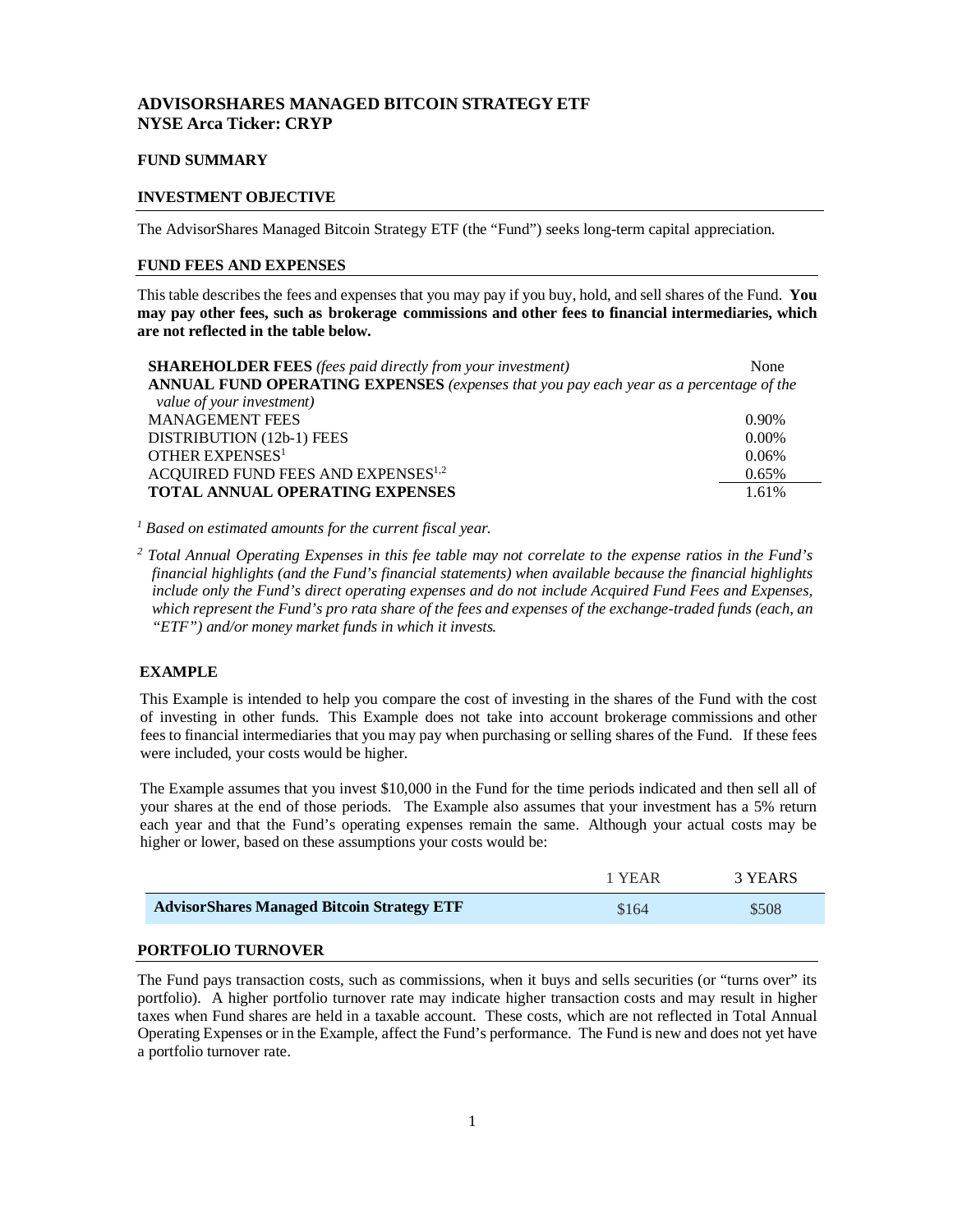#### <span id="page-3-0"></span>**PRINCIPAL INVESTMENT STRATEGIES**

The Fund is an actively managed exchange-traded fund ("ETF") that seeks to achieve its investment objective by investing in (i) U.S. ETFs that invest in U.S. exchange-traded bitcoin futures contracts ("Bitcoin ETFs"), (ii) U.S. exchange-traded bitcoin futures contracts ("Bitcoin Futures"), and (iii) U.S. government securities, money market funds and short duration fixed income ETFs, and cash and cash equivalents ("Collateral"). The Fund initially will invest in Bitcoin ETFs and Collateral, adding Bitcoin Futures as it gains assets and investment opportunities arise in accordance with its strategy. To the extent the Fund invests a significant portion of its assets in Bitcoin ETFs, it will be operating as a "fund of funds." **The Fund will not invest directly in bitcoin.**

Morgan Creek Capital Management, LLC (the "Sub-Advisor"), the Fund's investment sub-advisor, utilizes internal and external research, strategies and models in implementing the Fund's principal investment strategies, including to determine the anticipated rise and fall of bitcoin values. To manage the Fund's exposure to bitcoin, the Sub-Advisor will tactically allocate the Fund's assets between Bitcoin Futures, including through Bitcoin ETFs, and Collateral. Due to the elevated levels of volatility of Bitcoin Futures, the Fund's exposure to bitcoin at times may be substantially less than 100% of the Fund's net assets. Under normal circumstances, the Fund expects to maintain a target exposure of between 50% and 100%. During periods other than normal circumstances, including periods where there is extreme volatility and where the Sub-Advisor believes it is prudent to take a temporary defensive posture, the Fund may reduce its exposure significantly. In addition to cash and cash equivalents, Collateral consists of high-quality securities including (i) U.S. government securities, such as bills, notes and bonds issued by the U.S. Treasury, and (ii) money market funds and short duration fixed income ETFs, including affiliated ETFs. Collateral is designed to preserve capital, provide liquidity, serve as margin, and otherwise collateralize the investments in Bitcoin ETFs and Bitcoin Futures.

Bitcoin is a digital asset, sometimes referred to as a "cryptocurrency." Unlike traditional currencies, bitcoin is a decentralized, virtual currency and is not issued or backed by any government, agency, bank or organization. Instead, bitcoin's value is determined in part by the supply of, and demand for, bitcoin in markets created to facilitate its trading. The operation of bitcoin is determined by participants in a decentralized, online, peer-topeer computer network. The network connects computers that run publicly accessible, or "open source," software that follows the protocols governing the bitcoin network. No single entity owns or operates the bitcoin network. Ownership and transaction records for bitcoin are protected through public-key cryptography on a "blockchain." Public-key cryptography is a cryptographic system that uses a pair of keys, consisting of a public key (which may be known to others) and a private key (which may not be known by anyone except the owner). The transactions on the bitcoin blockchain are verified by "miners." Bitcoin mining uses computers to solve mathematical equations, which secures transactions and verifies the transfer of assets. In addition to miners, the bitcoin network is collectively maintained by developers (who propose improvements to the protocols) and users.

The Fund will invest indirectly in Bitcoin Futures via Bitcoin ETFs and, when the opportunity arises, through a wholly-owned subsidiary of the Fund organized under the laws of the Cayman Islands (the "Subsidiary"). The Fund also may invest a small percentage of its assets directly in Bitcoin Futures. Bitcoin Futures are standardized, cash-settled futures contracts on bitcoin. In a cash-settled futures contract on bitcoin, the amount of cash to be paid is equal to the difference between the value of the bitcoin underlying the futures contract at the close of the last trading day of the contract and the futures contract price specified in the agreement. Such futures contracts are traded on commodity exchanges registered with the U.S. Commodity Futures Trading Commission (the "CFTC"). Currently, the only such contracts are traded on, or subject to the rules of, the Chicago Mercantile Exchange (the "CME"). The value of Bitcoin Futures is determined by reference to the CME CF Bitcoin Reference Rate ("BRR"), which provides an indication of the price of bitcoin across certain cash bitcoin exchanges.

As futures contracts approach expiration, they may be replaced by similar contracts that have a later expiration. This process is referred to as "rolling." If the price of a long-term futures contract is greater than the shortterm futures contract price, the market is considered to be in "contango." If the price of a long-term futures contract is less than the short-term futures contract price, the market is considered to be in "backwardation." In "contango" markets, the price of futures contracts with expiration dates in the near term generally is lower than the price of futures contracts with more distant expiration dates, resulting in a cost to "roll" the futures contract by replacing the short-term contract with the long-term contract (the "roll cost"). The opposite is true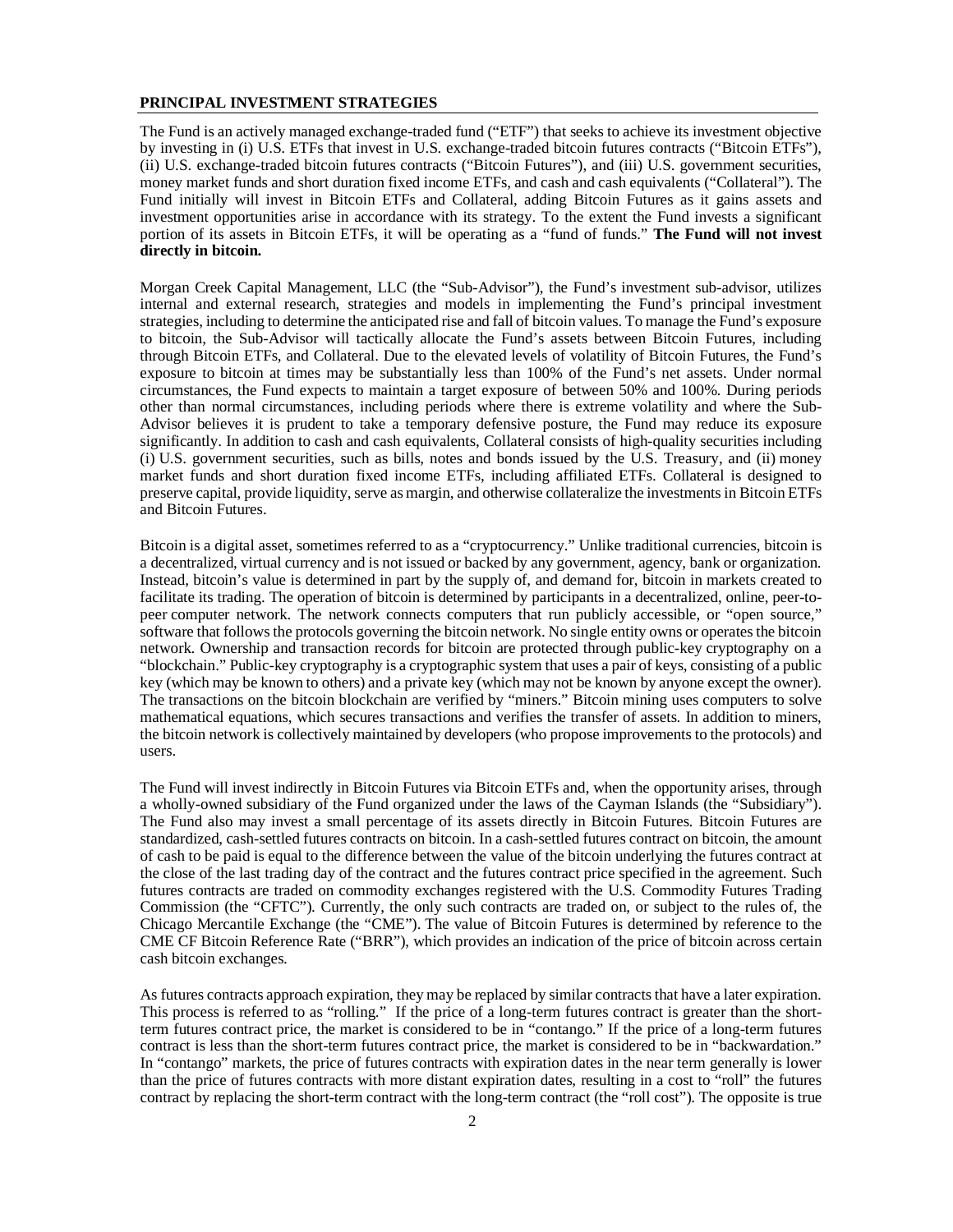when the market is in backwardation, resulting in a gain from rolling the futures contract (the "roll yield"). Whether an investor realizes roll costs or roll yields depends upon the price differences between short-term and long-term contracts.

At the Sub-Advisor's discretion, when the Fund invests in Bitcoin Futures directly or via the Subsidiary, the Sub-Advisor will implement the Fund's tactical strategy by "rolling" the Bitcoin Futures investments. Rather than roll the futures contracts on a predefined schedule, to the extent the Sub-Advisor determines that it is appropriate to roll a futures contract, the Fund will roll its investment into another futures contract (which the Sub-Advisor selects from a universe of futures contracts) that the Sub-Advisor believes will be more advantageous to the Fund in light of its investment objective. When investing in Bitcoin ETFs, the Sub-Advisor will take into account the specific rolling strategy of the Bitcoin ETFs as it implements the Fund's tactical strategy. There can be no guarantee that such a strategy will produce the desired results.

The Fund's investment in the Subsidiary is intended to provide the Fund with exposure to Bitcoin Futures in accordance with applicable rules and regulations. The Fund may invest up to approximately 25% of its total assets in the Subsidiary. The Subsidiary and the Fund have the same investment adviser and the same investment objective, and the Subsidiary will follow the same general investment policies and restrictions as the Fund except that, unlike the Fund, it may invest without limit directly in Bitcoin Futures. Except as noted, for purposes of this Prospectus, references to the Fund's investment strategies and risks relating to investment in Bitcoin Futures include those of the Subsidiary.

The Fund is non-diversified and may invest a greater percentage of its assets in a particular issuer than a diversified fund. The Sub-Advisor may engage in frequent trading of the Fund's portfolio, which may result in high portfolio turnover.

#### <span id="page-4-0"></span>**PRINCIPAL RISKS OF INVESTING IN THE FUND**

The Fund is subject to a number of risks, described below, that may affect the value of its shares, including the possible loss of money. As with any fund, there is no guarantee that the Fund will achieve its investment objective.

**Bitcoin Strategy Risk.** The Fund, primarily through Bitcoin ETFs and/or the Subsidiary, invests in Bitcoin Futures. *The Fund does not invest directly in or hold bitcoin*. The price of Bitcoin Futures may differ, sometimes significantly, from the current cash price of bitcoin, which is sometimes referred to as the "spot" price of bitcoin. Consequently, the performance of the Fund should be expected to perform differently from the spot price of bitcoin. Furthermore, if the Fund's ability to obtain exposure to Bitcoin Futures consistent with its investment objective is disrupted for any reason, including, for example, limited liquidity in the Bitcoin Futures market, a disruption to the Bitcoin Futures market, or as a result of margin requirements or position limits imposed by futures commission merchants ("FCMs"), the CME, or the CFTC, the Fund may not be able to achieve its investment objective. Any disruption in the Fund's ability to obtain exposure to Bitcoin Futures will cause the Fund's performance to deviate from the performance of bitcoin and Bitcoin Futures. Volatility in the Bitcoin Futures market, particularly during times outside of the Fund's trading hours, could cause the trading prices of the Fund's shares to deviate significantly from net asset value ("NAV").

**Bitcoin Risk.** Bitcoin is a relatively new asset with a limited history. It is subject to unique and substantial risks, and historically has been a highly speculative asset and has experienced significant price volatility. While the Fund will not invest directly in bitcoin, the value of the Fund's investments in Bitcoin Futures and Bitcoin ETFs is subject to fluctuations in the value of the bitcoin, which may be highly volatile. The value of bitcoin is determined by supply and demand in the global market, which consists primarily of transactions of bitcoin on electronic exchanges. The price of bitcoin could drop precipitously for a variety of reasons, including, but not limited to, regulatory changes, a crisis of confidence, a flaw or operational issue in the bitcoin network, or users preferring competing digital assets and cryptocurrencies. The further development of bitcoin as an asset and the growing acceptance and use of bitcoin in the marketplace are subject to a variety of factors that are difficult to evaluate. Currently, there is relatively limited use of bitcoin in the retail and commercial marketplace, which contributes to price volatility. A lack of expansion, or a contraction in the use of bitcoin, may result in increased volatility in its value. Legal or regulatory changes may negatively impact the operation of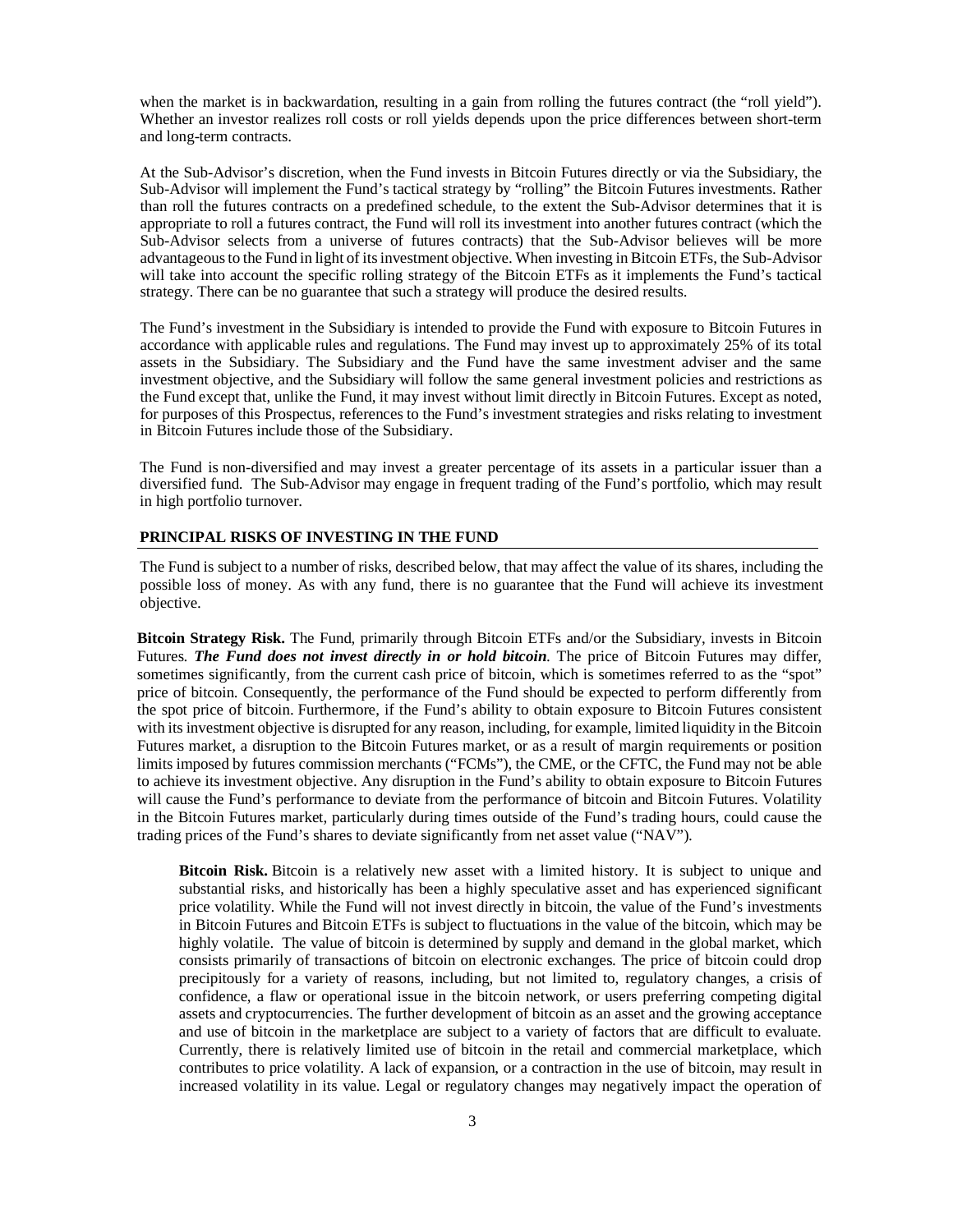bitcoin's network or protocols or restrict the ability to use bitcoin. The realization of any of these risks could result in a decline in the acceptance of bitcoin and consequently a reduction in the value of bitcoin, Bitcoin Futures, and the Fund.

Bitcoin also is subject to the risk of fraud, theft and manipulation, as well as security failures and operational or other problems that impact bitcoin trading venues. Unlike the exchanges utilized by traditional assets, such as equity and bond securities, bitcoin trading venues are largely unregulated. As a result, individuals or groups may engage in fraud and investors may be more exposed to the risk of theft and market manipulation than when investing in more traditional asset classes. Investors in bitcoin may have little or no recourse should such theft, fraud or manipulation occur and could suffer significant losses. A significant portion of bitcoin is held by a small number of holders, who have the ability to manipulate the price of bitcoin. In addition, cryptocurrency exchanges are subject to the risk of cybersecurity threats and in the past have been breached, resulting in the theft and/or loss of digital assets, including bitcoin. A risk also exists with respect to malicious actors or previously unknown vulnerabilities in the network or its protocols, which may adversely affect the value of bitcoin.

**Bitcoin ETF Risk.** Through its investments in Bitcoin ETFs, the Fund is subject to the risks associated with their investments and structure as ETFs. These risks include any combination of the risks described in this section. The Fund's exposure to a particular risk will be proportionate to the Fund's overall allocation to the ETFs and the ETFs' asset allocation. Investment in Bitcoin ETFs exposes the Fund to all of the risks related to bitcoin and bitcoin futures discussed herein as well as additional risks specific to these Bitcoin ETFs. Certain Bitcoin ETFs may borrow for investment purposes using reverse repurchase agreements, which increases the risk of loss and may increase the volatility of the Bitcoin ETF. Borrowing may cause the Bitcoin ETF to liquidate positions under adverse market conditions to satisfy its repayment obligations and the cost of borrowing may reduce its return. In addition to the risks associated with the investment strategy of the Bitcoin ETFs, the Fund will indirectly pay its proportionate share of the expenses (including operating expenses and management fees) of the Bitcoin ETFs in which it invests as well as its own fees and expenses.

**Bitcoin Futures Risk.** In addition to the other risks associated with futures contracts (described below), the market for Bitcoin Futures has additional, unique risks. The market for Bitcoin Futures may be less developed, and potentially less liquid and more volatile, than more established futures markets. While the Bitcoin Futures market has grown substantially since Bitcoin Futures commenced trading, there can be no assurance that this growth will continue. Bitcoin Futures are subject to collateral requirements and daily limits that may limit the Fund's ability to achieve the desired exposure. The CME's position limits and position accountability levels prevent any single investor, such as the Fund (together with any other accounts managed by the Adviser required to be aggregated), from holding more than a specified number of Bitcoin Futures. These position limits may hinder the Fund's ability to enter into the desired amount of Bitcoin Futures at times (possibly further hindered if other accounts are required to be aggregated that also held Bitcoin Futures or options on Bitcoin Futures). If the Fund is unable to achieve such exposure, it may not be able to meet its investment objective and the Fund's returns may be lower than expected. Additionally, these collateral requirements may require the Fund to liquidate its position when it otherwise would not do so.

**Cash Transaction Risk.** Most ETFs generally make in-kind redemptions to avoid being taxed at the fund level on gains on the distributed portfolio securities, and the Fund intends to effect redemptions in kind when it is primarily invested in ETFs. However, when the Fund primarily is invested in Bitcoin Futures or tactically invested in Collateral, it intends to effect redemptions for cash, rather than in kind, because of the nature of those investments. As such, the Fund may be required to sell portfolio securities to obtain the cash needed to distribute redemption proceeds. Therefore, the Fund may recognize a capital gain on these sales that might not have been incurred if the Fund had made a redemption in kind. This may decrease the tax efficiency of the Fund compared to ETFs that utilize an in-kind redemption process, and there may be a substantial difference in the after-tax rate of return between the Fund and other ETFs. Further, effecting purchases and redemptions primarily in cash may cause the Fund to incur certain costs, such as portfolio transaction costs. These costs can decrease the Fund's NAV if not offset by an authorized participant transaction fee.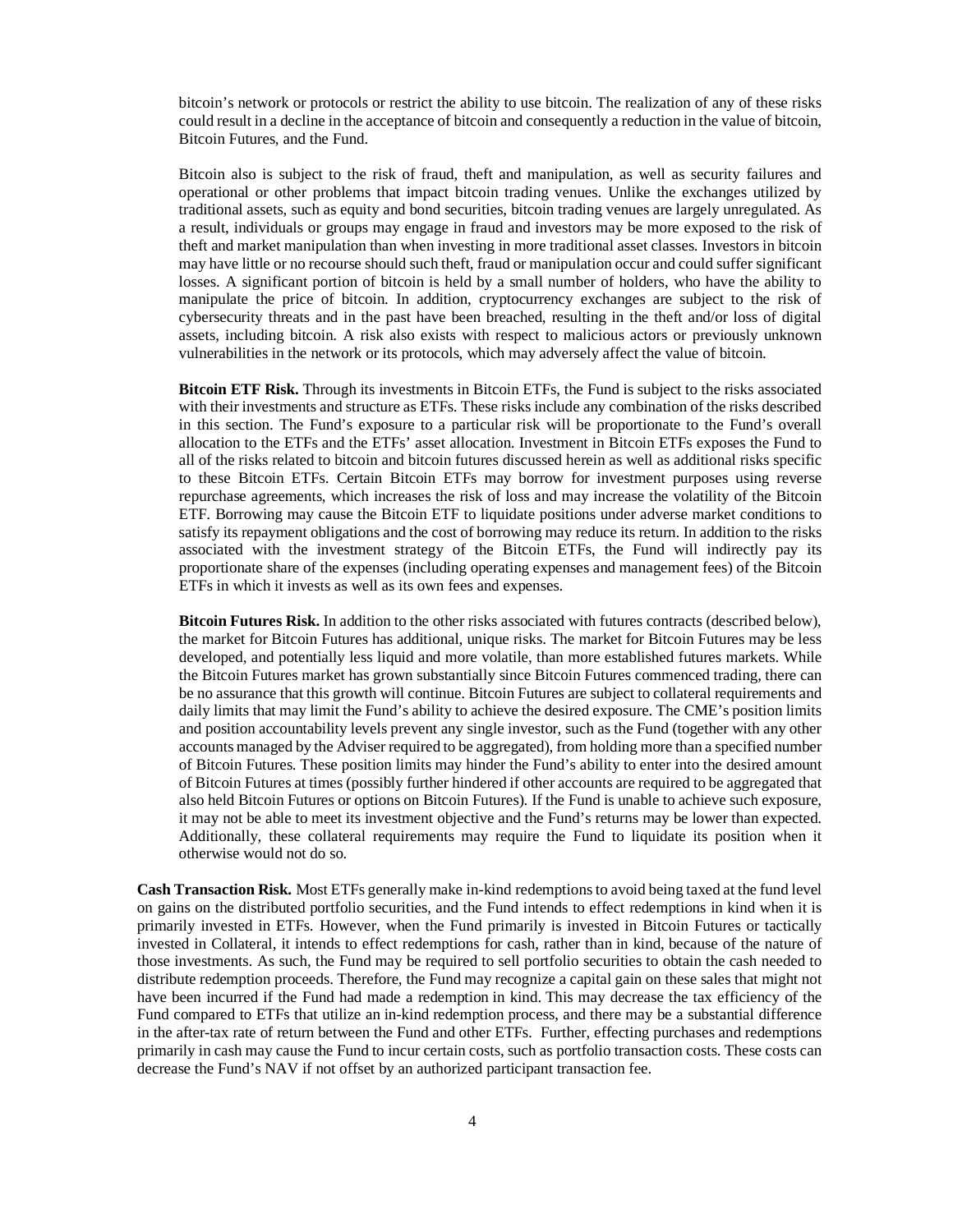**Collateral Securities Risk.** Collateral may include obligations issued or guaranteed by the U.S. Government, its agencies and instrumentalities, including bills, notes and bonds issued by the U.S. Treasury, money market funds and corporate debt securities, such as commercial paper. Some securities issued or guaranteed by federal agencies and U.S. government-sponsored instrumentalities may not be backed by the full faith and credit of the United States, in which case the investor must look principally to the agency or instrumentality issuing or guaranteeing the security for ultimate repayment, and may not be able to assert a claim against the United States itself in the event that the agency or instrumentality does not meet its commitment. The U.S. Government, its agencies and instrumentalities do not guarantee the market value of their securities, and consequently, the value of such securities may fluctuate. Although the Fund may hold securities that carry U.S. Government guarantees, these guarantees do not extend to shares of the Fund. The Fund's investments in U.S. government securities will change in value in response to interest rate changes and other factors, such as the perception of an issuer's creditworthiness. Money market funds are subject to management fees and other expenses. Therefore, investments in money market funds will cause the Fund to bear indirectly a proportional share of the fees and costs of the money market funds in which it invests. At the same time, the Fund will continue to pay its own management fees and expenses with respect to all of its assets, including any portion invested in the shares of the money market fund. It is possible to lose money by investing in money market funds. Corporate debt securities such as commercial paper generally are short-term unsecured promissory notes issued by businesses. Corporate debt may be rated investment-grade or below investment-grade and may carry variable or floating rates of interest. Corporate debt securities carry both credit risk and interest rate risk. Credit risk is the risk that the Fund could lose money if the issuer of a corporate debt security is unable to pay interest or repay principal when it is due. Interest rate risk is the risk that interest rates rise and fall over time. For example, the value of fixed-income securities generally decrease when interest rates rise, which may cause the Fund's value to decrease. Also, investments in fixed-income securities with longer maturities fluctuate more in response to interest rate changes. Some corporate debt securities that are rated below investment-grade generally are considered speculative because they present a greater risk of loss, including default, than higher quality debt securities.

**Counterparty Risk.** Investing in derivatives involves entering into contracts with third parties (*i.e.*, counterparties). The Fund's use of such financial instruments involves risks that are different from those associated with ordinary portfolio securities transactions. The Fund will be subject to credit risk (*i.e*., the risk that a counterparty is or is perceived to be unwilling or unable to make timely payments or otherwise meet its contractual obligations) with respect to the amount it expects to receive from counterparties to derivatives. If a counterparty becomes bankrupt or fails to perform its obligations, or if any collateral posted by the counterparty for the benefit of the Fund is insufficient or there are delays in the Fund's ability to access such collateral, the value of an investment in the Fund may decline. The counterparty to a listed futures contract is the derivatives clearing organization for the listed future. The listed future is held through an FCM acting on behalf of the Fund. Consequently, the counterparty risk on a listed futures contract is the creditworthiness of the FCM and the exchange's clearing corporation.

**Credit Risk.** The Fund could lose money if a counterparty or the issuer or guarantor of a debt instrument in which the Fund invests becomes unwilling or unable to make timely principal and/or interest payments or to otherwise meet its obligations.

**Derivatives Risk.** Derivatives may be riskier than other types of investments because they may be more sensitive to changes in economic or market conditions than other types of investments and could result in losses that significantly exceed the Fund's original investment. A derivative is a financial contract the value of which depends on, or is derived from, the value of a financial asset (such as stock, bond or currency), a physical asset (such as gold), or a market index (such as the S&P 500 Index). Many derivatives create leverage thereby causing the Fund to be more volatile than it would be if it had not invested in derivatives. Derivatives, such as futures contracts, also expose the Fund to counterparty risk (the risk that the derivative counterparty will not fulfill its contractual obligations) and to credit risk (the risk that a counterparty is or is perceived to be unwilling or unable to make timely payments or otherwise meet its contractual obligations).

**Futures Contracts Risk.** Risks of futures contracts include: (i) an imperfect correlation between the value of the futures contract and the underlying asset; (ii) possible lack of a liquid secondary market; (iii) the inability to close a futures contract when desired; (iv) losses caused by unanticipated market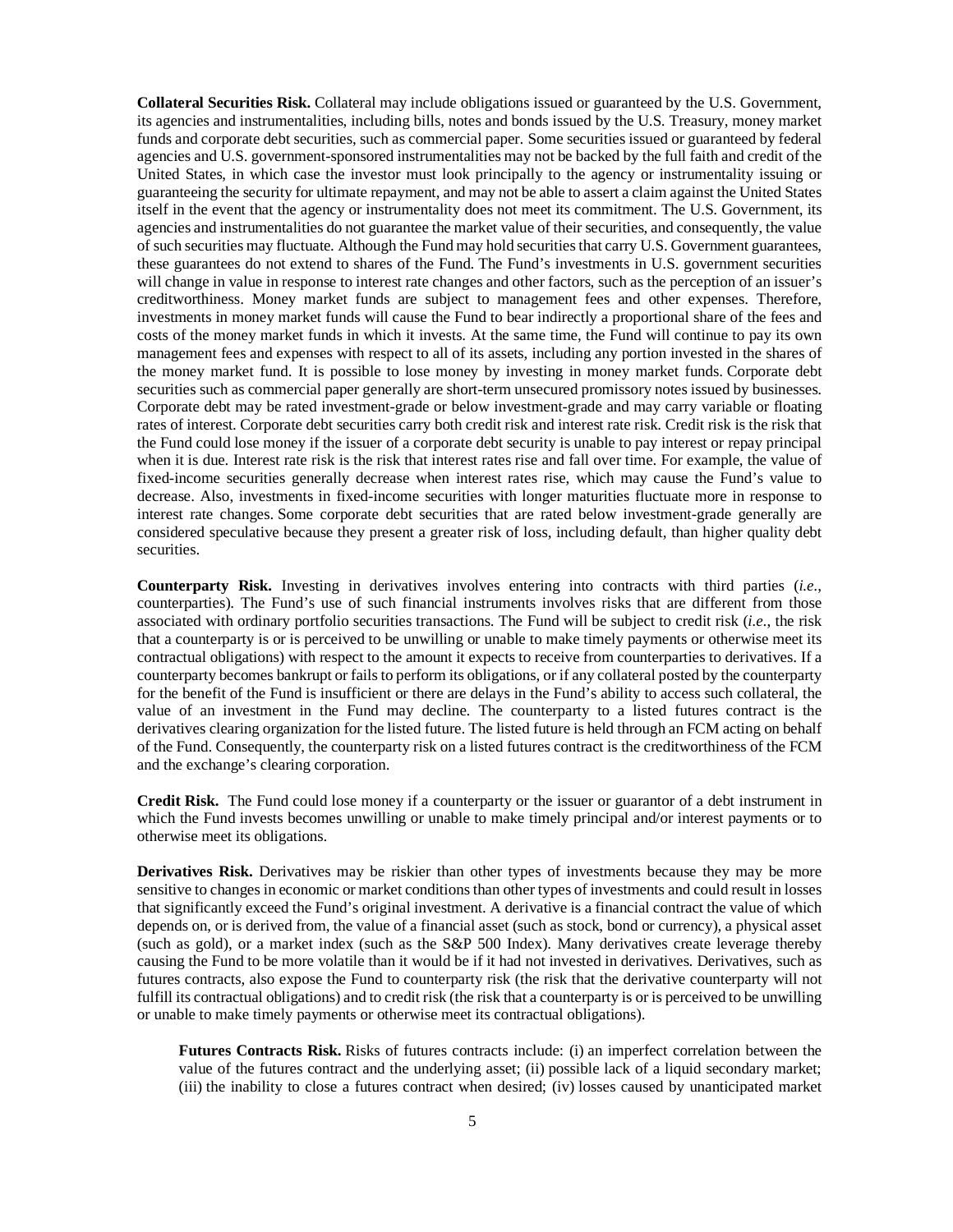movements, which may be unlimited; (v) an obligation for the Fund to make daily cash payments to maintain its required margin, particularly at times when the Fund may have insufficient cash; and (vi) unfavorable execution prices from rapid selling. Unlike equities, which typically entitle the holder to a continuing stake in a corporation, futures contracts normally specify a certain date for settlement in cash based on the reference asset. As the futures contracts approach expiration, they may be replaced by similar contracts that have a later expiration. This process is referred to as "rolling." If the market for these contracts is in "contango," meaning that the prices of futures contracts in the nearer months are lower than the price of contracts in the distant months, the sale of the near-term month contract would be at a lower price than the longer-term contract, resulting in a cost to "roll" the futures contract. The actual realization of a potential roll cost will be dependent upon the difference in price of the near and distant contract. Bitcoin Futures have historically experienced extended periods of contango. Contango in the Bitcoin Futures market may have a significant adverse impact on the performance of the Fund and may cause Bitcoin Futures to underperform spot bitcoin. Both contango and backwardation may limit or prevent the Fund from achieving its investment objective. The costs associated with rolling Bitcoin Futures typically are substantially higher than the costs associated with other futures contracts and may have a significant adverse impact on the performance of the Fund. Additionally, if the Fund frequently rolls futures contracts, the impact of contango or backwardation on Fund performance may be greater than it would have been if the Fund rolled futures contracts less frequently.

The Fund's investments in exchange-traded futures contracts also expose it to the risks of a clearing broker or an FCM. Under current regulations, a clearing broker or FCM maintains customers' assets in a bulk segregated account. There is a risk that Fund assets deposited with the clearing broker to serve as margin may be used to satisfy the broker's own obligations or the losses of the broker's other clients. In the event of default, the Fund could experience lengthy delays in recovering some or all of its assets and may not see any recovery at all.

**ETF Market Risk.** In stressed market conditions, the market for certain ETF shares may become less liquid in response to deteriorating liquidity in the markets for the ETF's underlying portfolio holdings. This adverse effect on liquidity for the ETF's shares in turn could lead to differences between the market price of the ETF's shares and the underlying value of those shares. In addition, there are a limited number of institutions that act as authorized participants. If these institutions exit the business or are, for any reason, unable to process creation and/or redemption orders with respect to the Fund, or purchase and sell securities in connection with creation and/or redemption orders, as applicable, and no other authorized participant steps forward to create or redeem, or purchase or sell securities, as applicable, Fund shares may trade at a premium or discount to NAV and possibly face operational issues such as trading halts and/or delisting. The absence of an active market in the Fund's shares could lead to a heightened risk of differences between the market price of the Fund's shares and the underlying value of those shares.

**Fixed Income Securities Risk.** The market value of fixed income investments in which the Fund may invest may change in response to interest rate changes and other factors. During periods of falling interest rates, the value of outstanding fixed income securities generally rise. Conversely, during periods of rising interest rates, the value of fixed income securities generally decline.

**Illiquid Investments Risk.** In certain circumstances, it may be difficult for the Fund to purchase and sell particular portfolio investments due to infrequent trading in such investments. The prices of such securities may experience significant volatility, make it more difficult for the Fund to transact significant amounts of such securities without an unfavorable impact on prevailing market prices, or make it difficult for the Sub-Advisor to dispose of such securities at a fair price at the time the Sub-Advisor believes it is desirable to do so. The Fund's investments in such securities may restrict the Fund's ability to take advantage of other market opportunities and adversely affect the value of the Fund's portfolio holdings. The Fund's investments also may be subject to trading halts caused by extraordinary market volatility pursuant to "circuit breaker" rules.

**Issuer Risk.** The value of a debt security may decline for a number of reasons directly related to the issuer of such security, such as management performance, financial leverage and reduced demand for the issuer's goods or services.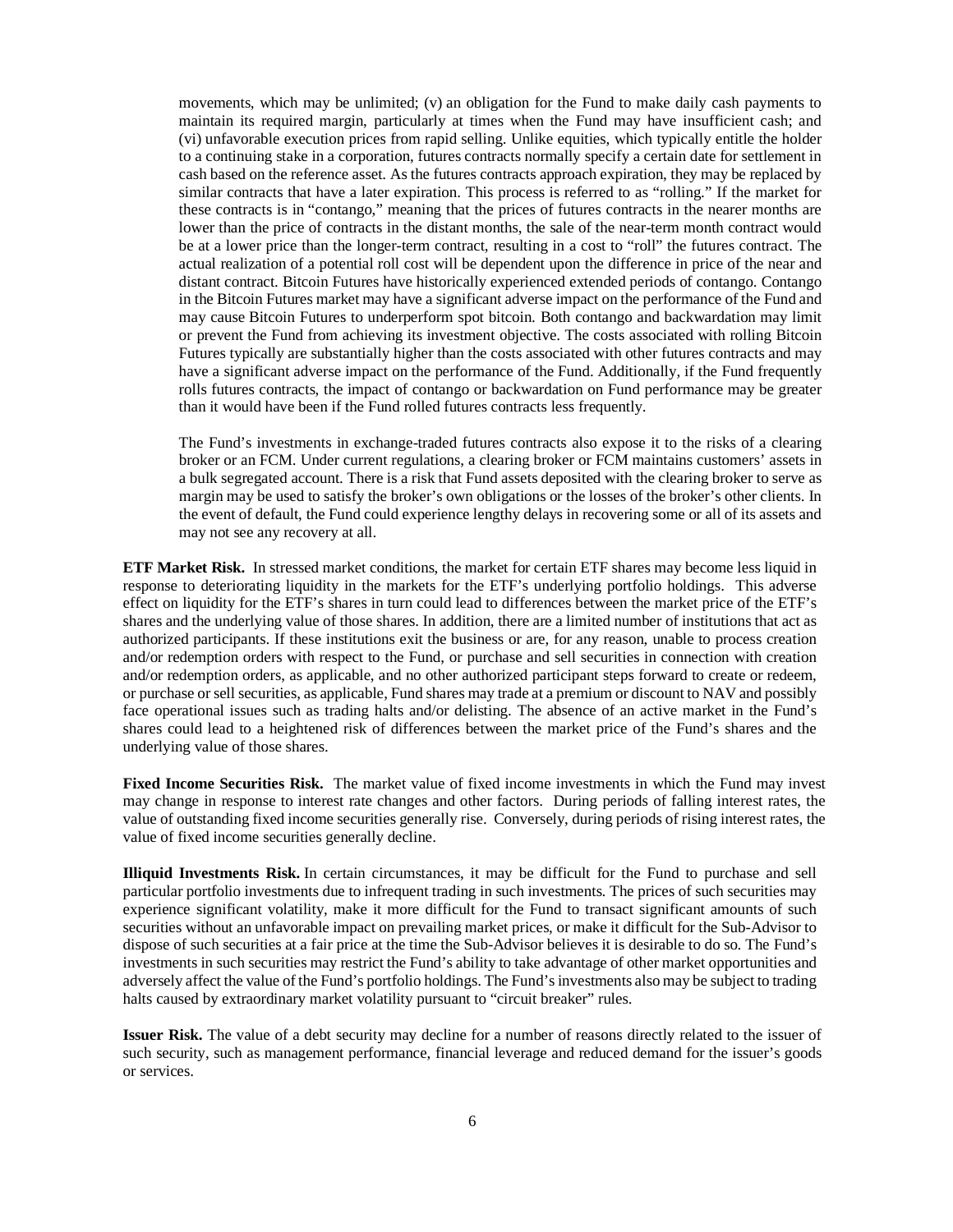**Leverage Risk.** Leverage is investment exposure that exceeds the initial amount invested. The loss on a leveraged investment may far exceed the Fund's principal amount invested. Leverage may magnify the Fund's gains and losses and, therefore, increase volatility. The use of leverage may result in the Fund having to liquidate holdings when it may not be advantageous to do so.

**Management Risk.** The Sub-Advisor continuously evaluates the Fund's holdings, purchases and sales with a view to achieving the Fund's investment objective. However, achievement of the stated investment objective cannot be guaranteed. The Sub-Advisor's judgment about the markets, the economy, or companies may not anticipate actual market movements, economic conditions or company performance, and these factors may affect the return on your investment.

**Market Risk.** Due to market conditions, the value of the Fund's investments may fluctuate significantly from day to day. Price fluctuations may be temporary or may last for extended periods. This volatility may cause the value of your investment in the Fund to decrease. Local, regional, or global events such as war, acts of terrorism, the spread of infectious illness or other public health issues, recessions, or other events could have a significant impact on the market generally and on specific securities. The market value of a security may also decline because of factors that affect a particular industry or industries, such as labor shortages or increased production costs and competitive conditions within an industry. Because of its link to the markets, an investment in the Fund may be more suitable for long-term investors who can bear the risk of short-term principal fluctuations, which at times may be significant.

**Models and Data Risk.** When models and data prove to be incorrect or incomplete, any decisions made in reliance thereon expose the Fund to potential risks. In addition, the use of predictive models has inherent risk. Because predictive models are usually constructed based on historical data supplied by third parties, the success of relying on such models may depend heavily on the accuracy and reliability of the supplied historical data.

**Non-Diversification Risk.** As a non-diversified fund under the federal securities laws, the Fund may invest a greater percentage of its assets in a particular issuer and hold a smaller number of portfolio securities; therefore, the value of the Fund's shares may be more volatile than the value of shares of more diversified funds.

**Portfolio Turnover Risk.** The Fund may experience relatively high portfolio turnover, which may result in increased transaction costs and performance that is lower than expected.

**Subsidiary Investment Risk.** By investing in the Subsidiary, the Fund is indirectly exposed to the risks associated with the Subsidiary's investments. Changes in the laws of the United States and/or the Cayman Islands could result in the inability of the Fund and/or the Subsidiary to operate as intended, which may negatively affect the Fund and its shareholders.

**Tax Risk.** In order to qualify for the favorable U.S. federal income tax treatment accorded to a regulated investment company ("RIC") under Subchapter M of the Internal Revenue Code of 1986 (the "Internal Revenue Code"), the Fund must, among other requirements described in the Fund's Statement of Additional Information (the "SAI"), derive at least 90% of its gross income in each taxable year from certain categories of income ("qualifying income") and must satisfy certain asset diversification requirements. Certain of the Fund's investments may generate income that is not qualifying income. If the Fund were to fail to meet the qualifying income test or asset diversification requirements and fail to qualify as a RIC, it would be taxed in the same manner as an ordinary corporation, and distributions to its shareholders would not be deductible by the Fund in computing its taxable income.

To the extent that the Fund gains its exposure to Bitcoin Futures by investing in the Subsidiary, the Fund's investment in the Subsidiary is expected to provide the Fund with exposure to Bitcoin Futures within the limitations of the federal tax requirements of Subchapter M of the Internal Revenue Code for qualification as a RIC. To the extent the Fund invests in such instruments directly, it will seek to restrict the resulting income from Bitcoin Futures that do not generate qualifying income, to a maximum of 10% of its gross income (when combined with its other investments that produce non-qualifying income) to comply with certain qualifying income tests necessary for the Fund to qualify as a RIC under Subchapter M of the Internal Revenue Code. However, the Fund may generate more non-qualifying income than anticipated, may not be able to generate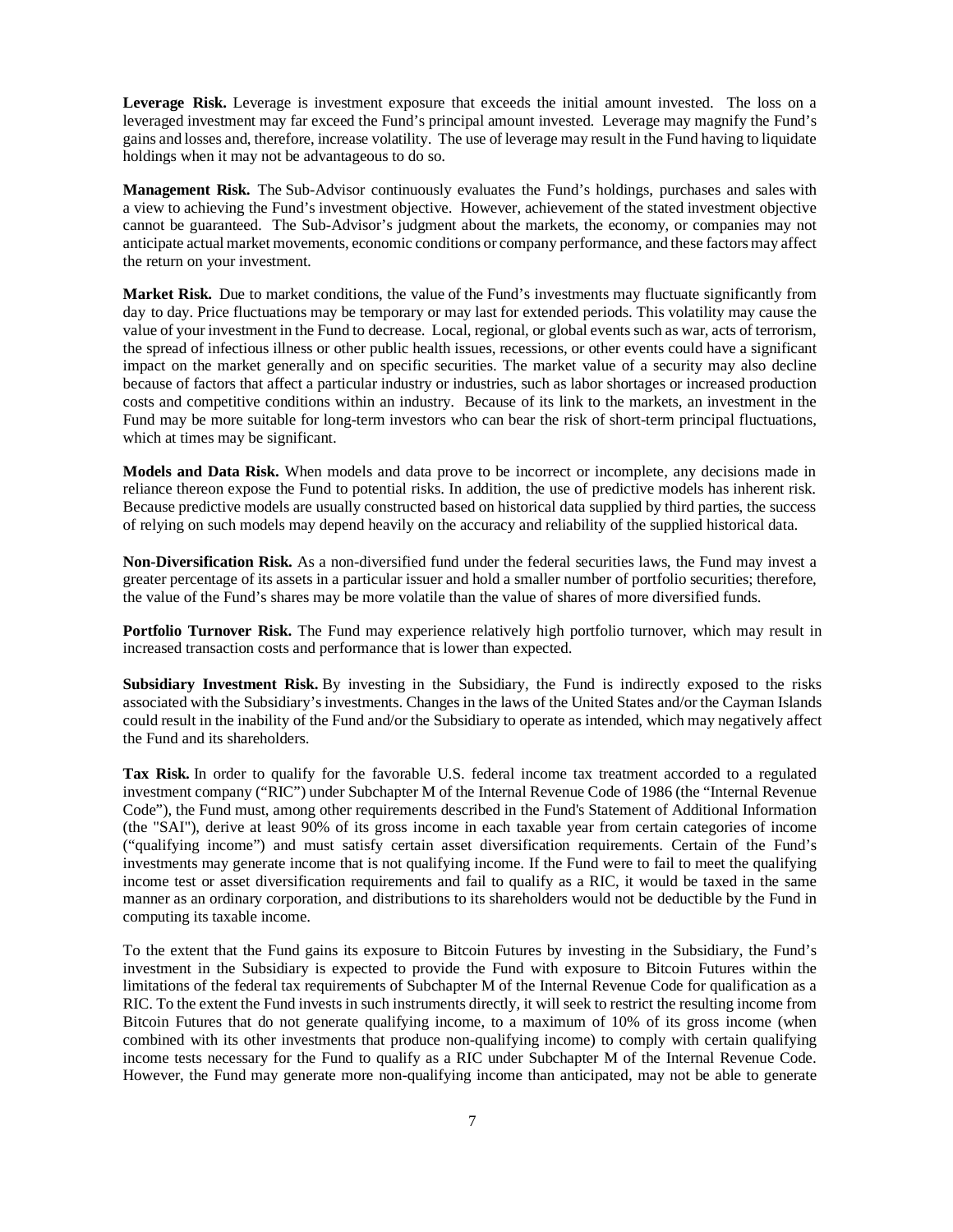qualifying income in a particular taxable year at levels sufficient to meet the qualifying income requirement, or may not be able to accurately predict the non-qualifying income from these investments.

To comply with the asset diversification test applicable to a RIC, the Fund will limit its investments in the Subsidiary to 25% of the Fund's total assets at the end of each quarter. If the Fund's investments in the Subsidiary were to exceed 25% of the Fund's total assets at the end of a tax quarter, the Fund may no longer be eligible to be treated as a RIC. The tax treatment of derivative instruments, such as Bitcoin Futures, may be adversely affected by changes in legislation, regulations or other legally binding authority. Should the Internal Revenue Service issue guidance, or Congress enact legislation, that adversely affects the tax treatment of the Fund's use of the Subsidiary, it could limit the Fund's ability to pursue its investment strategy and the Fund might not qualify as a RIC for one or more years. In this event, the Fund's Board of Trustees (the "Board") may authorize a significant change in investment strategy or other action.

Accordingly, the extent to which the Fund invests in Bitcoin Futures directly may be limited by the requirements of Subchapter M of the Internal Revenue Code, which the Fund must continue to satisfy to maintain its status as a RIC. Failure to comply with such requirements would have significant negative tax consequences to Fund shareholders. Under certain circumstances, the Fund may be able to cure a failure to meet the qualifying income requirement, but in order to do so the Fund may incur significant Fund-level taxes, which would effectively reduce (and could eliminate) the Fund's returns. See the "Federal Income Taxes" section of the SAI for additional information.

**Trading Risk.** Shares of the Fund may trade above or below their NAV. The trading price of the Fund's shares may deviate significantly from their NAV during periods of market volatility and, in such instances, you may pay significantly more or receive significantly less than the underlying value of the Fund's shares. There can be no assurance that an active trading market for the Fund's shares will develop or be maintained. In addition, trading in shares of the Fund may be halted because of market conditions or for reasons that, in the view of the NYSE Arca, Inc. (the "Exchange"), make trading in shares inadvisable.

#### **FUND PERFORMANCE**

A comparison of the Fund's performance with that of a broad measure of market performance may give some indication of the risks of an investment in the Fund; however, the Fund is new and, therefore, does not have a performance history for a full calendar year. Of course, once the Fund has performance, this past performance (before and after taxes) does not necessarily indicate how the Fund will perform in the future.

Updated performance information is available on the Fund's website at www.advisorshares.com.

#### <span id="page-9-0"></span>**MANAGEMENT**

| <b>Name</b>                          | Title       |
|--------------------------------------|-------------|
| AdvisorShares Investments, LLC       | Advisor     |
| Morgan Creek Capital Management, LLC | Sub-Advisor |

# **PORTFOLIO MANAGER**

| <b>Name and Title</b>                                                      | <b>Length of Service with Sub-Advisor</b> |
|----------------------------------------------------------------------------|-------------------------------------------|
| Mark Yusko, Founder, Chief Executive Officer & Chief<br>Investment Officer | since July 2004                           |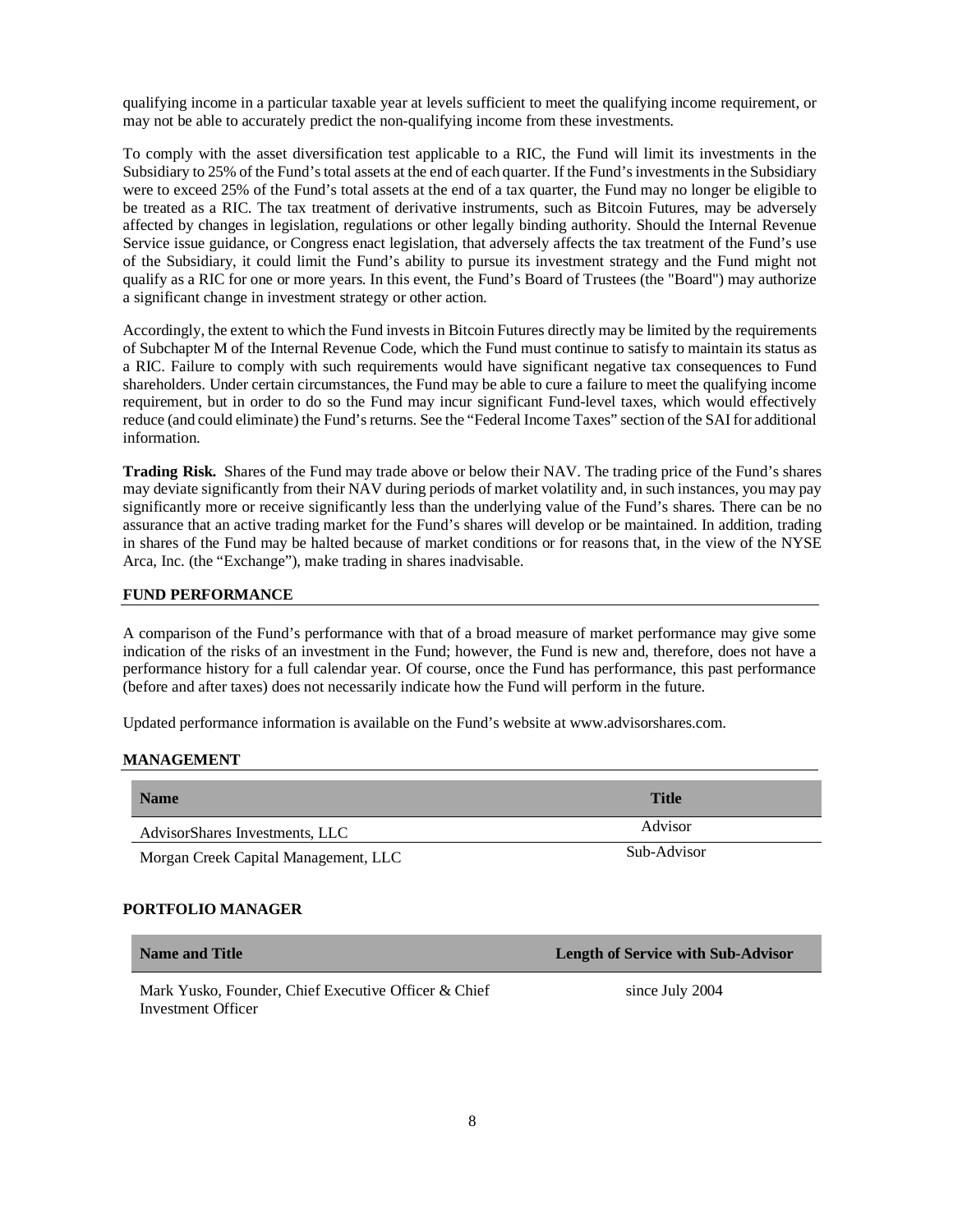## <span id="page-10-0"></span>**PURCHASE AND SALE OF FUND SHARES**

The Fund issues and redeems shares on a continuous basis at NAV only in a large specified number of shares called a "Creation Unit." Only institutional investors that are acting as the Fund's authorized participants (typically broker-dealers) may purchase or redeem Creation Units. When the Fund is operating primarily as a fund of funds, a Creation Unit transaction generally is conducted in exchange for a basket of securities closely approximating the holdings of the Fund along with a specified amount of cash. When the Fund primarily is invested in Bitcoin Futures or tactically invested, a Creation Unit transaction generally is conducted in exchange for a deposit of cash totaling the NAV of the Creation Unit.

Individual Fund shares may only be purchased and sold in secondary market transactions through brokers. The shares of the Fund are listed on the Exchange and, because shares trade at market price rather than at NAV, shares may trade at a value greater than (premium) or less than (discount) NAV. When buying or selling shares in the secondary market, you may incur costs attributable to the difference between the highest price a buyer is willing to pay to purchase shares of the Fund (bid) and the lowest price a seller is willing to accept for shares of the Fund (ask) (the "bid-ask spread"). Recent information regarding the Fund's NAV, market price, premiums and discounts, and bid-ask spreads will be available on the Fund's website at www.advisorshares.com.

# <span id="page-10-1"></span>**TAX INFORMATION**

The Fund intends to make distributions that may be taxed as ordinary income, qualified dividend income or capital gains (or a combination thereof), unless you are investing through a tax-advantaged arrangement such as a 401(k) plan or an individual retirement account ("IRA"), which may be taxed upon withdrawal.

# <span id="page-10-2"></span>**PAYMENTS TO BROKER-DEALERS AND OTHER FINANCIAL INTERMEDIARIES**

Investors purchasing shares in the secondary market through a brokerage account or with the assistance of a broker may be subject to brokerage commissions and charges**.** If you purchase Fund shares through a broker-dealer or other financial intermediary (such as a bank), the Advisor or Sub-Advisor may pay the intermediary for the sale of Fund shares and related services. These payments may create a conflict of interest by influencing broker-dealers or other intermediaries and your salesperson to recommend the Fund over another investment. Ask your salesperson or visit your financial intermediary's website for more information.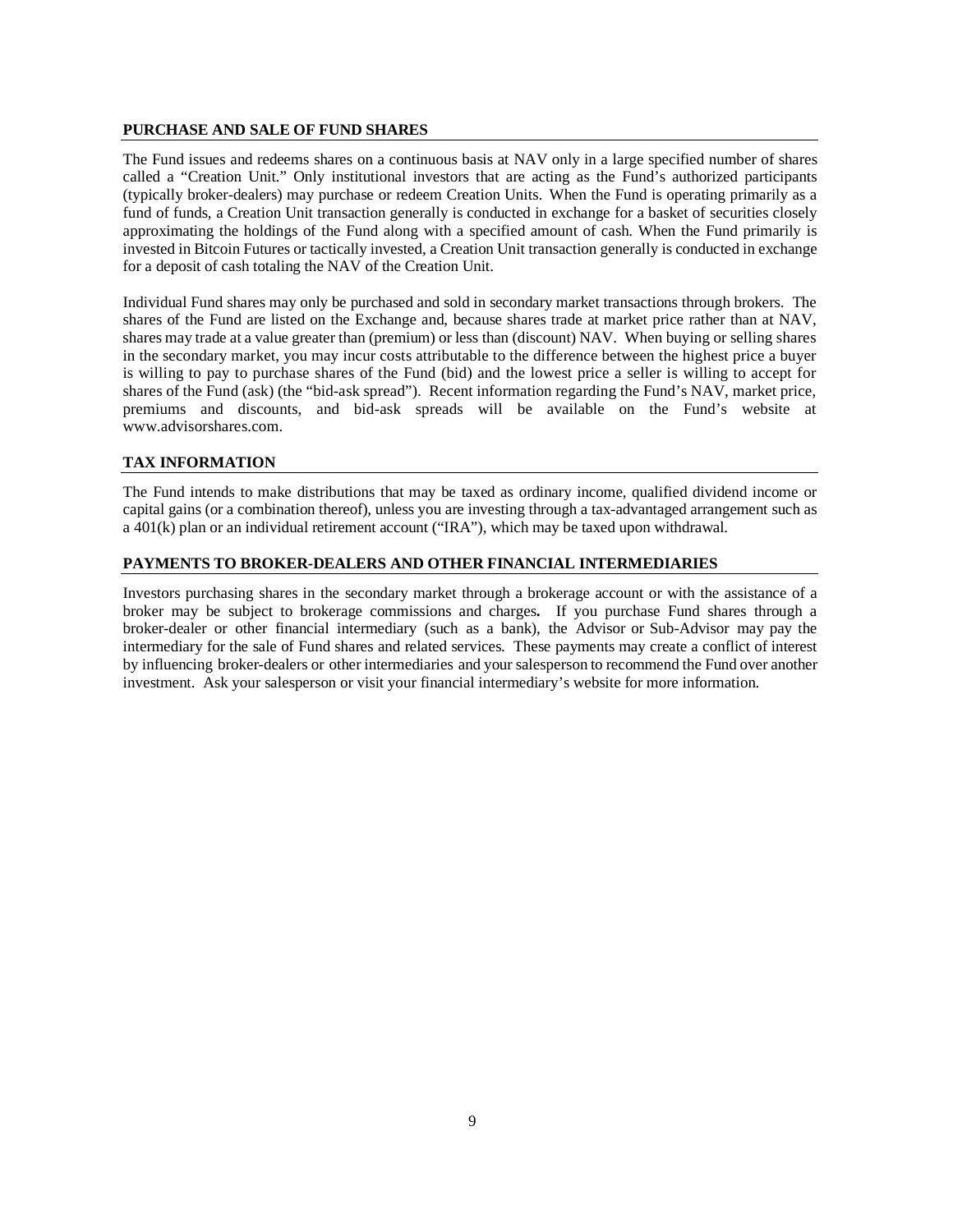# <span id="page-11-0"></span>**MORE INFORMATION ABOUT THE TRUST AND THE FUND**

AdvisorShares Trust (the "Trust") is a Delaware statutory trust offering a number of professionally managed investment portfolios or funds.

When the Fund is operating primarily as a fund of funds, Creation Units of the Fund are issued and redeemed principally in kind for portfolio securities along with a specified amount of cash. When the Fund is invested primarily in Bitcoin Futures or tactically invested, Creation Units of the Fund are issued and redeemed principally in exchange for a deposit of cash totaling the NAV of the Creation Units.

# **EXCEPT WHEN AGGREGATED IN CREATION UNITS, SHARES OF THE FUND ARE NOT REDEEMABLE SECURITIES.**

# <span id="page-11-1"></span>**MORE INFORMATION ABOUT THE FUND'S INVESTMENT OBJECTIVE**

The Fund seeks long-term capital appreciation. The Fund's investment objective is non-fundamental and may be changed by the Board without a shareholder vote.

# <span id="page-11-2"></span>**MORE INFORMATION ABOUT THE FUND'S PRINCIPAL INVESTMENT STRATEGIES**

The Fund is an actively managed ETF and, thus, does not seek to replicate the performance of a specified passive index of securities. Instead, it uses an active investment strategy in seeking to meet its investment objective. The Sub-Advisor, subject to the oversight of the Advisor and the Board, has discretion on a daily basisto manage the Fund's portfolio in accordance with the Fund's investment objective and investment policies.

Bitcoin is a digital asset. It may be used to pay for goods and services, stored for future use, or converted to a fiat currency (a government-issued currency that is not backed by a physical commodity or financial instrument). Bitcoin is not backed by any government, corporation, or other identified body. Rather, the value of bitcoin is determined in part by the supply of, and demand for, bitcoin in the markets that facilitate trading of digital assets. Bitcoin is maintained on a decentralized, open source, peer-to-peer computer network, and no single entity owns or operates this bitcoin network. The bitcoin network is accessed through software and governs bitcoin's creation and movement. The source code for the bitcoin network, often referred to as the bitcoin protocol, is open source, and anyone can contribute to its development.

Like many digital assets, bitcoin relies on "blockchain" technology. A "blockchain" is a peer-to-peer shared, distributed ledger, or decentralized database, that keeps continuously updated digital records of who owns a particular asset. Blockchain is secured using cryptography and facilitates the process of recording transactions and tracking assets in a business network. Blockchain derives its name from the way it stores transaction data as unchangeable, digitally recorded data in packages called "blocks" that are linked together to form a chain. Blocks record and confirm the time and sequence of transactions, which are then logged into the blockchain network. Each block in the chain is cryptographically connected to the previous block in the chain, ensuring all data in the overall "blockchain" has not been tampered with.

Bitcoin's blockchain contains a record and history for each bitcoin transaction; such transactions are validated by "miners." New bitcoin is created by "mining." Crypto-mining involves using computers to solve mathematical equations. The first miner to successfully solve the problem is permitted to add a block of transactions to the bitcoin blockchain. The new block is then confirmed through acceptance by a majority of users who maintain versions of the blockchain on their individual computers. Generally, when a successful validation occurs, a miner is compensated for their service with a fixed amount of bitcoin. As a result, miners are incentivized to validate transactions and to secure the network to earn rewards. This reward system is how new bitcoin enters circulation.

Futures contracts, by their terms, reflect the expected future value of a reference asset upon which the contract is based. A futures contract is a standardized contract traded on, or subject to the rules of, an exchange to buy or sell a specified type and quantity of a particular underlying asset at a designated price on a designated date, referred to as the "expiration date." Futures contracts are traded on a wide variety of underlying assets, including bonds, interest rates, agricultural products, stock indexes, currencies, digital assets (*e.g.*, bitcoin), energy, metals,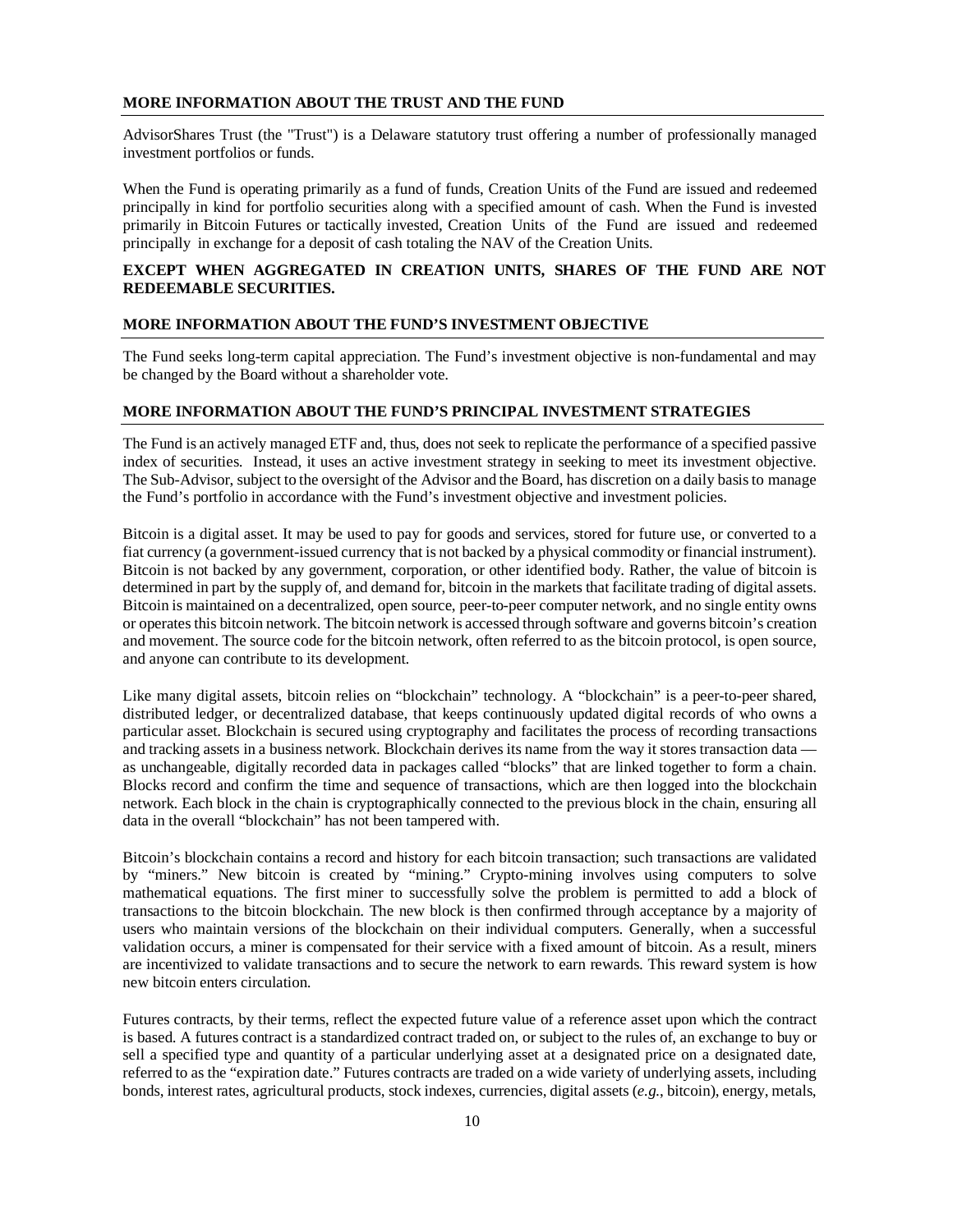economic indicators and statistical measures. In a cash-settled futures contract on bitcoin, the amount of cash to be paid is equal to the difference between the value of the bitcoin underlying the futures contract at the close of the last trading day of the contract and the futures contract price specified in the agreement. The value of Bitcoin Futures is determined by reference to the CME CF BRR, which provides an indication of the price of bitcoin across certain cash bitcoin exchanges.

An investor in futures contracts generally deposits cash (also known as "margin") with an FCM for its open positions in futures contracts. The margin requirements or position limits may be based on the notional exposure of the futures contracts, or the number of futures contracts purchased. The FCM, in turn, generally transfers such deposits to the clearing house to protect the clearing house against non-payment by the Fund. Margin requirements for Bitcoin Futures traded on the CME generally are higher than those for other types of futures contracts. The Fund may also be required to pay variation margin, which is the amount of cash that each party agrees to pay to or receive from the other to reflect the daily fluctuation in the value of the futures contract. The clearing house effectively serves as the counterparty to a futures contract. In addition, the FCM may require the Fund to deposit additional margin collateral in excess of the clearing house's requirements for the FCM's own protection.

As the expiration date for a futures contract draws closer, an investor wishing to maintain its exposure to that asset will close out its position in the expiring futures contract and open a new position in a futures contract with a later expiration date. This process is referred to as "rolling." CME Bitcoin Futures are cash-settled on their expiration date unless they are "rolled" prior to expiration. At the Sub-Advisor's discretion, the Sub-Advisor will implement the Fund's tactical strategy by "rolling" the Fund's investments in Bitcoin Futures when the Fund invests in Bitcoin Futures directly or through the Subsidiary. If the price of a long-term futures contract is greater than the short-term futures contract price, the market is considered to be in "contango." If the price of a longterm futures contract is less than the short-term futures contract price, the market is considered to be in "backwardation." In "contango" markets, the price of futures contracts with expiration dates in the short term generally is lower than the price of futures contracts with more distant expiration dates, resulting in a cost to "roll" the futures contract by replacing the short-term contract with the long-term contract (the "roll cost"). The opposite is true when the market is in backwardation, resulting in a gain from rolling the futures contract (the "roll yield"). Whether an investor realizes roll costs or roll yields depends upon the price differences between near-term and long-term contracts. Rather than roll the futures contracts on a predefined schedule, to the extent the Sub-Advisor determines that it is appropriate to roll a futures contract, the Fund will roll to another futures contract (which the Sub-Advisor selects from a universe of futures contracts) that the Sub-Advisor believes will be more advantageous to the Fund in light of its investment objective. When investing in Bitcoin ETFs, the Sub-Advisor will take into account the specific rolling strategy of the Bitcoin ETFs as it implements the Fund's tactical strategy. There can be no guarantee that such a strategy will produce the desired results.

When the opportunity arises, the Fund may gain exposure to Bitcoin Futures by investing a portion of its assets in the Subsidiary. The Fund is the sole shareholder of the Subsidiary, which will not be sold or offered to other investors. The Subsidiary is overseen by its own board of directors. The Adviser serves as the Subsidiary's investment adviser and manages the Subsidiary to comply with the compliance policies and procedures of the Fund. To comply with relevant federal tax regulations, the Fund's investment in the Subsidiary will not exceed 25% of the Fund's total assets at each quarter end of the Fund's fiscal year. The Subsidiary has the same investment objective as the Fund, but unlike the Fund, it may invest without limitation in Bitcoin Futures.

When the Sub-Advisor expects bitcoin to fall in value, the Fund will invest tactically in Collateral to preserve capital, provide liquidity, serve as margin and otherwise collateralize the investments in Bitcoin ETFs and Bitcoin Futures. In addition to cash and cash equivalents, such Collateral includes (i) U.S. government securities, such as bills, notes and bonds issued by the U.S. Treasury and (ii) money market funds and short duration fixed income ETFs, including affiliated ETFs. Due to the elevated levels of volatility of Bitcoin Futures, the Fund's exposure to bitcoin at times may be substantially less than 100% of the Fund's net assets. Under normal circumstances, the Fund expects to maintain a target exposure of between 50% and 100%. During periods other than normal circumstances, including periods where there is extreme volatility and where the Sub-Advisor believes it is prudent to take a temporary defensive posture, the Fund may reduce its exposure significantly.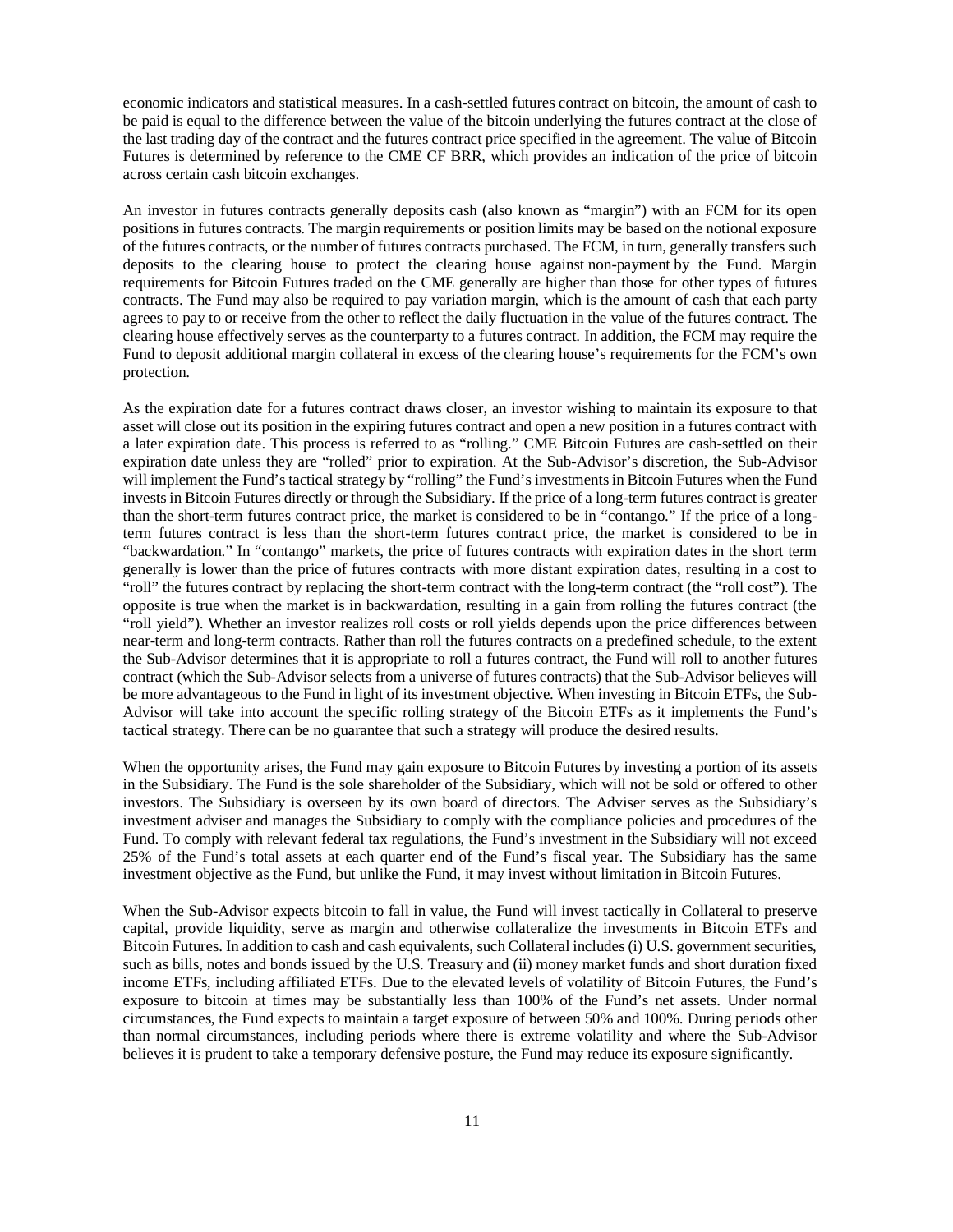When the Fund invests in and, therefore, is a shareholder of, another investment company, the Fund's shareholders will indirectly bear the Fund's proportionate share of the fees and expenses paid by such other investment company, including advisory fees, in addition to both the advisory fee payable directly by the Fund to the Fund's own investment advisor and the other expenses that the Fund bears directly in connection with the Fund's own operations. When the Fund invests in an affiliated investment company, the Advisor may receive advisory and other fees from the affiliated investment company in which the Fund invests, as well as the advisory fee for managing the Fund. In addition, the Adviser may have an incentive to take into account the effect on the affiliated investment company in determining whether to purchase or sell shares in the affiliated investment company. Although the Adviser takes steps to address conflicts of interest, it is possible that the conflicts could impact the Fund.

# <span id="page-13-0"></span>**MORE INFORMATION ABOUT THE PRINCIPAL RISKS OF INVESTING IN THE FUND**

The Fund is subject to a number of risks that may affect the value of its shares. This section provides additional information about the Fund's principal risks. The degree to which a risk applies to the Fund varies according to its investment allocation. Each investor should review the complete description of the principal risks before investing in the Fund. An investment in the Fund may not be appropriate for certain investors. As with investing in other securities whose prices increase and decrease in market value, you may lose money by investing in the Fund. Any of the following risks may impact the Fund's NAV which could result in the Fund trading at a premium or discount to NAV.

**Bitcoin Strategy Risk.** The Fund, primarily through Bitcoin ETFs and/or the Subsidiary, invests in Bitcoin Futures. The Fund does not invest directly in or hold bitcoin. The price of Bitcoin Futures may differ, sometimes significantly, from the current cash price of bitcoin, which is sometimes referred to as the "spot" price of bitcoin. Consequently, the performance of the Fund should be expected to perform differently from the spot price of bitcoin. Furthermore, if the Fund's ability to obtain exposure to Bitcoin Futures consistent with its investment objective is disrupted for any reason, including limited liquidity in the Bitcoin Futures market, a disruption to the Bitcoin Futures market, or as a result of margin requirements or position limits imposed by FCMs, the CME, or the CFTC, the Fund would not be able to achieve its investment objective. Any disruption in the Fund's ability to obtain exposure to Bitcoin Futures will cause the Fund's performance to deviate from the performance of bitcoin and Bitcoin Futures.

**Bitcoin Risk.** Bitcoin has a limited history relative to traditional commodities and currencies. There is no assurance that use or acceptance of bitcoin will continue to grow. A contraction in use or adoption of bitcoin may result in increased volatility or a reduction in the price of bitcoin, which would likely have an adverse impact on the value of the Fund. During high volatility periods, some bitcoin trading venues have experienced issues related to account access and trade execution as well as price divergences. Sales of newly-created or mined bitcoin may cause the price of bitcoin to decline. Investments linked to bitcoin can be highly volatile compared to investments in traditional securities and the Fund may experience sudden and large losses. The bitcoin network could cease to be a focal point for developer activity, and there is no assurance that the most active developers who participate in monitoring and upgrading the software protocols on which the bitcoin network is based will continue to do so in the future, which could damage the network or reduce bitcoin's competitiveness with competing digital assets. Additional risks relating to bitcoin include:

**Supply and Demand.** Speculators and investors who seek to profit from trading and holding bitcoin may account for a significant portion of the demand for bitcoin; such speculation regarding the potential appreciation in the price of bitcoin may artificially inflate or deflate the price of bitcoin. As a result, bitcoin may be more likely to fluctuate in value due to changing investor confidence in future appreciation or depreciation in prices.

**Limited Adoption of Bitcoin.** The further development and acceptance of bitcoin, its network and its protocols is subject to a variety of factors that are difficult to evaluate. For example, the bitcoin network faces significant obstacles to increasing the usage of bitcoin without resulting in higher fees or slower transaction settlement times, and attempts to increase the volume of transactions may not be effective. Any slowing or stopping of the development or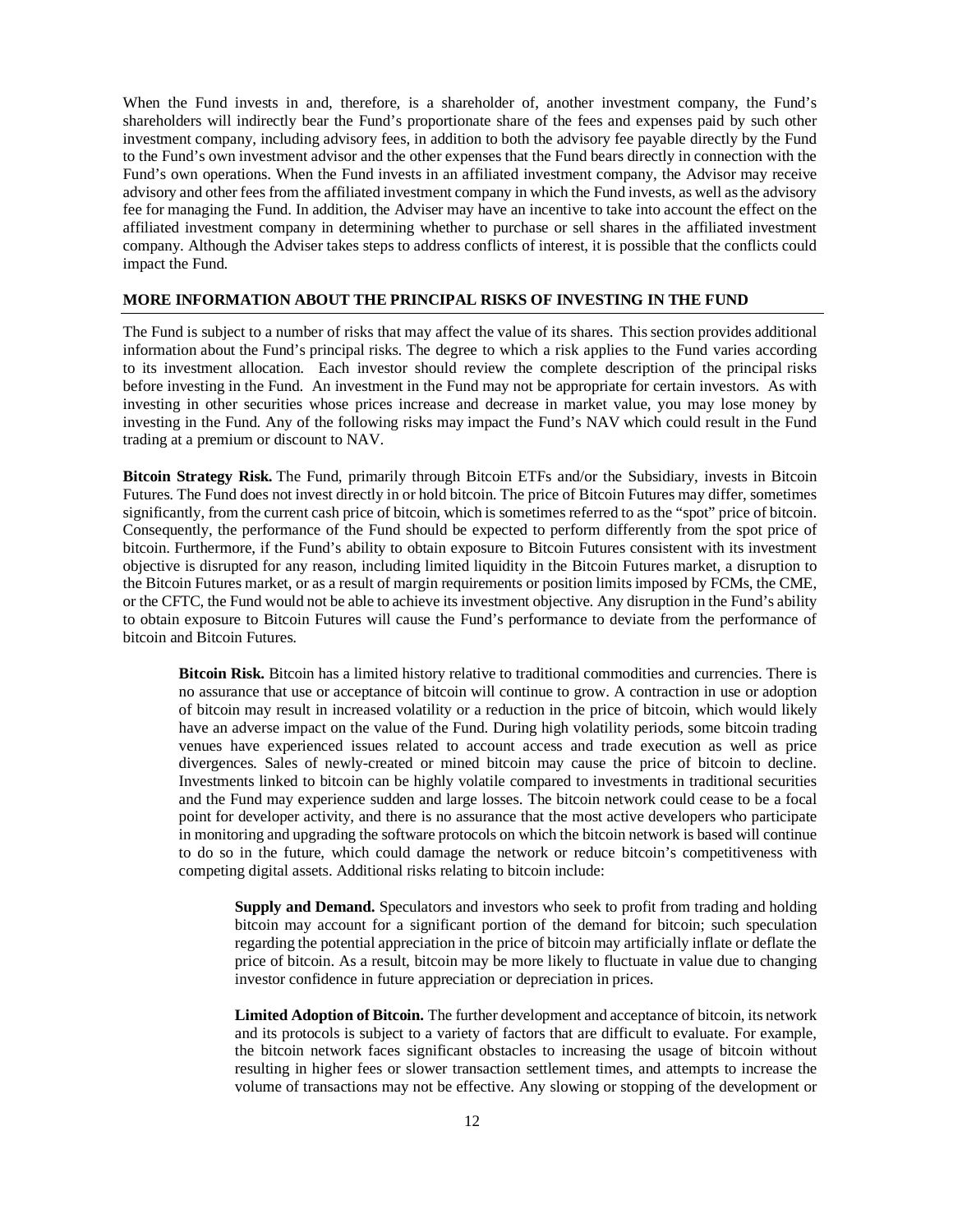acceptance of the bitcoin network may reduce liquidity and increase volatility in the price of bitcoin. Additionally, if compensation paid to bitcoin miners for processing transactions on the blockchain is insufficient to incentivize them to continue to do so, the confirmation process for transactions may slow and the bitcoin network may become more vulnerable to malicious actors.

Currently, there is relatively limited use of bitcoin in the retail and commercial marketplace. A lack of bitcoin expansion into retail and commercial markets, or a contraction of such use, may result in increased volatility or a reduction in the value of bitcoin, which could adversely impact the Fund. In addition, to the extent market participants develop a preference for digital assets other than bitcoin, the value of bitcoin would likely be adversely affected. There is no assurance that bitcoin usage will continue to grow over the long term.

**Fraud and/or Manipulation.** Fraudulent trading practices, such as the intentional dissemination of false or misleading information, can lead to a disruption of the orderly functioning of markets, significant market volatility, and cause the value of bitcoin futures to fluctuate quickly and without warning. Bitcoin trades on exchanges that are largely unregulated and, therefore, are more exposed to fraud and failure than established, regulated exchanges for securities, derivatives and other currencies. As a result, individuals or groups may engage in insider trading, fraud or market manipulation with respect to bitcoin. Such manipulation could cause investors in bitcoin to lose money. Although cryptocurrency exchanges are generally open 24 hours a day/7 days a week, they have in the past ceased operating temporarily or even permanently, resulting in the potential loss of users' holdings or other market disruptions. Cryptocurrency exchanges are more exposed to the risk of market manipulation than exchanges for traditional assets. Furthermore, many cryptocurrency exchanges lack certain safeguards established by traditional exchanges to enhance the stability of trading on the exchange, such as measures designed to prevent sudden drops in value of items traded on the exchange (*i.e.*, "flash crashes"). As a result, the price of bitcoin may be subject to larger and more frequent sudden declines than assets traded on traditional exchanges.

**Changes to Bitcoin Protocols.** The bitcoin network uses a cryptographic protocol to govern the interactions within the network. A loose community of core developers has evolved to informally manage the source code for the protocol. Membership in the community of core developers evolves over time, and core developers can propose amendments to the network's source code that could alter the protocols and software of the bitcoin network and the properties of bitcoin. These alterations occur through software upgrades and could potentially include changes to the irreversibility of transactions and limitations on the mining of new bitcoin. If a modification is accepted by only a percentage of users and miners, a division (a "fork") will occur such that one network will run the pre-modification source code and the other network will run the modified source code. Such "forks" and similar events could adversely affect the price and liquidity of bitcoin.

**The Regulatory Environment.** The regulation of digital assets and related products and services is new and continues to evolve. This regulatory landscape may make it more difficult for bitcoin businesses to provide services, which may impede the growth of the bitcoin economy. Future regulatory change may impact the ability to buy and sell Bitcoin Futures and could impact the ability of the Fund to achieve its investment objective.

**Cybersecurity.** Bitcoin is subject to the risk that malicious actors will exploit flaws in its code or structure that will allow them to, among other things, steal bitcoin held by others, control the blockchain or steal personal information. The functionality of the bitcoin network relies on the Internet. A significant disruption of Internet connectivity affecting large numbers of users and may adversely affect the network or the price of bitcoin.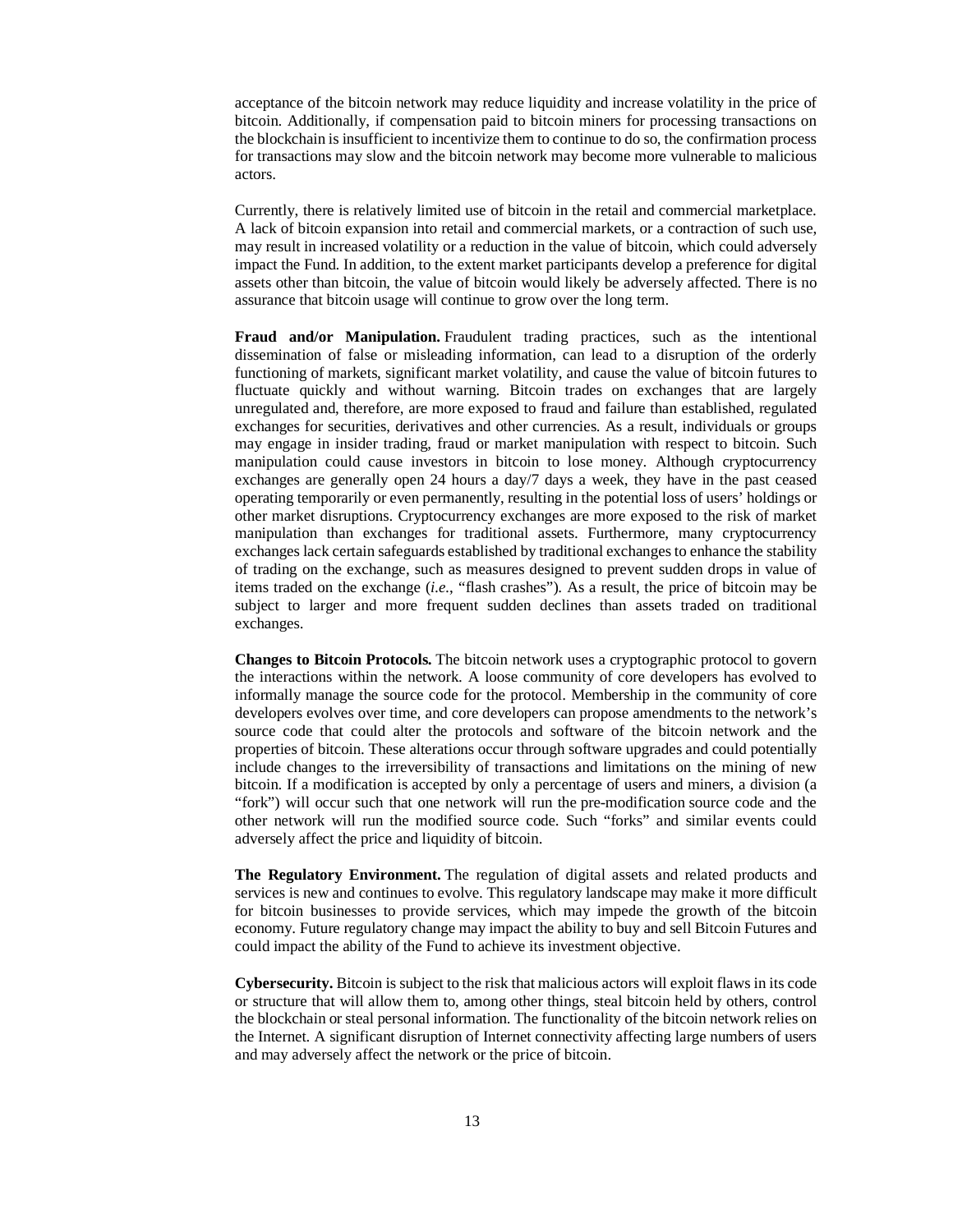**Environmental Considerations.** Bitcoin mining currently requires computing hardware that consumes large amounts of electricity. By way of electrical power generation, many bitcoin miners rely on fossil fuels to power their operations. Public perception of the impact of bitcoin mining on climate change may reduce demand for bitcoin and increase the likelihood of regulation that limits bitcoin mining or restricts energy usage by bitcoin miners. Such events could have a negative impact on the price of bitcoin, Bitcoin Futures, and the performance of the Fund.

**Bitcoin ETF Risk.** Through its investments in Bitcoin ETFs, the Fund is subject to the risks associated with their investments and structure as ETFs. These risks include any combination of the risks described in this section. The Fund's exposure to a particular risk will be proportionate to the Fund's overall allocation to the ETFs and the ETFs' asset allocation. Investment in Bitcoin ETFs exposes the Fund to all of the risks related to bitcoin and bitcoin futures discussed herein as well as additional risks specific to these Bitcoin ETFs. Certain Bitcoin ETFs may borrow for investment purposes using reverse repurchase agreements, which increases the risk of loss and may increase the volatility of the Bitcoin ETF. Borrowing may cause the Bitcoin ETF to liquidate positions under adverse market conditions to satisfy its repayment obligations and the cost of borrowing may reduce its return. In addition to the risks associated with the investment strategy of the Bitcoin ETFs, the Fund will indirectly pay its proportionate share of the expenses (including operating expenses and management fees) of the Bitcoin ETFs in which it invests as well as its own fees and expenses.

**Bitcoin Futures Risk.** In addition to other risks of futures contracts, the market for Bitcoin Futures has additional, unique risks. The market for Bitcoin Futures may be less developed, and potentially less liquid and more volatile, than more established futures markets. While the Bitcoin Futures market has grown substantially since Bitcoin Futures commenced trading, there can be no assurance that this growth will continue. Bitcoin Futures are subject to collateral requirements and daily limits that may limit the Fund's ability to achieve the desired exposure. The CME's position limits and position accountability levels prevent any single investor, such as the Fund (together with any other accounts managed by the Adviser required to be aggregated), from holding more than a specified number of Bitcoin Futures. These position limits may hinder the Fund's ability to enter into the desired amount of Bitcoin Futures at times (possibly further hindered if other accounts are required to be aggregated that also held Bitcoin Futures or options on Bitcoin Futures). If the Fund is unable to achieve such exposure, it may not be able to meet its investment objective and the Fund's returns may be lower than expected. Additionally, these collateral requirements may require the Fund to liquidate its position when it otherwise would not do so. Further, FCMs utilized by the Fund may impose limits on the amount of exposure to futures contracts the Fund can obtain through such FCMs. If the Fund cannot obtain sufficient exposure through its FCMs, the Fund may not be able to achieve its investment objective. Margin levels for Bitcoin Futures contracts generally are higher than the margin requirements for more established futures contracts. Additionally, the FCMs utilized by the Fund may impose margin requirements in addition to those imposed by the exchanges, and such margin requirements are subject to change. High margin requirements could prevent the Fund from obtaining sufficient exposure to Bitcoin Futures and may adversely affect its ability to achieve its investment objective. The Fund's obligation is to the FCM that carries the Fund's account, whose obligation is in turn to the clearing organization. The Fund's investments therefore introduce the risk that its FCM would default on an obligation to the Fund, including the FCM's obligation to return margin posted in connection with the Fund's futures contracts. The risk exists at, and from the time that, the Fund enters into a contractual arrangement with its FCM to bring about the settlement and clearing of futures contracts. The FCM may hold margin posted in connection with those contracts and that margin may be rehypothecated (or re-pledged) by the FCM and lost or its return delayed due to a default by the FCM or other customer of the FCM. The FCM may itself file for bankruptcy, which would either delay the return of, or jeopardize altogether the assets posted by the FCM as margin in response to margin calls relating to futures positions.

**Cash Transaction Risk.** Most ETFs generally make in-kind redemptions to avoid being taxed at the fund level on gains on the distributed portfolio securities, and the Fund intends to effect redemptions in kind when it is primarily invested in ETFs. However, when the Fund primarily is invested in Bitcoin Futures or tactically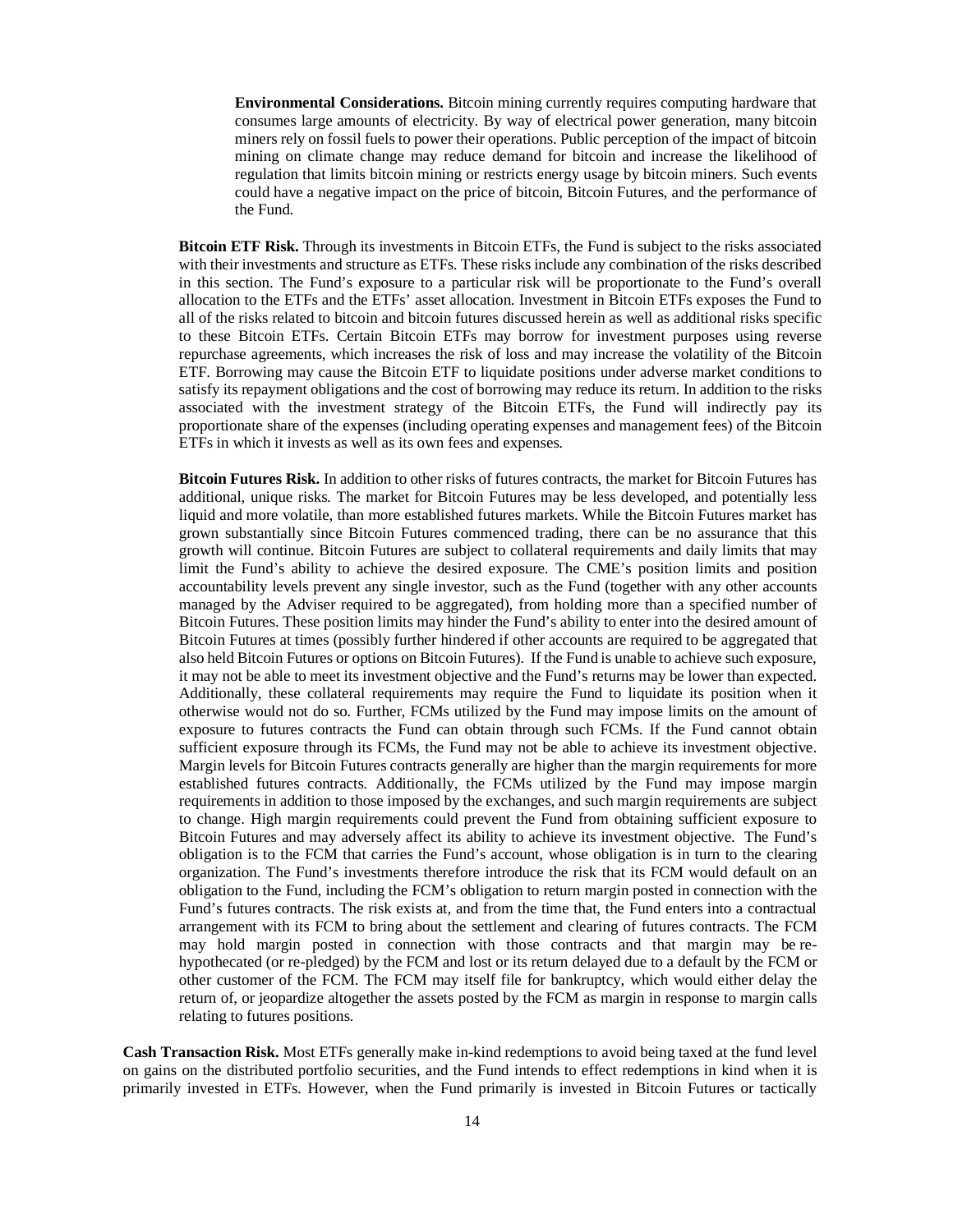invested in Collateral, it intends to effect redemptions for cash, rather than in kind, because of the nature of those investments. As such, the Fund may be required to sell portfolio securities to obtain the cash needed to distribute redemption proceeds. Therefore, the Fund may recognize a capital gain on these sales that might not have been incurred if the Fund had made a redemption in kind. This may decrease the tax efficiency of the Fund compared to ETFs that utilize an in-kind redemption process, and there may be a substantial difference in the after-tax rate of return between the Fund and other ETFs. Further, effecting purchases and redemptions primarily in cash may cause the Fund to incur certain costs, such as portfolio transaction costs. These costs can decrease the Fund's NAV if not offset by an authorized participant transaction fee.

**Collateral Securities Risk.** Collateral may include obligations issued or guaranteed by the U.S. Government, its agencies and instrumentalities, including bills, notes and bonds issued by the U.S. Treasury, as well as money market funds and corporate debt securities. U.S. government securities include securities that are issued or guaranteed by the U.S. Treasury, by various agencies of the U.S. Government, or by various instrumentalities which have been established or sponsored by the U.S. Government. U.S. Treasury securities are backed by the "full faith and credit" of the United States. Securities issued or guaranteed by federal agencies and U.S. government-sponsored instrumentalities may or may not be backed by the full faith and credit of the United States. In the case of those U.S. government securities not backed by the full faith and credit of the United States, the investor must look principally to the agency or instrumentality issuing or guaranteeing the security for ultimate repayment, and may not be able to assert a claim against the United States itself in the event that the agency or instrumentality does not meet its commitment. The U.S. Government, its agencies and instrumentalities do not guarantee the market value of their securities, and consequently, the value of such securities may fluctuate. The Fund's investments in U.S. government securities will change in value in response to interest rate changes and other factors, such as the perception of an issuer's creditworthiness.

Money market funds are subject to management fees and other expenses, and the Fund's investments in money market funds will cause it to bear proportionately the costs incurred by the money market funds' operations while simultaneously paying its own management fees and expenses. An investment in a money market fund is not insured or guaranteed by the Federal Deposit Insurance Corporation or any other government agency. Money market funds may not have the value of their investments remain at \$1.00 per share; it is possible to lose money by investing in a money market fund.

Corporate debt securities such as commercial paper generally are short-term unsecured promissory notes issued by businesses. Corporate debt securities carry both credit risk and interest rate risk. Credit risk is the risk that the issuer of a corporate debt security is unable to pay interest or repay principal when it is due and the holder of the corporate debt security could lose money. Interest rate risk is the risk that interest rates rise and fall over time. For example, the value of fixed-income securities generally decrease when interest rates rise, which may cause the Fund's value to decrease. Also, investments in fixed-income securities with longer maturities fluctuate more in response to interest rate changes. Some corporate debt securities that are rated below investment-grade generally are considered speculative because they present a greater risk of loss, including default, than higher quality debt securities.

**Counterparty Risk.** The Fund may invest in financial instruments involving counterparties for the purpose of attempting to gain exposure to a particular group of securities, index or asset class without actually purchasing those securities or investments, or to hedge a position. The use of such instruments exposes the Fund to risks that are different than those associated with ordinary portfolio securities transactions. For example, the Fund bears the risk of loss of the amount expected to be received in the event of the default or bankruptcy of a counterparty. If a counterparty defaults on its payment obligations to the Fund, this default will cause the value of your investment in the Fund to decrease.

The counterparty to an exchange-traded futures contract is subject to the credit risk of the clearing house and the FCM through which it holds its position. Specifically, the FCM or the clearing house could fail to perform its obligations, causing significant losses to the Fund. For example, the Fund could lose margin payments it has deposited with an FCM as well as any gains owed but not paid to the Fund, if the FCM or clearing house becomes insolvent or otherwise fails to perform its obligations. Credit risk of market participants with respect to derivatives that are centrally cleared is concentrated in a few clearing houses and it is not clear how an insolvency proceeding of a clearing house would be conducted and what impact an insolvency of a clearing house would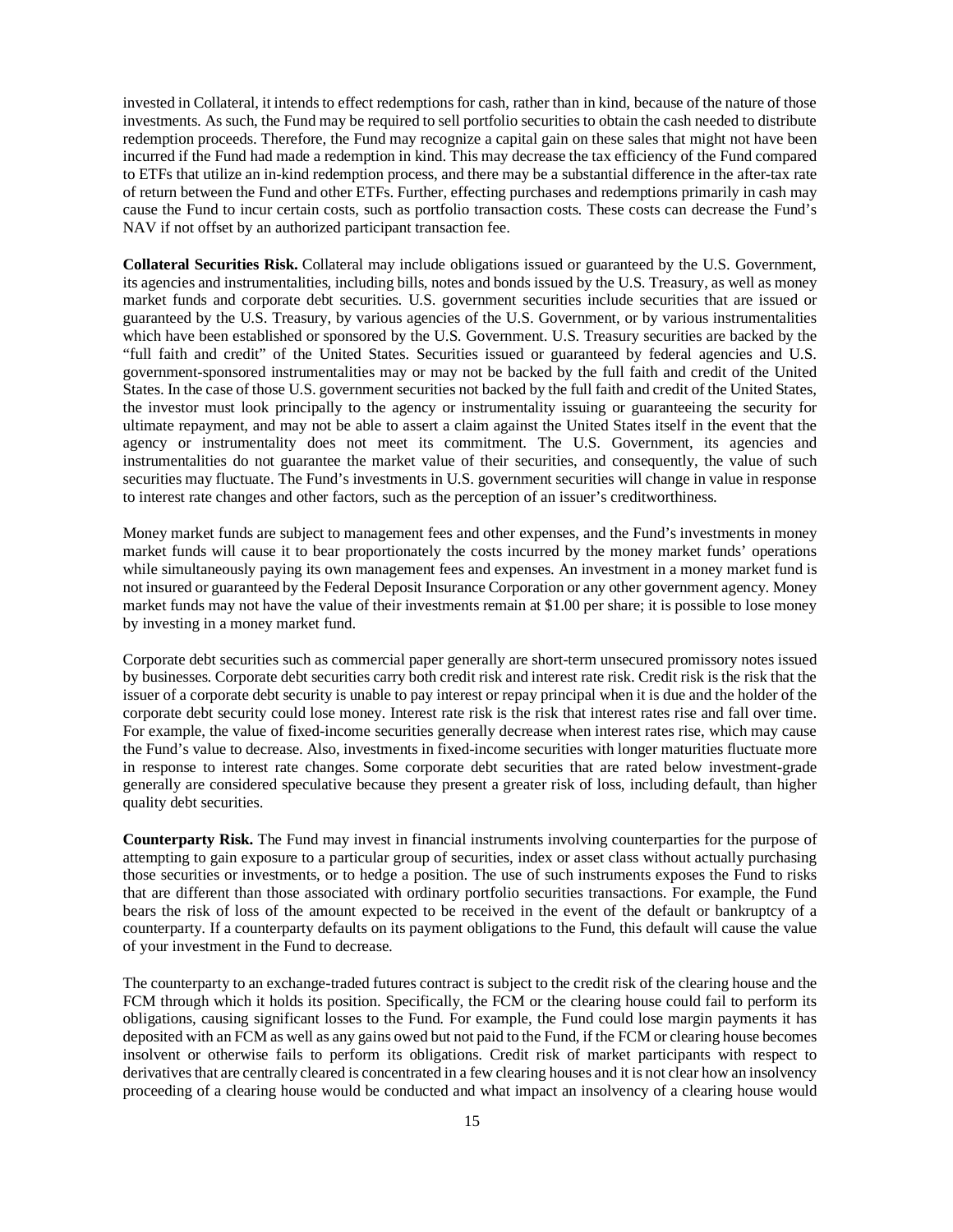have on the financial system. Under current CFTC regulations, a FCM maintains customers' assets in a bulk segregated account. If a FCM fails to do so, or is unable to satisfy a substantial deficit in a customer account, its other customers may be subject to risk of loss of their funds in the event of that FCM's bankruptcy. In that event, in the case of futures, the FCM's customers are entitled to recover, even in respect of property specifically traceable to them, only a proportional share of all property available for distribution to all of that FCM's customers. In addition, if the FCM does not comply with the applicable regulations, or in the event of a fraud or misappropriation of customer assets by the FCM, the Fund could have only an unsecured creditor claim in an insolvency of the FCM with respect to the margin held by the FCM. FCMs are also required to transfer to the clearing house the amount of margin required by the clearing house, which amount is generally held in an omnibus account at the clearing house for all customers of the FCM.

In addition, the Fund may enter into futures contracts with a limited number of counterparties, which may increase the Fund's exposure to counterparty credit risk. The Fund does not specifically limit its counterparty risk with respect to any single counterparty. Further, there is a risk that no suitable counterparties are willing to enter into, or continue to enter into, transactions with the Fund and, as a result, the Fund may not be able to achieve its investment objective. Contractual provisions and applicable law may prevent or delay the Fund from exercising its rights to terminate an investment or transaction with a financial institution experiencing financial difficulties, or to realize on collateral, and another institution may be substituted for that financial institution without the consent of the Fund. If the credit rating of a counterparty to a futures contract declines, the Fund may nonetheless choose or be required to keep existing transactions in place with the counterparty, in which event the Fund would be subject to any increased credit risk associated with those transactions. Also, in the event of a counterparty's (or its affiliate's) insolvency, the possibility exists that the Fund's ability to exercise remedies, such as the termination of transactions, netting of obligations and realization on collateral, could be stayed or eliminated under special resolution regimes adopted in the United States and various other jurisdictions. Such regimes provide government authorities with broad authority to intervene when a financial institution is experiencing financial difficulty.

**Credit Risk.** Credit risk is the risk that the Fund could lose money if a counterparty or an issuer or guarantor of a debt instrument becomes unwilling or unable to make timely principal and/or interest payments or to otherwise meet its obligations. The Fund is also subject to the risk that its investment in a debt instrument could decline because of concerns about the issuer's credit quality or perceived financial condition. Fixed income securities are subject to varying degrees of credit risk, which are sometimes reflected in credit ratings.

**Derivatives Risk.** Derivatives are financial instruments that derive their value from an underlying asset, such as a currency, security, commodity or index. Their use is a highly specialized activity that involves investment techniques and risks different from those associated with ordinary portfolio securities transactions. Derivatives may be riskier than other types of investments and may be more volatile and less liquid than other securities.

Derivatives are subject to a number of risks including credit risk, interest rate risk, and market risk. Credit risk refers to the possibility that a counterparty will be unable and/or unwilling to perform under the agreement. Interest rate risk refers to fluctuations in the value of an asset resulting from changes in the general level of interest rates. Over-the-counter derivatives are also subject to counterparty risk (sometimes referred to as "default risk"), which is the risk that the other party to the contract will not fulfill its contractual obligations.

Derivatives may be especially sensitive to changes in economic and market conditions, and their use may give rise to a form of leverage. Leverage may cause the portfolio of the Fund to be more volatile than if the portfolio had not been leveraged because leverage can exaggerate the effect of any increase or decrease in the value of securities held by the Fund. For some derivatives, such leverage could result in losses that exceed the original amount invested in the derivative.

**Futures Contracts Risk.** Unlike equities, which typically entitle the holder to a continuing stake in a corporation, futures contracts normally specify a certain date for delivery of the underlying asset for settlement in cash based on the level of the underlying asset. As the futures contracts approach expiration, they may be replaced by similar contracts that have a later expiration. This process is referred to as "rolling." If the market for these contracts is in "contango," meaning that the prices of futures contracts in the nearer months are lower than the price of contracts in the distant months, the sale of the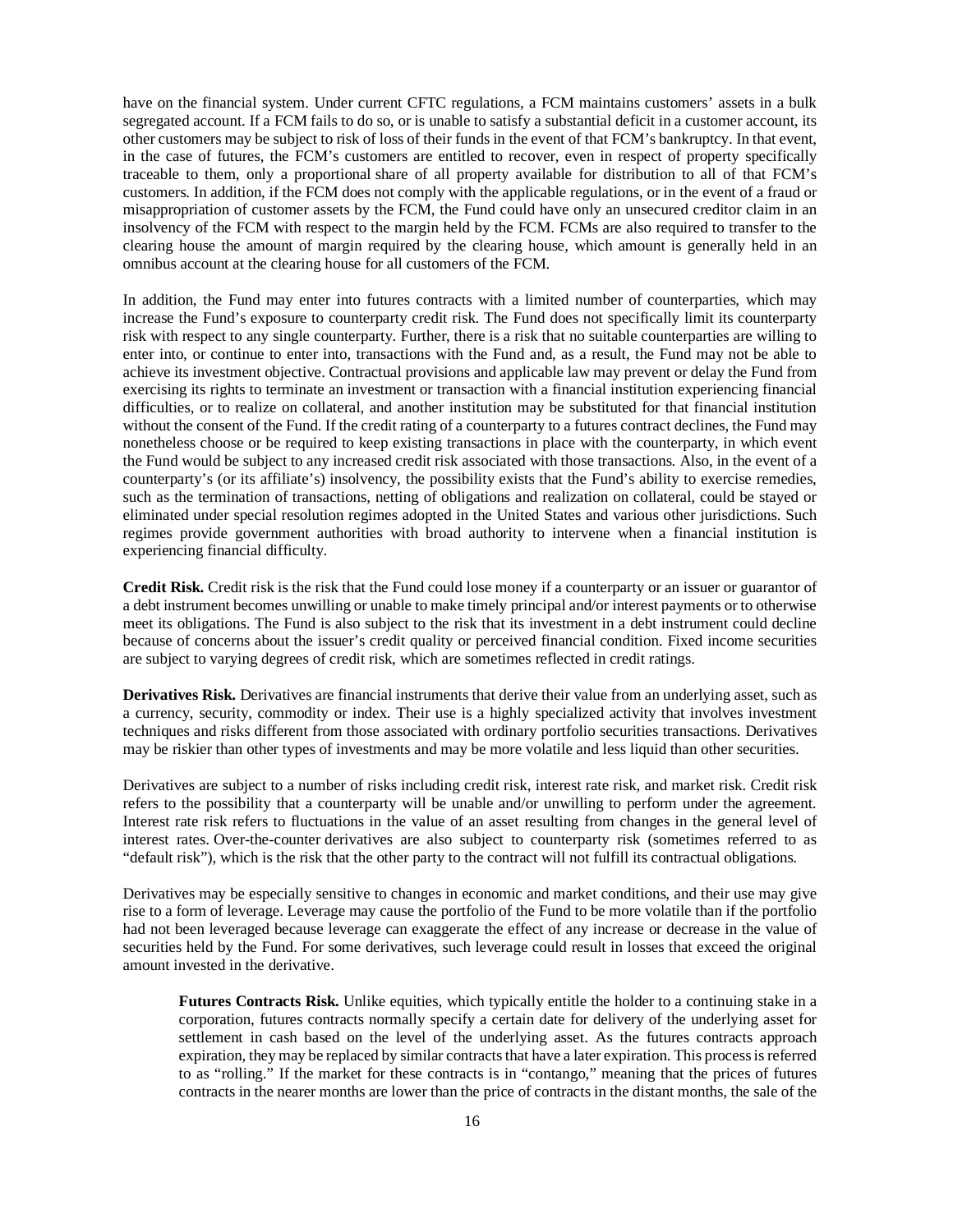near-term month contract would be at a lower price than the longer-term contract, resulting in a cost to "roll" the futures contract. The actual realization of a potential roll cost will depend on the difference in price of the near and distant contracts. Bitcoin Futures have historically experienced extended periods of contango. Contango in the Bitcoin Futures market may have a significant adverse impact on the performance of the Fund and may cause Bitcoin Futures to underperform spot bitcoin. Both contango and backwardation may limit or prevent the Fund from achieving its investment objective. The costs associated with rolling Bitcoin Futures historically have been higher than the costs associated with other futures contracts, and such costs may have a significant adverse impact on the performance of the Fund. Additionally, if the Fund frequently rolls futures contracts, the impact of contango or backwardation on Fund performance may be greater than it would have been if the Fund rolled futures contracts less frequently.

The successful use of a futures contract depends upon the Sub-Advisor's skill and experience with respect to such instruments. Futures contracts may involve risks different from, and possibly greater than, the risks associated with investing directly in the underlying assets. Such risks include:

- an imperfect correlation between the value of the futures contract and the value of the underlying asset;
- possible lack of a liquid secondary market for a futures contract;
- the inability to open or close a futures contract position when desired;
- losses caused by unanticipated market movement, which may result in losses in excess of the amount invested in the futures contract (and potentially may be unlimited); and
- in the event of adverse price movements, an obligation of the Fund to make daily cash payments to maintain its required margin, including at times when it may have insufficient cash and must sell securities from its portfolio to meet those margin requirements at a disadvantageous time.

To enter into a futures contract, the Fund must post an amount of assets with a FCM to serve as "initial margin," which is a good faith deposit on the contract and which the FCM returns to the Fund upon termination of the futures contract, assuming all contractual obligations have been satisfied. Because futures contracts project price levels in the future, market circumstances may cause a discrepancy between the price of a futures contract and the movement in the underlying asset. In the event of adverse price movements, the Fund may be required to post additional "variation margin" to satisfy the necessary collateral requirements of the FCM. In addition, to comply with federal securities rules, the Fund must segregate liquid assets or take other appropriate measures to "cover" the Subsidiary's open positions in futures contracts. The Subsidiary intends to invest in cash-settled futures contracts, which require that a registered investment company set aside liquid assets in an amount equal to its daily marked-to-market net obligations under the contract (*i.e.*, its daily net liability, minus any posted margin and variation margin).

**ETF Market Risk.** In stressed market conditions, the market for certain ETF shares may become less liquid in response to deteriorating liquidity in the markets for the ETF's underlying portfolio holdings. This adverse effect on liquidity for the ETF's shares in turn can lead to a difference between the market price of the ETF's shares and the underlying value of those shares. This difference can be reflected as a spread between the bid and ask prices quoted during the day or a premium or discount in the closing price from the Fund's NAV.

Because the Fund's shares trade in the secondary market, a broker may charge a commission to execute a transaction in shares and an investor may incur the cost of the spread between the price at which a dealer will buy shares (bid) and the somewhat higher price at which a dealer will sell shares (ask). In addition, not only are there a limited number of institutions that act as authorized participants, direct trading by authorized participants is critical to ensuring that the Fund's shares trade at or close to NAV. However, market makers are not obligated to make a market in the Fund's shares nor are authorized participants obligated to execute purchase or redemption orders for Creation Units and, in times of market stress, circumstances could develop that could cause them to refrain from these activities or reduce their role. The absence of an active market could lead to a heightened risk of differences between the market price of the Fund's shares and the underlying value of those shares.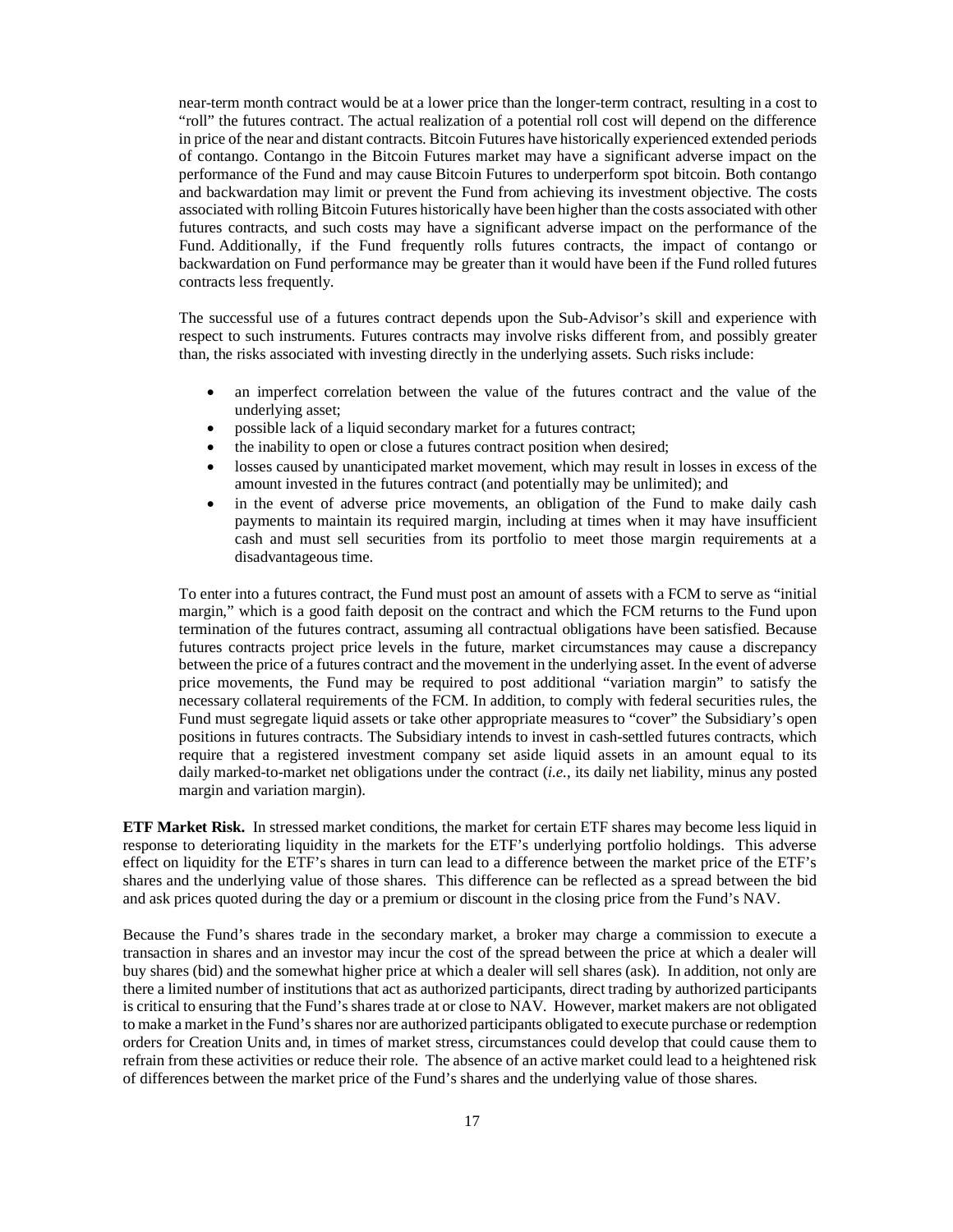**Fixed Income Securities Risk.** Fixed income securities are debt obligations issued by corporations, municipalities and other borrowers. Coupons may be fixed or adjustable, based on a pre-set formula. The market value of fixed income investments may change in response to interest rate changes and other factors. During periods of falling interest rates, the value of outstanding fixed income securities generally rise. Conversely, during periods of rising interest rates, the value of such securities generally decline. The prices of high-yield bonds, unlike those of investment grade bonds, may fluctuate unpredictably and not necessarily inversely with changes in interest rates. Moreover, while securities with longer maturities tend to produce higher yields, the prices of longer maturity securities are also subject to greater market fluctuations as a result of changes in interest rates. Changes by recognized agencies in the rating of any fixed income security and in the ability of an issuer to make payments of interest and principal will also affect the value of these investments. Changesin the value of portfolio securities will not affect cash income derived from these securities but will affect a fund's net asset value.

**Illiquid Investments Risk.** In certain circumstances, it may be difficult for the Fund to purchase and sell particular portfolio investments due to infrequent trading in such investments. The prices of such securities may experience significant volatility, make it more difficult for the Fund to transact significant amounts of such securities without an unfavorable impact on prevailing market prices, or make it difficult for the Sub-Advisor to dispose of such securities at a fair price at the time the Sub-Advisor believes it is desirable to do so. In addition, the Fund's investments in certain exchange-traded products, if any, may be subject to restrictions on the amount and timing of any redemptions. The Fund's investments in such securities may restrict the Fund's ability to take advantage of other market opportunities and adversely affect the value of the Fund's portfolio holdings. The Fund's investments also may be subject to trading halts caused by extraordinary market volatility pursuant to "circuit breaker" rules.

**Issuer Risk.** Changes in the financial condition of an issuer of or counterparty to a debt security, changes in specific economic or political conditions that affect a particular type of debt security or issuer, and changes in general economic or political conditions can increase the risk of default by an issuer or counterparty, which can affect a security's or instrument's credit quality or value. Entities providing credit support or a maturity-shortening structure also can be affected by these types of changes. If the structure of a security fails to function as intended, the security could decline in value. Lower-quality debt securities (those of less than investment-grade quality) tend to be particularly sensitive to these changes and involve greater risk of default or price changes in the credit quality of the issuer.

**Leverage Risk.** Leverage is investment exposure that exceeds the initial amount invested. The loss on a leveraged investment may far exceed the Fund's principal amount invested. Leverage can magnify the Fund's gains and losses and, therefore, increase its volatility. There is no guarantee that the Fund will use leverage or if, when it does, that the Fund's leveraging strategy will be successful. The Fund cannot guarantee that the use of leverage will produce a high return on an investment. The Sub-Advisor will segregate liquid assets or otherwise cover transactions that may give rise to leverage risk to the extent of the financial exposure to the Fund. This requirement limits the amount of leverage the Fund may have at any one time, but it does not eliminate leverage risk. The use of leverage may result in the Fund having to liquidate holdings when it may not be advantageous to do so in order to satisfy its obligation or to meet segregation requirements.

**Management Risk.** The Sub-Advisor continuously evaluates the Fund's holdings, purchases and sales with a view to achieving the Fund's investment objective. However, achievement of the stated investment objective cannot be guaranteed. The Sub-Advisor's judgment about the markets, the economy, or companies may not anticipate actual market movements, economic conditions or company performance, and these factors may affect the return on your investment. In fact, no matter how good a job the Sub-Advisor does, you could lose money on your investment in the Fund, just as you could with other investments. If the Sub-Advisor is incorrect in its assessment of the income, growth or price realization potential of the Fund's holdings or incorrect in its assessment of general market or economic conditions, then the value of the Fund's shares may decline.

**Market Risk.** Investments in securities, in general, are subject to market risks that may cause their prices to fluctuate over time. The Fund's investments may decline in value due to factors affecting securities markets generally, such as real or perceived adverse economic conditions or changes in interest or currency rates, or particular countries, segments, economic sectors, industries or companies within those markets. Local, regional, or global events such as war, acts of terrorism, the spread of infectious illness or other public health issues, recessions, or other events could have a significant impact on the market generally and on specific securities.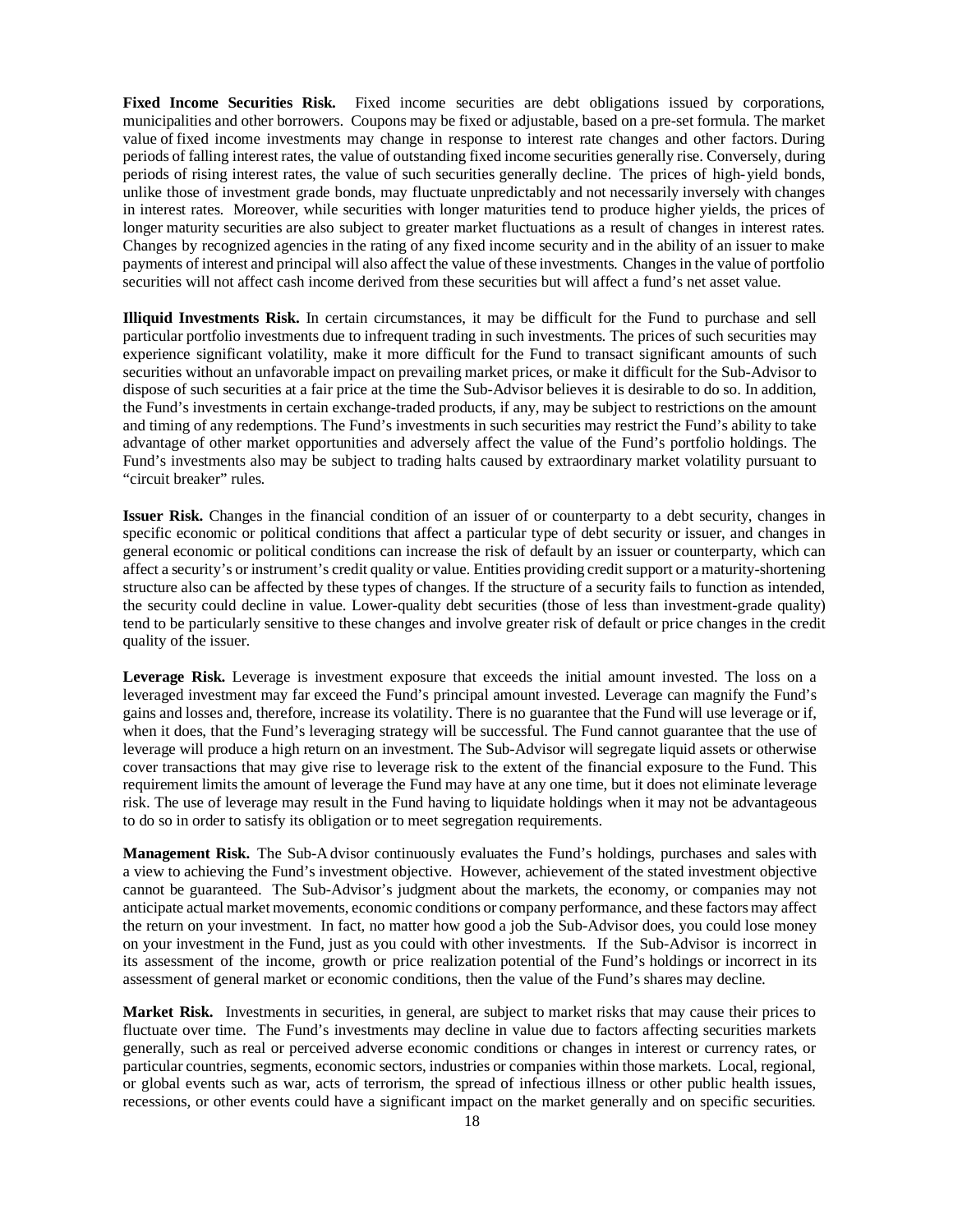For example, since December 2019, a novel strain of coronavirus has spread globally, which has resulted in the temporary closure of many corporate offices, retail stores, manufacturing facilities and factories, and other businesses across the world. As the extent of the impact on global markets from the coronavirus is difficult to predict, the extent to which the coronavirus may negatively affect the Fund's performance or the duration of any potential business disruption is uncertain. Any potential impact on performance will depend to a large extent on future developments and new information that may emerge regarding the duration and severity of the coronavirus and the actions taken by authorities and other entities to contain the coronavirus or treat its impact. Changes in market conditions and interest rates generally do not have the same impact on all types of securities and instruments. Fluctuations in the value of securities and financial instruments in which the Fund invests will cause the NAV of the Fund to fluctuate. Historically, the markets have moved in cycles, and the value of the Fund's securities may fluctuate drastically from day to day. Because of its link to the markets, an investment in the Fund may be more suitable for long-term investors who can bear the risk of short-term principal fluctuations, which at times may be significant.

Russia's military invasion of Ukraine in February 2022, the resulting responses by the United States and other countries, and the potential for wider conflict could increase volatility and uncertainty in the financial markets and adversely affect regional and global economies. The United States and other countries have imposed broadranging economic sanctions on Russia, certain Russian individuals, banking entities and corporations, and Belarus as a response to Russia's invasion of Ukraine, and may impose sanctions on other countries that provide military or economic support to Russia. The extent and duration of Russia's military actions and the repercussions of such actions (including any retaliatory actions or countermeasures that may be taken by those subject to sanctions, including cyber attacks) are impossible to predict, but could result in significant market disruptions, including in certain industries or sectors, such as the oil and natural gas markets, and may negatively affect global supply chains, inflation and global growth. These and any related events could significantly impact the Fund's performance and the value of an investment in the Fund, even if the Fund does not have direct exposure to Russian issuers or issuers in other countries affected by the invasion.

**Models and Data Risk.** To the extent a model does not perform as designed or as intended, the Fund's strategy may not be successfully implemented and the Fund may lose value. If the model or data are incorrect or incomplete, any decisions made in reliance thereon may lead to the inclusion or exclusion of securities that would have been excluded or included had the model or data been correct and complete. The use of predictive models has inherent risks. For example, such models may incorrectly forecast future behavior, leading to potential losses. In addition, in unforeseen or certain low-probability scenarios (often involving a market disruption of some kind), such models may produce unexpected results, which can result in losses for the Fund. Furthermore, because predictive models are usually constructed based on historical data supplied by third parties, the success of relying on such models may depend heavily on the accuracy and reliability of the supplied historical data.

**Non-Diversification Risk.** As a non-diversified fund under the federal securities laws, the Fund may invest a greater percentage of its assets in a particular issuer and hold a smaller number of portfolio securities than a diversified fund. To the extent the Fund invests in a relatively small number of issuers, a decline in the market value of a particular security held by the Fund may affect its value more than if it invested in a larger number of issuers; therefore, the value of the Fund's shares may be more volatile than the value of shares of more diversified funds.

**Portfolio Turnover Risk.** Higher portfolio turnover may result in the Fund paying increased transaction costs and generating greater tax liabilities for shareholders. Portfolio turnover also may cause the Fund's performance to be less than you expect.

**Subsidiary Investment Risk.** The Subsidiary's principal investment strategies, investment objective and principal risks are substantially the same as the Fund. By investing in the Subsidiary, the Fund is indirectly exposed to the risks associated with the Subsidiary's investments. There can be no assurance that the investment objective of the Subsidiary will be achieved. The Board has oversight responsibility for the investment activities of the Fund, including its investment in the Subsidiary, and the Fund's role as sole shareholder of the Subsidiary. In adhering to the Fund's investment restrictions and limitations, the Advisor will treat the assets of the Subsidiary generally in the same manner as assets that are held directly by the Fund. Changes in the laws of the United States and/or the Cayman Islands, under which the Fund and the Subsidiary are organized, respectively,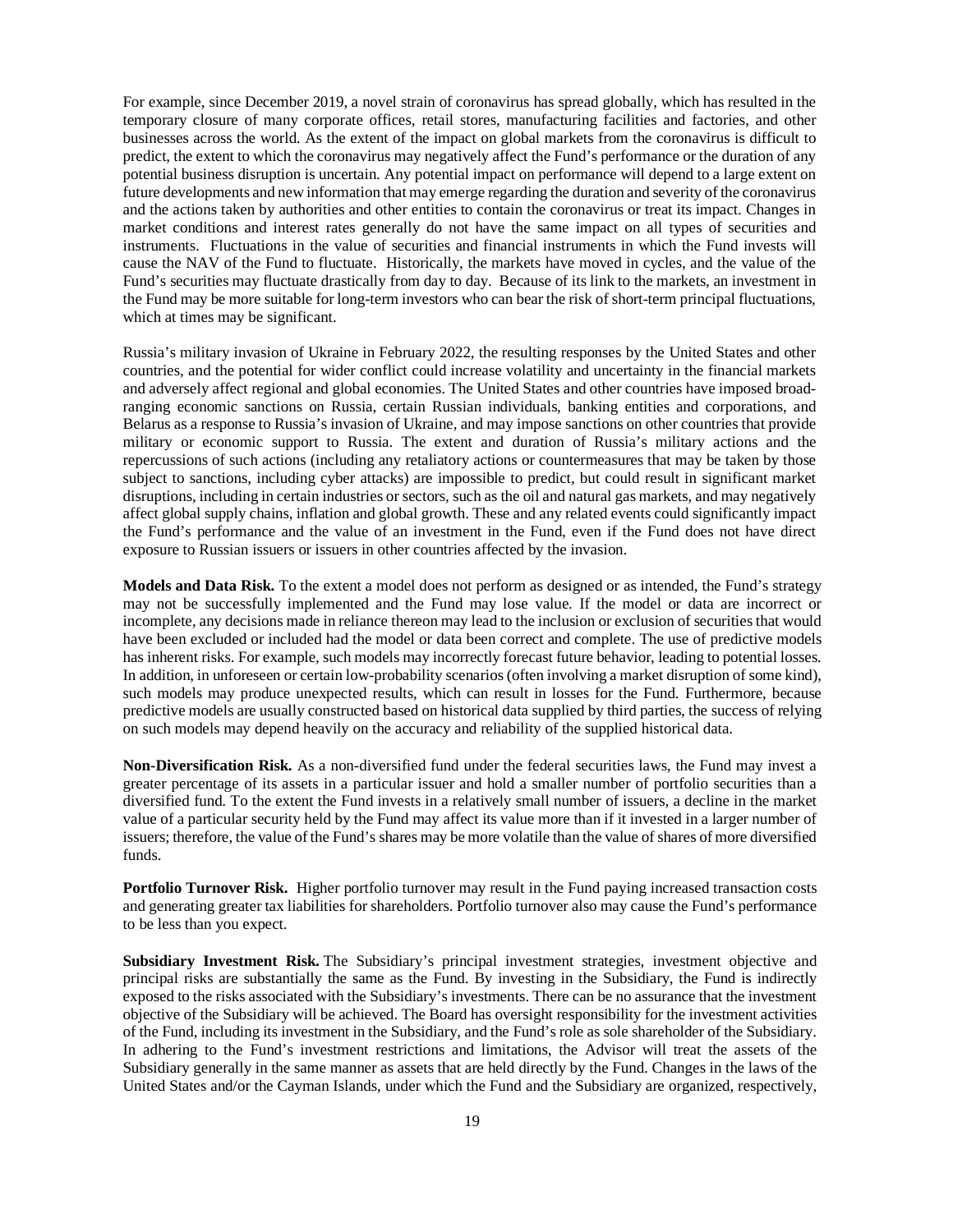could result in the inability of the Fund and/or the Subsidiary to operate as intended and could adversely affect the Fund and its shareholders. For example, the Cayman Islands currently does not impose any income, corporate or capital gains tax, estate duty, inheritance tax, gift tax or withholding tax on the Subsidiary. If this were to change and the Subsidiary was required to pay Cayman Island taxes, the investment returns of the Fund would likely decrease.

**Tax Risk.** To qualify for the special tax treatment accorded a RIC and its shareholders, the Fund must derive at least 90% of its gross income for each taxable year from sources treated as qualifying income under the Internal Revenue Code, as well as meet certain asset diversification tests at the end of each taxable quarter, and meet annual distribution requirements. If, in any year, the Fund failed to qualify for the special tax treatment accorded a RIC and could not cure such failure, the Fund would be taxed in the same manner as an ordinary corporation subject to U.S. federal income tax on all its income at the fund level. Under certain circumstances, the Fund may be able to cure a failure to meet the qualifying income requirement, but in order to do so, the Fund may incur significant Fund-level taxes, which would effectively reduce (and could eliminate) the Fund's returns. Many significant aspects of the U.S. federal income tax treatment of investments in cryptocurrencies are uncertain. An investment in Bitcoin Futures, even indirectly, is not expected to produce income that is treated as qualifying income for purposes of the income test applicable to RICs. Accordingly, to the extent the Fund invests in Bitcoin Futures that generate non-qualifying income, it intends to do so through the Subsidiary. The Internal Revenue Service has issued final Treasury Regulations that conclude that income from a corporation similar to the Subsidiary would be qualifying income, if the income is related to the Fund's business of investing in stocks or securities. Although the Treasury Regulations do not require distributions from the Subsidiary, the Fund intends to cause the Subsidiary to make distributions that would allow the Fund to make timely distributions to its shareholders. The Fund generally will be required to include in its own taxable income the income of the Subsidiary for a tax year, if applicable, regardless of whether the Fund receives a distribution of the Subsidiary's income in that tax year, and this income would nevertheless be subject to the distribution requirement for qualification as a RIC and would be taken into account for purposes of the 4% excise tax.

To comply with the asset diversification test applicable to a RIC, the Fund will limit its investments in the Subsidiary to 25% of the Fund's total assets at the end of each quarter. If the Fund's investments in the Subsidiary were to exceed 25% of the Fund's total assets at the end of a tax quarter, the Fund may no longer be eligible to be treated as a RIC. The tax treatment of derivative instruments, such as Bitcoin Futures, may be adversely affected by changes in legislation, regulations or other legally binding authority. Should the Internal Revenue Service issue guidance, or Congress enact legislation, that adversely affects the tax treatment of the Fund's use of the Subsidiary, it could limit the Fund's ability to pursue its investment strategy and the Fund might not qualify as a RIC for one or more years. In this event, the Fund's Board may authorize a significant change in investment strategy or other action.

In addition, certain of the Fund's investments, such as Bitcoin Futures, when made directly may not produce qualifying income to the Fund for purposes of satisfying the qualifying income test (as described in the SAI), which must be met in order for the Fund to maintain its status as a RIC under the Internal Revenue Code. To the extent the Fund invests in Bitcoin Futures directly, the Fund will seek to restrict the resulting income from such instruments that do not generate qualifying income to a maximum of 10% of its gross income (when combined with its other investments that produce non-qualifying income). However, the Fund may generate more nonqualifying income than anticipated, may not be able to generate qualifying income in a particular taxable year at levels sufficient to meet the qualifying income requirement, or may not be able to accurately predict the nonqualifying income from these investments. Accordingly, the extent to which the Fund invests in Bitcoin Futures directly may be limited by the qualifying income requirement, which the Fund must continue to satisfy to maintain its status as a RIC.

**Trading Risk.** Shares of the Fund may trade above or below their NAV. The NAV of shares will fluctuate with changes in the market value of the Fund's holdings. The trading prices of shares will fluctuate in accordance with changes in NAV, as well as market supply and demand. When the market price of the Fund's shares deviates significantly from NAV, you may pay significantly more or receive significantly less than the underlying value of the Fund's shares. However, given that shares can be created and redeemed only in Creation Units at NAV, the Advisor and Sub-Advisor do not believe that large discounts or premiums to NAV will exist for extended periods of time. Although the Fund's shares are currently listed on the Exchange, there can be no assurance that an active trading market for shares will develop or be maintained. In addition, trading in shares of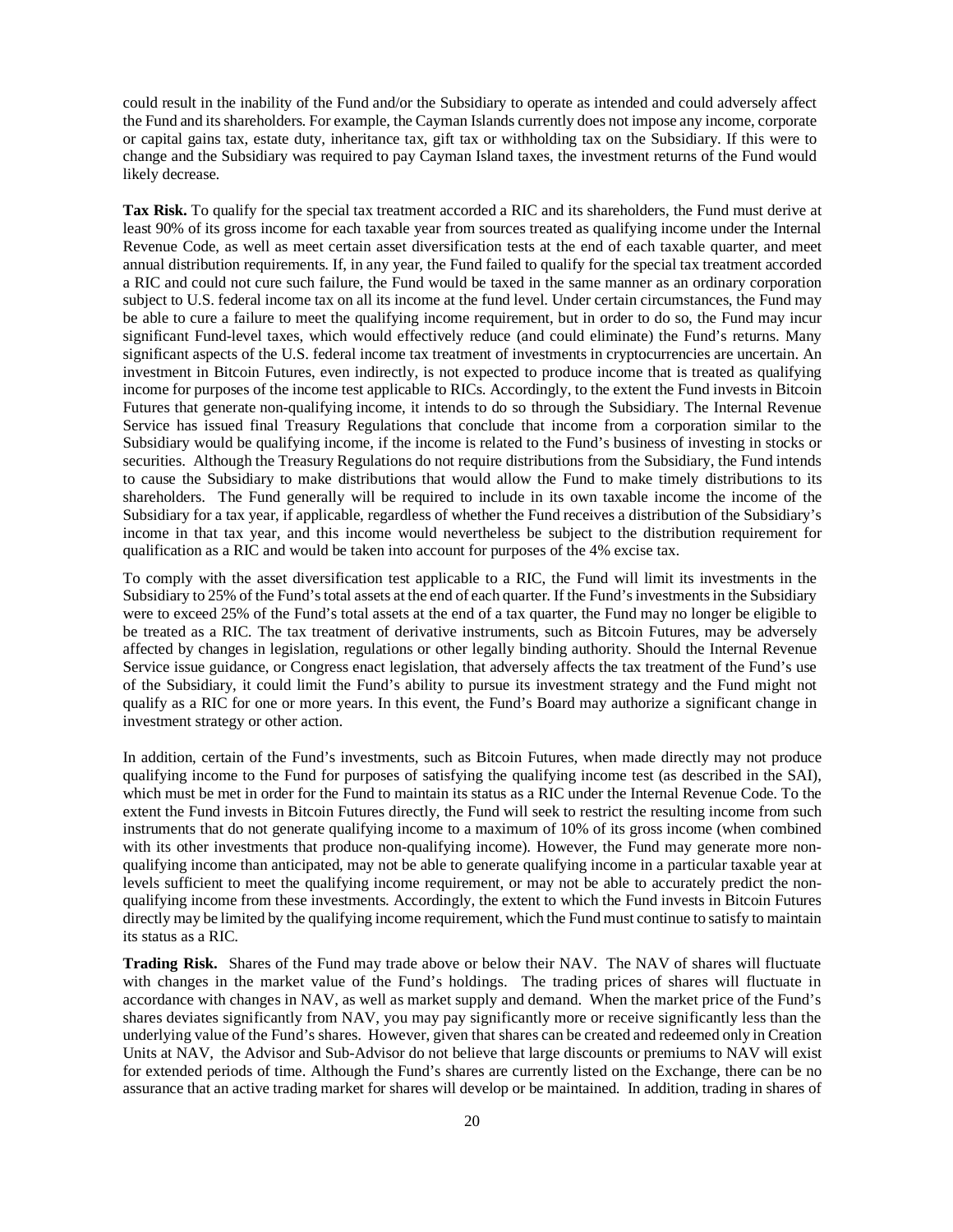the Fund may be halted because of market conditions or for reasons that, in the view of the Exchange, make trading in shares inadvisable.

# <span id="page-22-0"></span>**OTHER INVESTMENT PRACTICES AND STRATEGIES**

**Temporary Defensive Positions.** To respond to adverse market, economic, political or other conditions, the Fund may invest up to 100% of its total assets, without limitation, in cash, high-quality, short-term debt securities and money market instruments. The Fund may be invested in this manner for extended periods, depending on the Sub-Advisor's assessment of market conditions. Debt securities and money market instruments include shares of other mutual funds, including short duration fixed-income ETFs (including affiliated ETFs), commercial paper, certificates of deposit, bankers' acceptances, U.S. government securities, repurchase agreements, and bonds that are rated BBB or higher. While the Fund is in a defensive position, the Fund may not achieve its investment objective. Furthermore, to the extent that the Fund invests in money market funds, the Fund would bear its pro rata portion of each such money market fund's advisory fees and operational expenses.

**Lending of Portfolio Securities.** The Fund may lend portfolio securities to brokers, dealers and other financial organizations that meet capital and other credit requirements or other criteria established by the Board. These loans, if and when made, may not exceed  $33<sup>1</sup>/3\%$  of the total asset value of the Fund (including the loan collateral). Such loans may be terminated at any time. Any such loans must be continuously secured by collateral maintained on a current basis in an amount at least equal to the market value of the securities loaned by the Fund. In a loan transaction, as compensation for lending its securities, the Fund will receive a portion of the dividends or interest accrued on the securities held as collateral or, in the case of cash collateral, a portion of the income from the investment of such cash. In addition, the Fund will receive the amount of all dividends, interest and other distributions on the loaned securities. However, the borrower has the right to vote the loaned securities. The Fund will call loans to vote proxies if a material issue affecting the investment is to be voted upon. Loans are made only to borrowers that are deemed by the securities lending agent to be of good financial standing. Should the borrower of the securities fail financially, the Fund may experience delays in recovering the securities or exercising its rights in the collateral. In a loan transaction, the Fund will also bear the risk of any decline in value of securities acquired with cash collateral. The Fund will attempt to minimize this risk by limiting the investment of cash collateral to high quality instruments of short maturity.

Please see the SAI for a more complete list of portfolio investment strategies, permitted investments and related risks.

#### <span id="page-22-1"></span>**PORTFOLIO HOLDINGS**

A description of the Fund's policies and procedures with respect to the disclosure of Fund portfolio securities is available (i) in the SAI and (ii) on the Trust's website at www.advisorshares.com. The Fund's daily portfolio holdings information also will be available on the Trust's website.

#### <span id="page-22-2"></span>**MANAGEMENT OF THE FUND**

#### **INVESTMENT ADVISOR**

AdvisorShares Investments, LLC, located at 4800 Montgomery Lane, Suite 150, Bethesda, Maryland 20814, serves as investment advisor of the Fund. As of March 1, 2022, the Advisor had approximately \$2.14 billion in assets under management.

The Advisor continuously reviews, supervises and administers the Fund's investment program. In particular, the Advisor provides investment and operational oversight of the Sub-Advisor. The Board supervises the Advisor and establishes policies that the Advisor must follow in its day-to-day management activities. Pursuant to an investment advisory agreement between the Trust and the Advisor, the Advisor is entitled to receive an annual advisory fee of 0.90% based on the average daily net assets of the Fund. The Advisor pays the Sub-Advisor out of the advisory fee it receives from the Fund.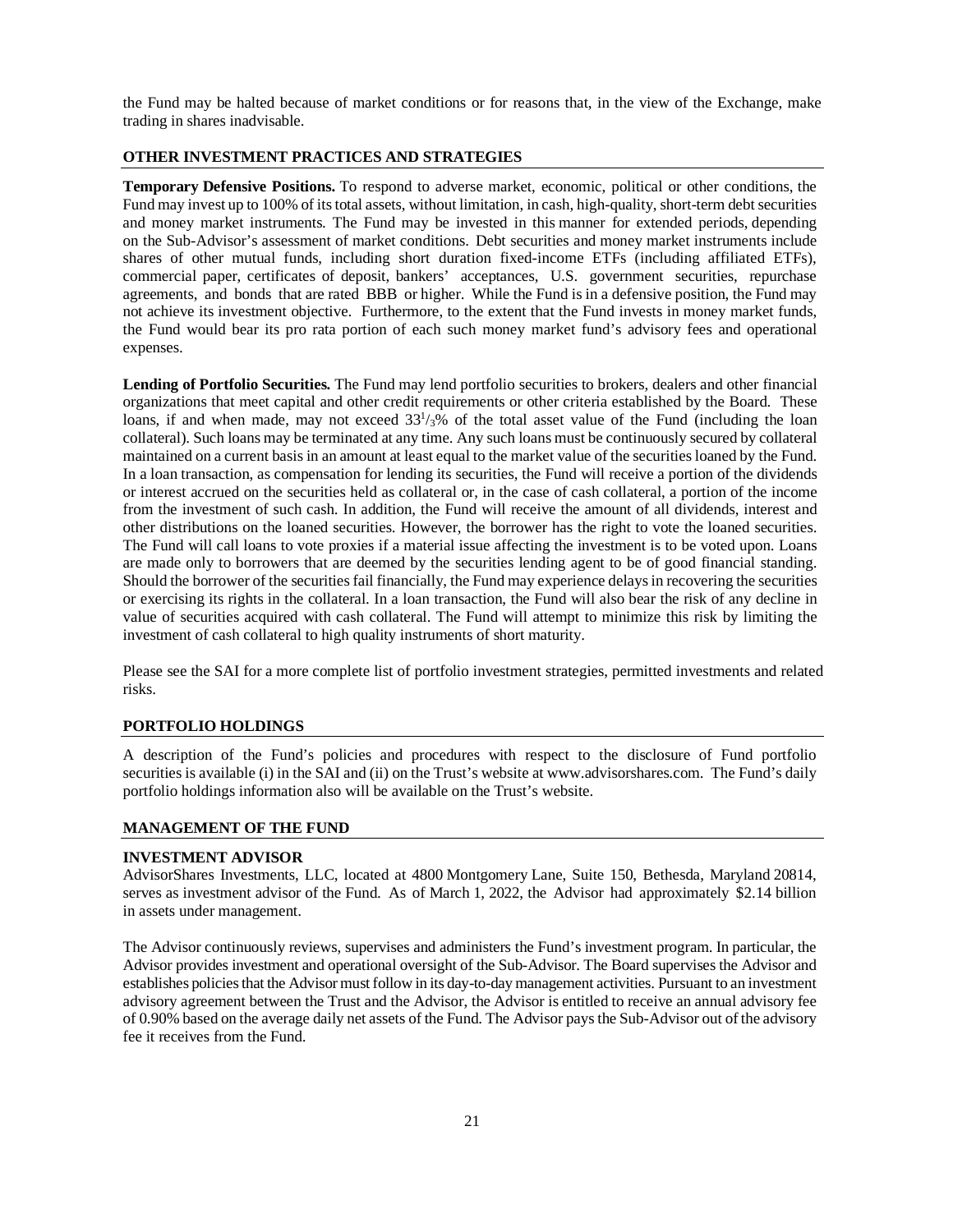The Advisor bears all of its own costs associated with providing these advisory services and the expenses of the members of the Board who are affiliated with the Advisor. The Advisor may make payments from its own resources to broker-dealers and other financial institutions in connection with the sale of Fund shares.

The Advisor has contractually agreed to waive its fees and/or reimburse expenses in order to keep net expenses (excluding amounts payable pursuant to any plan adopted in accordance with Rule 12b-1, interest expense, taxes, brokerage commissions, acquired fund fees and expenses, other expenditures which are capitalized in accordance with generally accepted accounting principles, and extraordinary expenses) from exceeding 1.49% of the Fund's average daily net assets for at least one year from the date of this Prospectus. The expense limitation agreement may be terminated without payment of any penalty (i) by the Trust for any reason and at any time and (ii) by the Advisor, for any reason, upon ninety (90) days' prior written notice to the Trust, such termination to be effective as of the close of business on the last day of the then-current one-year period. If at any point it becomes unnecessary for the Advisor to waive fees or reimburse expenses, the Board may permit the Advisor to retain the difference between the Fund's total annual operating expenses and the expense limitation currently in effect, or, if lower, the expense limitation that was in effect at the time of the waiver and/or reimbursement, to recapture all or a portion of its prior fee waivers or expense reimbursements within three years of the date they were waived or reimbursed.

The Advisor may hire one or more sub-advisors to oversee the day-to-day portfolio management activities of the Fund. The sub-advisors would be subject to oversight by the Advisor. Pursuant to an exemptive order from the U.S. Securities and Exchange Commission (the "SEC"), the Advisor, subject to certain conditions, has the right, without shareholder approval, to hire a new unaffiliated sub-advisor or materially amend the terms of a subadvisory agreement with an unaffiliated sub-advisor when the Board and the Advisor believe that a change would benefit the Fund. The Prospectus will be supplemented when there is a significant change in the Fund's subadvisory arrangement.

A discussion regarding the basis for the Board's approval of the Fund's investment advisory agreement will be available in the Trust's first Annual or Semi-Annual Report to Shareholders following the Fund's commencement of operations.

#### **INVESTMENT SUB-ADVISOR**

Morgan Creek Capital Management, LLC is a registered investment advisory firm located at 301 W. Barbee Chapel Road, Suite 200, Chapel Hill, North Carolina 27517. The Sub-Advisor is responsible for selecting the Fund's investments in accordance with the Fund's investment objective, policies and restrictions. The Sub-Advisor provides investment advisory services to separately managed accounts and sub-advisory services to institutional clients, in addition to providing investment advisory services to the Fund. As of February 28, 2022, the Sub-Advisor had approximately \$2.2 billion in assets under management.

A discussion regarding the basis for the Board's most recent approval of the Fund's investment sub-advisory agreement will be available in the Trust's first Annual or Semi-Annual Report to Shareholders following the Fund's commencement of operations.

#### **PORTFOLIO MANAGER**

The following portfolio manager is primarily responsible for the day-to-day management of the Fund.

#### **Mark Yusko, Founder, Chief Executive Officer & Chief Investment Officer**

Mr. Yusko is the Founder, CEO and Chief Investment Officer of the Sub-Advisor. He is also the Managing Partner of Morgan Creek Digital. Prior to founding the Sub-Advisor in 2004, Mr. Yusko was CIO and Founder of UNC Management Company, the endowment investment office for the University of North Carolina at Chapel Hill. Before that, he was Senior Investment Director for the University of Notre Dame Investment Office. Mr. Yusko has been at the forefront of institutional investing throughout his career. An early investor in alternative asset classes at Notre Dame, he brought the Endowment Model of investing to UNC, which contributed to significant performance gains for the Endowment. Mr. Yusko is again at the forefront of investing through Morgan Creek Digital, which was formed in 2018. Morgan Creek Digital is an early stage investor in blockchain technology, digital currency and digital assets through the firm's Venture Capital and Digital Asset Index Fund. Mr. Yusko received a BA with Honors from the University of Notre Dame and an MBA in Accounting and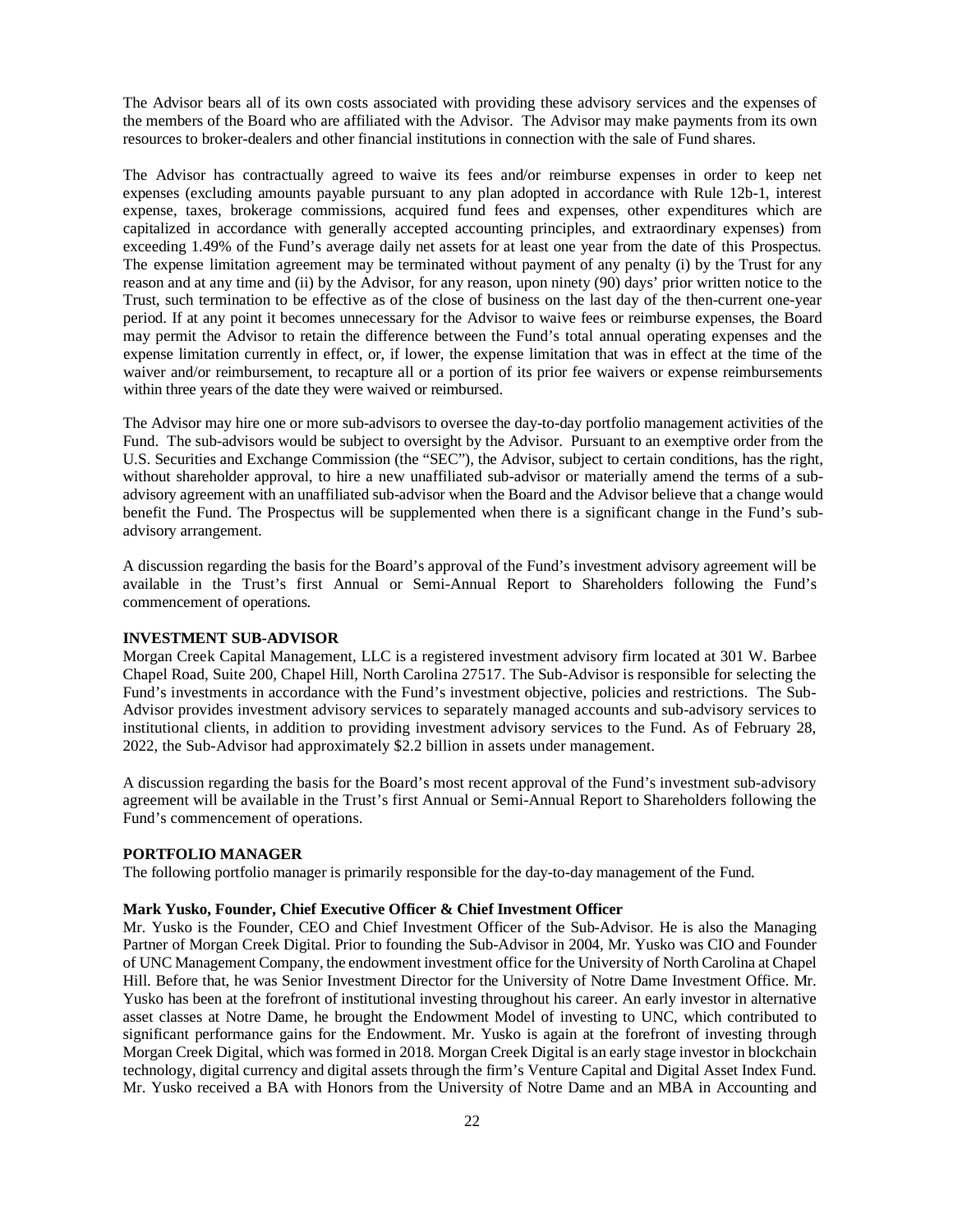Finance from the University of Chicago. Additional information about the portfolio manager's compensation, other accounts managed by the portfolio manager, and the portfolio manager's ownership of securities in the Fund is available in the SAI.

#### **OTHER SERVICE PROVIDERS**

Foreside Fund Services, LLC (the "Distributor") is the principal underwriter and distributor of the Fund's shares. The Distributor's principal address is Three Canal Plaza, Suite 100, Portland, Maine 04101. The Distributor will not distribute shares in less than whole Creation Units, and it does not maintain a secondary market in the shares. The Distributor is a broker-dealer registered under the Securities Exchange Act of 1934 and a member of the Financial Industry Regulatory Authority, Inc. ("FINRA"). The Distributor is not affiliated with the Advisor, Sub-Advisor, The Bank of New York Mellon or any of their respective affiliates.

The Bank of New York Mellon, located at 240 Greenwich Street, New York, New York 10286, serves as the administrator, custodian, transfer agent and fund accounting agent for the Fund.

Morgan, Lewis & Bockius LLP, located at 1111 Pennsylvania Avenue, N.W., Washington, D.C. 20004, serves as legal counsel to the Trust.

Tait, Weller & Baker LLP, located at Two Liberty Place, 50 South 16<sup>th</sup> Street, Suite 2900, Philadelphia, Pennsylvania 19102, serves as the Fund's independent registered public accounting firm. The independent registered public accounting firm is responsible for auditing the annual financial statements of the Fund.

#### <span id="page-24-0"></span>**SHAREHOLDER INFORMATION**

## **CALCULATING NET ASSET VALUE**

The Fund calculates NAV by (i) taking the current market value of its total assets, (ii) subtracting any liabilities, and (iii) dividing that amount by the total number of shares owned by shareholders.

The Fund calculates NAV once each business day as of the regularly scheduled close of normal trading on the New York Stock Exchange, LLC (the "NYSE") (normally 4:00 p.m. Eastern Time). The NYSE is typically closed on weekends and most national holidays.

In calculating NAV, the Fund generally values its portfolio investments at market prices. If market prices are unavailable or the Fund thinks that they are unreliable, or when the value of a portfolio holding has been materially affected by events occurring after the relevant market closes, the Fund will price those portfolio holdings at fair value as determined in good faith using methods approved by the Board. With respect to U.S.-traded securities with readily available pricing, it is expected that there would be limited circumstances in which the Fund would use fair value pricing – for example, if the exchange on which a portfolio security is principally traded closed early or if trading in a particular security was halted during the day and did not resume prior to the time the Fund calculated its NAV.

The use of fair valuation in pricing a portfolio holding involves the consideration of a number of subjective factors and, therefore, is susceptible to the unavoidable risk that the valuation may be higher or lower than the price at which the portfolio holding might actually trade if a reliable market price were readily available.

More information about the valuation of the Fund's holdings can be found in the SAI.

#### **PREMIUM/DISCOUNT AND BID/ASK SPREAD INFORMATION**

The price of the Fund's shares is based on market price, which may differ from the Fund's daily NAV per share and can be affected by market forces of supply and demand, economic conditions and other factors. Information showing the number of days that the market price of the Fund's shares was greater than the Fund's NAV per share (*i.e.*, at a premium) and the number of days it was less than the Fund's NAV per share (*i.e.*, at a discount) for various time periods is available by visiting the Fund's we[bsite at www.advisorshares.com.](http://www.advisorshares.com/) Also available on the Fund's website is information about bid-ask spreads.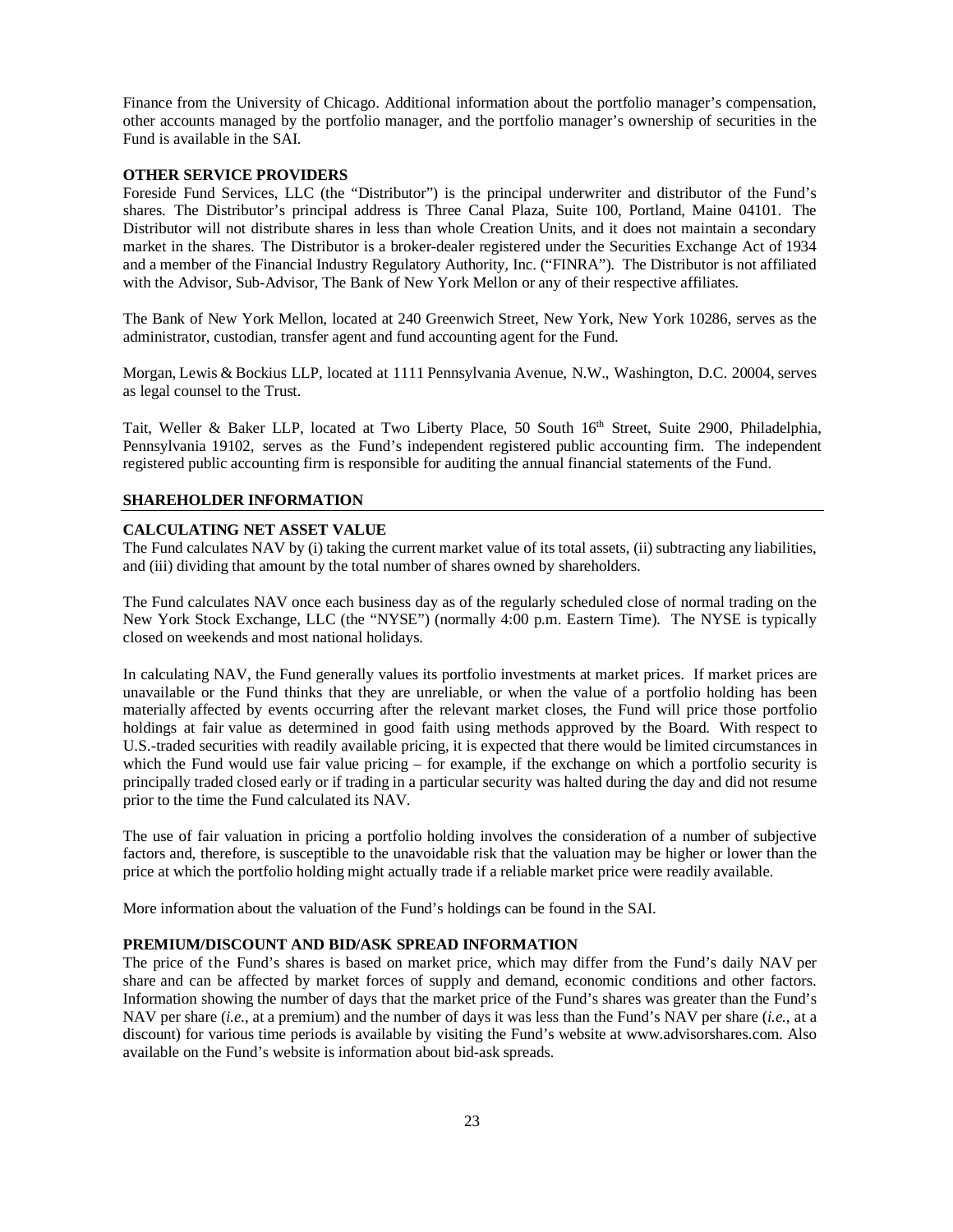#### **DIVIDENDS AND DISTRIBUTIONS**

The Fund pays out dividends and distributes its net capital gains, if any, to shareholders at least annually.

# **ACTIVE INVESTORS AND MARKET TIMING**

Shares of the Fund are listed for trading on the Exchange, which allows retail investors to purchase and sell individual shares at market prices throughout the trading day similar to other publicly traded securities. Because these secondary market trades do not involve the Fund directly, it is unlikely that secondary market trading would cause any harmful effects of market timing, such as dilution, disruption of portfolio management, increases in the Fund's trading costs or realization of capital gains. The Board has determined not to adopt policies and procedures designed to prevent or monitor for frequent purchases and redemptions of the Fund's shares because the Fund sells and redeems its shares at NAV only in Creation Units pursuant to the terms of a participant agreement between the Distributor and an authorized participant, either in exchange for (i) a basket of securities that mirrors the composition of the Fund's portfolio and a specified amount of cash or (ii) cash. The Fund also imposes transaction fees on such Creation Unit transactions that are designed to offset the Fund's transfer and other transaction costs associated with the issuance and redemption of the Creation Unit shares.

#### **BOOK-ENTRY**

Shares of the Fund are held in book-entry form, which means that no stock certificates are issued. Depository Trust Company ("DTC"), or its nominee, is the record owner of all outstanding shares of the Fund and is recognized as the owner of all shares.

Investors owning shares of the Fund are beneficial owners as shown on the records of DTC or its participants. DTC serves asthe securities depository for all shares. Participantsin DTC include securities brokers and dealers, banks, trust companies, clearing corporations and other institutionsthat directly or indirectly maintain a custodial relationship with DTC. As a beneficial owner of shares, you are not entitled to receive physical delivery of stock certificates or to have shares registered in your name, and you are not considered a registered owner of shares. Therefore, to exercise any right as an owner of shares, you must rely upon the procedures of DTC and its participants (*e.g.*, broker-dealers, banks, trust companies, or clearing companies). These procedures are the same as those that apply to any stocks that you hold in book-entry or "street name" through your brokerage account.

#### **INVESTING IN THE FUND**

For more information on how to buy and sell shares of the Fund, call the Trust at 877.843.3831 or visit the Fund's website [at www.advisorshares.com.](http://www.advisorshares.com/)

#### <span id="page-25-0"></span>**DISTRIBUTION PLAN**

The Fund has adopted a Distribution Plan pursuant to Rule 12b-1 under the 1940 Act that allows the Fund to pay distribution fees to the Distributor and other firms that provide distribution services. The Fund will pay distribution fees to the Distributor at an annual rate not to exceed 0.25% of its average daily net assets. If a service provider provides distribution services, the Distributor will pay the service provider out of its distribution fees.

No distribution fees are currently charged to the Fund; there are no plans to impose distribution fees, and no distribution fees will be charged for at least one year from the date of this Prospectus. However, to the extent distribution fees are charged in the future, because the Fund would pay these fees out of assets on an ongoing basis, over time these fees may cost you more than other types of sales charges and would increase the cost of your investment. At such time as distribution fees are charged, the Fund will notify investors by adding disclosure to the Fund's website and in the Fund's Prospectus. Any distribution fees will be approved by the Board.

#### <span id="page-25-1"></span>**ADDITIONAL TAX INFORMATION**

The following is a summary of some important tax issues that affect the Fund and its shareholders. The summary is based on current tax law, which may be changed by legislative, judicial or administrative action. The summary is very general, and does not address investors subject to special rules, such as investors who hold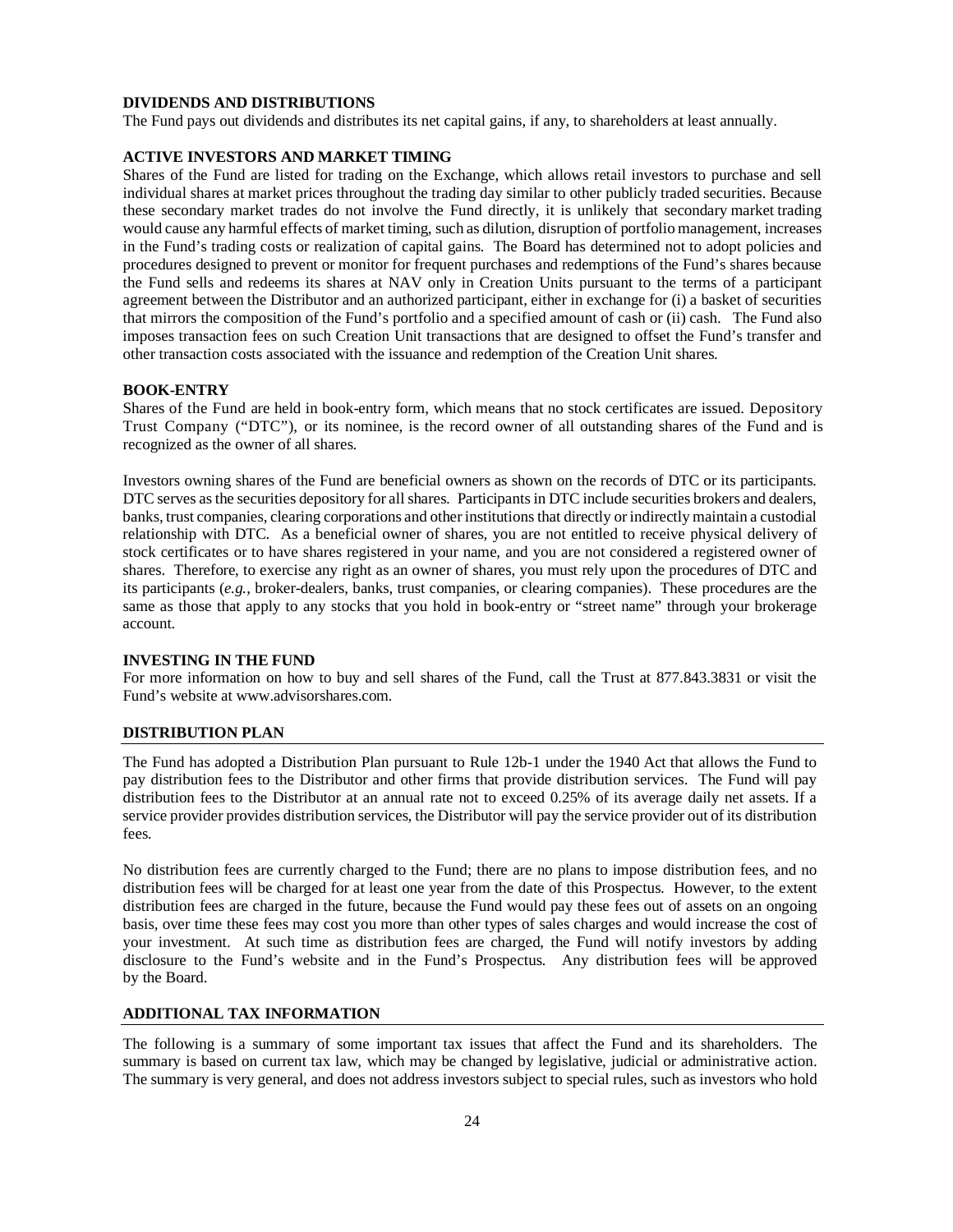shares through an IRA, 401(k) or other tax-advantaged account. More information about taxes is located in the SAI.

# *You are urged to consult your tax advisor regarding specific questions as to U.S. federal, state and local income taxes.*

#### **Tax Status of the Fund**

The Fund intends to elect and qualify for the special tax treatment afforded to a RIC under the Internal Revenue Code. As long as the Fund qualifies for treatment as a RIC, it pays no federal income tax on the earnings it timely distributes to shareholders. However, the Fund's failure to qualify as a RIC or to meet minimum distribution requirements would result (if certain relief provisions were not available) in fund-level taxation and, consequently, a reduction in income available for distribution to shareholders.

Unless you are a tax-exempt entity or your investment in Fund shares is made through a tax-deferred retirement account, such as an IRA, you need to be aware of the possible tax consequences when:

- the Fund makes distributions;
- you sell Fund shares; and
- you purchase or redeem Creation Units (authorized participants only).

#### **Tax Status of Distributions**

- The Fund intends to distribute, at least annually, substantially all of its net investment income and net capital gains income.
- The Fund's distributions from income and net short-term capital gains will generally be taxed to you as ordinary income. For non-corporate shareholders, dividends reported by the Fund as qualified dividend income are generally eligible for reduced tax rates applicable to long-term capital gains, provided holding period and other requirements are met. Qualified dividend income generally is income derived from dividends paid by U.S. corporations or certain foreign corporations that are either incorporated in a U.S. possession or eligible for tax benefits under certain U.S. income tax treaties. In addition, dividends that the Fund receives in respect of stock of certain foreign corporations may be qualified dividend income if that stock is readily tradable on an established U.S. securities market. For such dividends to be taxed as qualified dividend income to a non-corporate shareholder, the Fund must satisfy certain holding period requirements with respect to the underlying stock and the non-corporate shareholder must satisfy holding period requirements with respect to his or her ownership of the Fund's shares. Holding periods may be suspended for these purposes for stock that is hedged. In general, dividends received by the Fund from another ETF taxable as a RIC may be distributed and reported as qualified dividend income by the Fund to the extent the dividend distributions are distributed and reported as qualified dividend income by the other ETF. Certain of the Fund's investment strategies will limit its ability to distribute dividends eligible to be reported as qualified dividend income.
- Corporate shareholders may be entitled to a dividends received deduction for the portion of dividends they receive that are attributable to dividends received by the Fund (directly or in some cases indirectly) from U.S. corporations, subject to certain limitations. The Fund's investment strategies will limit its ability to distribute dividends eligible for the dividends received deduction for corporate shareholders.
- Taxes on distributions of capital gains (if any) are determined by how long the Fund owned the investments that generated them, rather than how long a shareholder has owned their shares. Sales of assets held by the Fund for more than one year generally result in long-term capital gains and losses, and sales of assets held by the Fund for one year or less generally result in short-term capital gains and losses. Distributions from the Fund's short-term capital gains are generally taxable as ordinary income. Any distributions of net capital gain (the excess of the Fund's net long-term capital gains over its net short-term capital losses) that you receive from the Fund generally are taxable as long-term capital gains regardless of how long you have owned your shares. Long-term capital gains are taxed to non-corporate shareholders at reduced tax rates.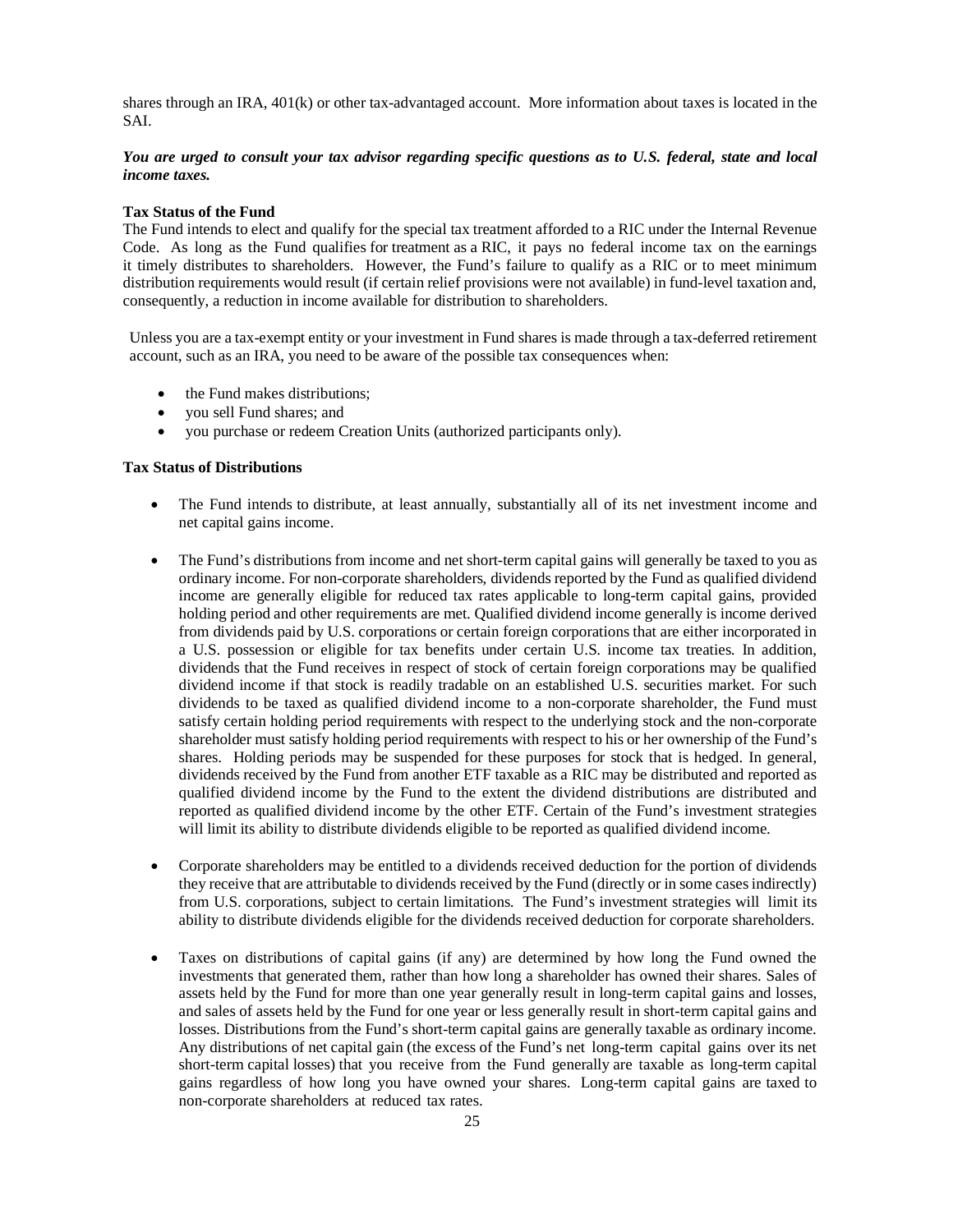- Dividends and distributions are generally taxable to you whether you receive them in cash or reinvest them in additional shares.
- In general, your distributions are subject to federal income tax for the year in which they are paid. However, distributions paid in January but declared by the Fund in October, November or December of the previous year may be taxable to you in the previous year.
- Under recently issued final Treasury Regulations, a RIC that receives business interest income may pass through its net business interest income for purposes of the tax rules applicable to the interest expense limitations under Section 163(j) of the Internal Revenue Code. A RIC's total "Section 163(j) Interest Dividend" for a tax year is limited to the excess of the RIC's business interest income over the sum of its business interest expense and its other deductions properly allocable to its business interest income. A RIC may, in its discretion, designate all or a portion of ordinary dividends as Section 163(j) Interest Dividends, which would allow the recipient shareholder to treat the designated portion of such dividends as interest income for purposes of determining such shareholder's interest expense deduction limitation under Section 163(j). This can potentially increase the amount of a shareholder's interest expense deductible under Section 163(j). In general, to be eligible to treat a Section 163(j) Interest Dividend as interest income, you must have held your shares in the Fund for more than 180 days during the 361-day period beginning on the date that is 180 days before the date on which the share becomes ex-dividend with respect to such dividend. Section 163(j) Interest Dividends, if so designated by the Fund, will be reported to your financial intermediary or otherwise in accordance with the requirements specified by the Internal Revenue Service.
- Shortly after the close of each calendar year, the Fund will inform you of the amount of your ordinary income dividends, qualified dividend income, foreign tax credits, and net capital gain distributions received from the Fund.
- You may wish to avoid investing in the Fund (or your broker) shortly before a dividend or other distribution, because such a distribution will generally be taxable even though it may economically represent a return of a portion of your investment.

#### **Taxes on Exchange-Listed Share Sales**

Any capital gain or loss realized upon a sale of shares is generally treated as long-term capital gain or loss if the shares have been held for more than one year and as short-term capital gain or loss if the shares have been held for one year or less, except that any capital loss on the sale of shares held for six months or less is treated as long-term capital loss to the extent of amounts treated as distributions of long-term capital gains to the shareholder with respect to such shares. Any loss realized on a sale will be disallowed to the extent shares of the Fund are acquired, including through reinvestment of dividends, within a 61-day period beginning 30 days before and ending 30 days after the disposition of Fund shares. The ability to deduct capital losses may be limited.

#### **Derivatives and Complex Securities**

The Fund may invest in complex securities such as futures contracts. These investments may be subject to numerous special and complex tax rules. These rules could affect the Fund's ability to qualify as a RIC, affect whether gains and losses recognized by the Fund are treated as ordinary income or loss or capital gain or loss, accelerate the recognition of income to the Fund, cause income or gain to be recognized even though corresponding cash is not received by the Fund and/or defer the Fund's ability to recognize losses. In turn, those rules may affect the amount, timing or character of the income distributed by the Fund. Additional information regarding the Fund's investments in complex securities can be found in the Fund's SAI.

In order for the Fund to qualify as a RIC under Subchapter M of the Internal Revenue Code, the Fund must, among other requirements detailed in the SAI, derive at least 90% of its gross income each taxable year from qualifying income and must satisfy certain asset diversification requirements (as described in more detail in the SAI). The Fund will attempt to restrict its income from Bitcoin Futures that it believes do not generate qualifying income, to a maximum of 10% of its gross income (when combined with its other investments that produce nonqualifying income). However, the Fund may generate more non-qualifying income than anticipated, may not be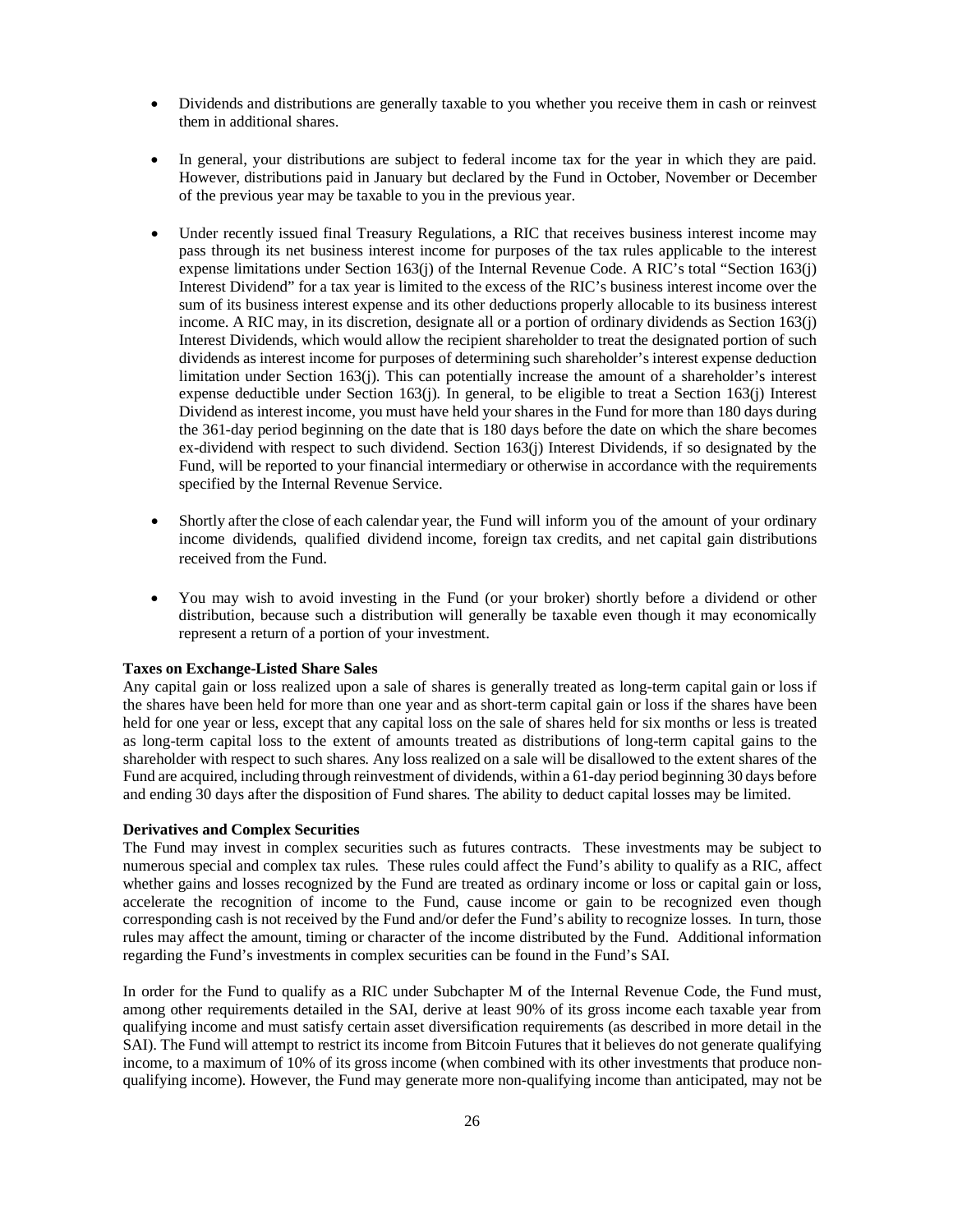able to generate qualifying income in a particular taxable year at levels sufficient to meet the qualifying income requirement, or may not be able to accurately predict the non-qualifying income from these investments.

To comply with the asset diversification test applicable to a RIC, the Fund will limit its investments in the Subsidiary to 25% of the Fund's total assets at the end of each quarter. If the Fund's investments in the Subsidiary were to exceed 25% of the Fund's total assets at the end of a tax quarter, the Fund may no longer be eligible to be treated as a RIC. The tax treatment of derivative instruments, such as Bitcoin Futures, may be adversely affected by changes in legislation, regulations or other legally binding authority. Should the Internal Revenue Service issue guidance, or Congress enact legislation, that adversely affects the tax treatment of the Fund's use of the Subsidiary, it could limit the Fund's ability to pursue its investment strategy and the Fund might not qualify as a RIC for one or more years. In this event, the Fund's Board may authorize a significant change in investment strategy or other action.

Accordingly, the extent to which the Fund invests in Bitcoin Futures directly may be limited by the requirements of Subchapter M of the Internal Revenue Code, which the Fund must continue to satisfy to maintain its status as a RIC. Failure to comply with such requirements would have significant negative tax consequences to Fund shareholders. Under certain circumstances, the Fund may be able to cure a failure to meet the qualifying income requirement, but in order to do so the Fund may incur significant Fund-level taxes, which would effectively reduce (and could eliminate) the Fund's returns.

A U.S. person, including the Fund, who owns (directly or indirectly) 10% or more of the total combined voting power of all classes of stock of 10% or more of the total value of shares of all classes of stock of a foreign corporation is a "U.S. Shareholder" for purposes of the controlled foreign corporation ("CFC") provisions of the Internal Revenue Code. A CFC is a foreign corporation that, on any day of its taxable year, is owned (directly, indirectly, or constructively) more than 50% (measured by voting power or value) by U.S. Shareholders. Because of its investment in the Subsidiary, the Fund is a U.S. Shareholder in a CFC. As a U.S. Shareholder, the Fund is required to include in gross income for U.S. federal income tax purposes for each taxable year of the Fund its pro rata share of its CFC's "Subpart F" income (discussed further below) and any "global intangible low-taxed income" ("GILTI") for the CFC's taxable year ending within the Fund's taxable year whether or not such income is actually distributed by the CFC. GILTI generally includes the active operating profits of the CFC, reduced by a deemed return on the tax basis of the CFC's depreciable tangible assets.

The Fund may gain some of its exposure to the bitcoin markets through its investment in its own Subsidiary, which invests directly in Bitcoin Futures. The Fund's investment in the Subsidiary is expected to provide the Fund with exposure to the bitcoin markets within the limitations of the federal tax requirements of Subchapter M of the Internal Revenue Code for qualification as a RIC. The "Subpart F" income (defined in Section 951 of the Internal Revenue Code to include passive income, including from commodity-linked derivatives) of the Fund attributable to its investment in the Subsidiary is "qualifying income" to the Fund to the extent that such income is derived with respect to the Fund's business of investing in stock, securities or currencies. The Fund expects its "Subpart F" income attributable to its investment in its Subsidiary to be derived with respect to the Fund's business of investing in stock, securities or currencies and accordingly expects its "Subpart F" income attributable to its investment in the Subsidiary to be treated as "qualifying income." In addition, the Fund intends to cause the Subsidiary to make distributions that would allow the Fund to make timely distributions to its shareholders. The Fund generally will be required to include in its own taxable income the income of the Subsidiary for a tax year, if applicable, regardless of whether the Fund receives a distribution of the Subsidiary's income in that tax year, and this income would nevertheless be subject to the distribution requirement for qualification as a RIC and would be taken into account for purposes of the 4% excise tax. The Adviser will carefully monitor the Fund's investments in the Subsidiary to ensure that no more than 25% of the Fund's assets are invested in the Subsidiary.

Subpart F income and GILTI are treated as ordinary income, regardless of the character of the CFC's underlying income. Net losses incurred by a CFC during a tax year do not flow through to the Fund and thus will not be available to offset income or capital gain generated from the Fund's other investments. In addition, net losses incurred by a CFC during a tax year generally cannot be carried forward by the CFC to offset gains realized by it in subsequent taxable years. To the extent the Fund invests in the Subsidiary and recognizes "Subpart F" income or GILTI in excess of actual cash distributions from the Subsidiary, if any, it may be required to sell assets (including when it is not advantageous to do so) to generate the cash necessary to distribute as dividends to its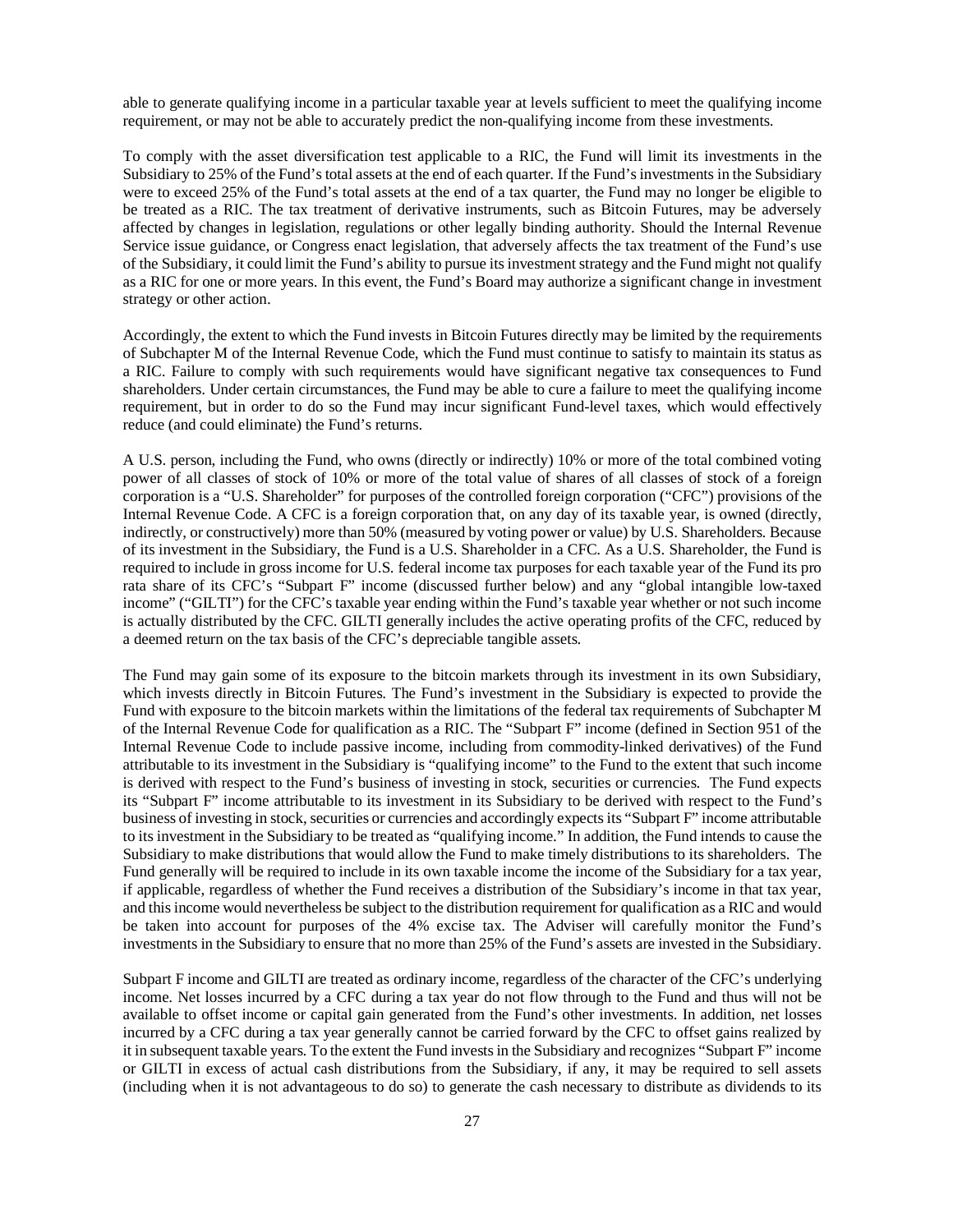shareholders all of its income and gains and therefore to eliminate any tax liability at the Fund level. "Subpart F" income also includes the excess of gains over losses from transactions (including futures, forward and other similar transactions) in commodities.

The Fund's recognition of any "Subpart F" income or GILTI from an investment in the Subsidiary will increase the Fund's tax basis in the Subsidiary. Distributions by the Subsidiary to the Fund, including in redemption of the Subsidiary's shares, will be tax free, to the extent of the Subsidiary's previously undistributed "Subpart F" income or GILTI, and will correspondingly reduce the Fund's tax basis in the Subsidiary, and any distributions in excess of the Fund's tax basis in the Subsidiary will be treated as realized gain. Any losses with respect to the Fund's shares of the Subsidiary will not be currently recognized. The Fund's investment in the Subsidiary will potentially have the effect of accelerating the Fund's recognition of income and causing its income to be treated as ordinary income, regardless of the character of the Subsidiary's income. If a net loss is realized by the Subsidiary, such loss is generally not available to offset the income earned by the Fund. In addition, the net losses incurred during a taxable year by the Subsidiary cannot be carried forward by the Subsidiary to offset gains realized by it in subsequent taxable years. The Fund will not receive any credit in respect of any non-U.S. tax borne by the Subsidiary.

If the Fund fails to qualify as a RIC and to avail itself of certain relief provisions, it would be subject to tax at the regular corporate rate without any deduction for distributions to shareholders, and its distributions would generally be taxable as dividends. Please see the SAI for a more detailed discussion, including the availability of certain relief provisions for certain failures by the Fund to qualify as a RIC.

#### **Foreign Taxes**

Dividends, interest, and other income received by the Fund and the ETFs in which the Fund invests with respect to foreign securities may give rise to withholding and other taxes imposed by foreign countries. Tax conventions between certain countries and the United States may reduce or eliminate such taxes.

Foreign tax credits, if any, received by the Fund as a result of an investment in another RIC (including an ETF which is taxable as a RIC) will not be passed through to you unless the Fund qualifies as a "qualified fund of funds" under the Internal Revenue Code. The Fund will be treated as a "qualified fund of funds" under the Internal Revenue Code if at least 50% of the value of the Fund's total assets (at the close of each quarter of the Fund's taxable year) is represented by interests in other RICs. The Fund (or its administrative agent) will notify you if it makes any of the aforementioned elections and provide you with the information necessary to reflect foreign taxes paid on your income tax return.

#### **Net Investment Income Tax**

U.S. individuals with income exceeding certain thresholds are subject to a 3.8% tax on all or a portion of their "net investment income," including interest, dividends, and certain capital gains (generally including capital gain distributions and capital gains realized on the sale or exchange of shares). This 3.8% tax also applies to all or a portion of the undistributed net investment income of certain shareholders that are estates and trusts.

#### **Non-U.S. Investors**

If you are not a citizen or permanent resident of the United States, the Fund's ordinary income dividends will generally be subject to a 30% U.S. withholding tax, unless a lower treaty rate applies or unless such income is effectively connected with a U.S. trade or business. The 30% withholding tax generally will not apply to distributions of net capital gain. The Fund may, under certain circumstances, report all or a portion of a dividend as an "interest-related dividend" or a "short-term capital gain dividend," which would generally be exempt from this 30% U.S. withholding tax, provided certain other requirements are met. Short-term capital gain dividends received by a nonresident alien individual who is present in the U.S. for a period or periods aggregating 183 days or more during the taxable year are not exempt from this 30% withholding tax. Different tax consequences may result if you are a foreign shareholder engaged in a trade or business within the United States or if you are a foreign shareholder entitled to claim the benefits of a tax treaty.

#### **Backup Withholding**

The Fund will be required in certain cases to withhold (as "backup withholding") on amounts payable to any shareholder who (1) has provided the Fund either an incorrect tax identification number or no number at all, (2)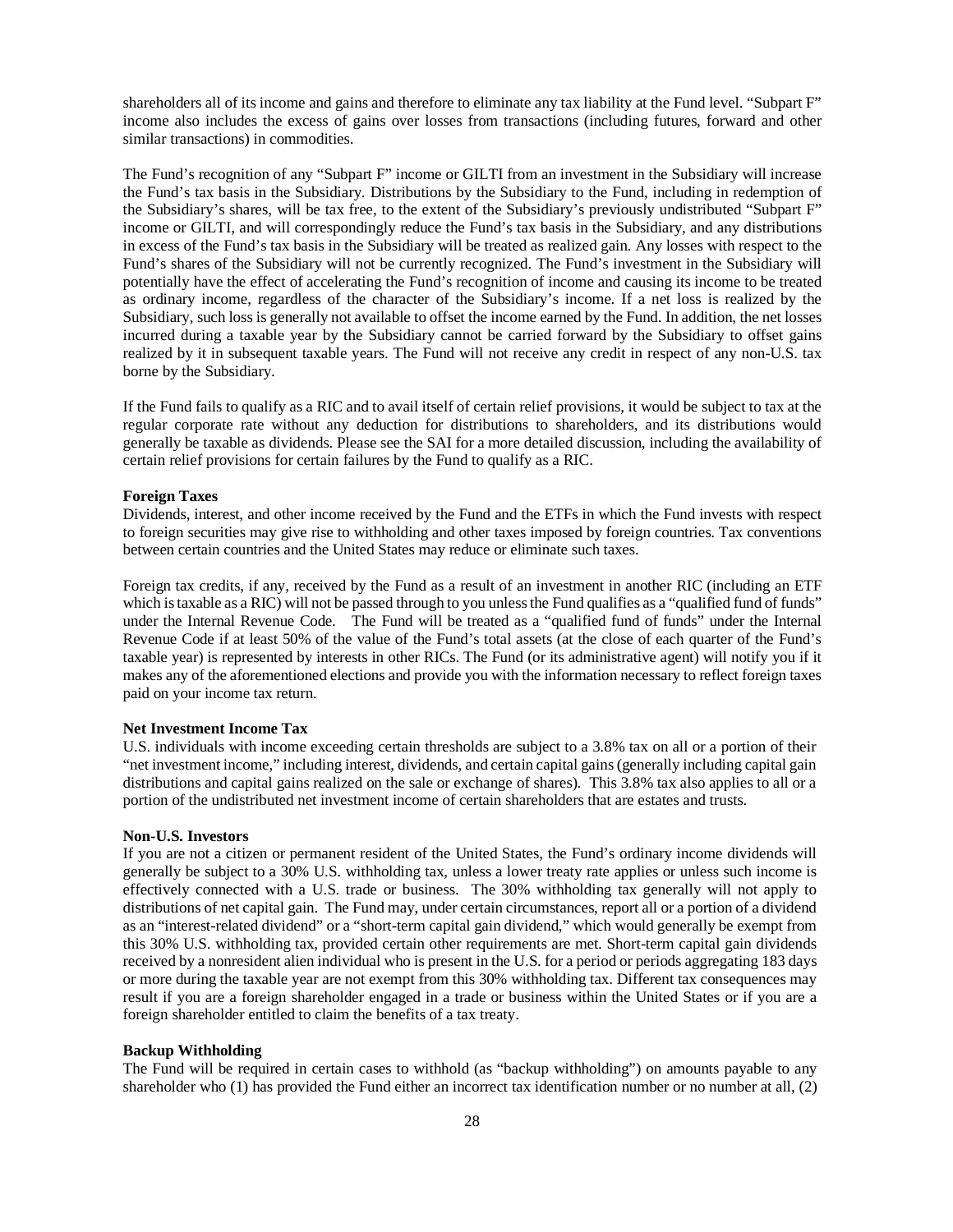is subject to backup withholding by the Internal Revenue Service for failure to properly report payments of interest or dividends, (3) has failed to certify to the Fund that such shareholder is not subject to backup withholding, or (4) has not certified that such shareholder is a U.S. person (including a U.S. resident alien). The backup withholding rate is 24%. Backup withholding will not, however, be applied to payments that have been subject to the 30% withholding tax applicable to shareholders who are neither citizens nor residents of the United States.

#### **Taxes on Creation and Redemption of Creation Units**

An authorized participant who purchases a Creation Unit by exchanging securities in-kind generally will recognize a gain or loss equal to the difference between (a) the sum of the market value of the Creation Units at the time and any net cash received, and (b) the sum of the purchaser's aggregate basis in the securities surrendered and any net cash paid for the Creation Units. An authorized participant who redeems Creation Units will generally recognize a gain or loss equal to the difference between (x) the sum of the redeemer's basis in the Creation Units and any net cash paid, and (y) the sum of the aggregate market value of the securities received and any net cash received. The Internal Revenue Service, however, may assert that a loss that is realized upon an exchange of securities for Creation Units may not be currently deducted under the rules governing "wash sales" by an authorized participant that does not mark-to-market its holdings, or on the basis that there has been no significant change in economic position. Authorized participants should consult their own tax advisor with respect to whether wash sales rules apply and when a loss might be deductible.

The Fund has the right to reject an order for Creation Units if the purchaser (or a group of purchasers) would, upon obtaining the shares so ordered, own 80% or more of the outstanding shares of the Fund and if, pursuant to section 351 of the Internal Revenue Code, the Fund would have a basis in the deposit securities different from the market value of such securities on the date of deposit. The Fund also has the right to require information necessary to determine beneficial share ownership for purposes of the 80% determination. If the Fund does issue Creation Units to a purchaser (or a group of purchasers) that would, upon obtaining the Creation Units so ordered, own 80% or more of the outstanding shares of the Fund, the purchaser (or a group of purchasers) will not recognize gain or loss upon the exchange of securities for Creation Units.

The Fund may include cash when paying the redemption price for Creation Units in addition to, or in place of, the delivery of a basket of securities. The Fund may be required to sell portfolio securities in order to obtain the cash needed to distribute redemption proceeds. This may cause the Fund to recognize investment income and/or capital gains or losses that it might not have recognized if it had completely satisfied the redemption in-kind. As a result, the Fund may be less tax efficient if it includes such a cash payment than if the in-kind redemption process was used.

Persons exchanging securities or non-U.S. currency for Creation Units should consult their own tax advisors with respect to the tax treatment of any creation or redemption transaction. If you purchase or redeem Creation Units, you will be sent a confirmation statement showing how many Fund shares you purchased or redeemed and at what price.

The foregoing discussion summarizes some of the consequences under current federal tax law of an investment in the Fund. It is not a substitute for personal tax advice. Consult your personal tax advisor about the potential tax consequences to you of an investment in the Fund under all tax laws applicable to you.

#### <span id="page-30-0"></span>**More information about taxes is in the SAI.**

#### **FINANCIAL HIGHLIGHTS**

The Fund's financial information is not yet available because the Fund has not commenced operations.